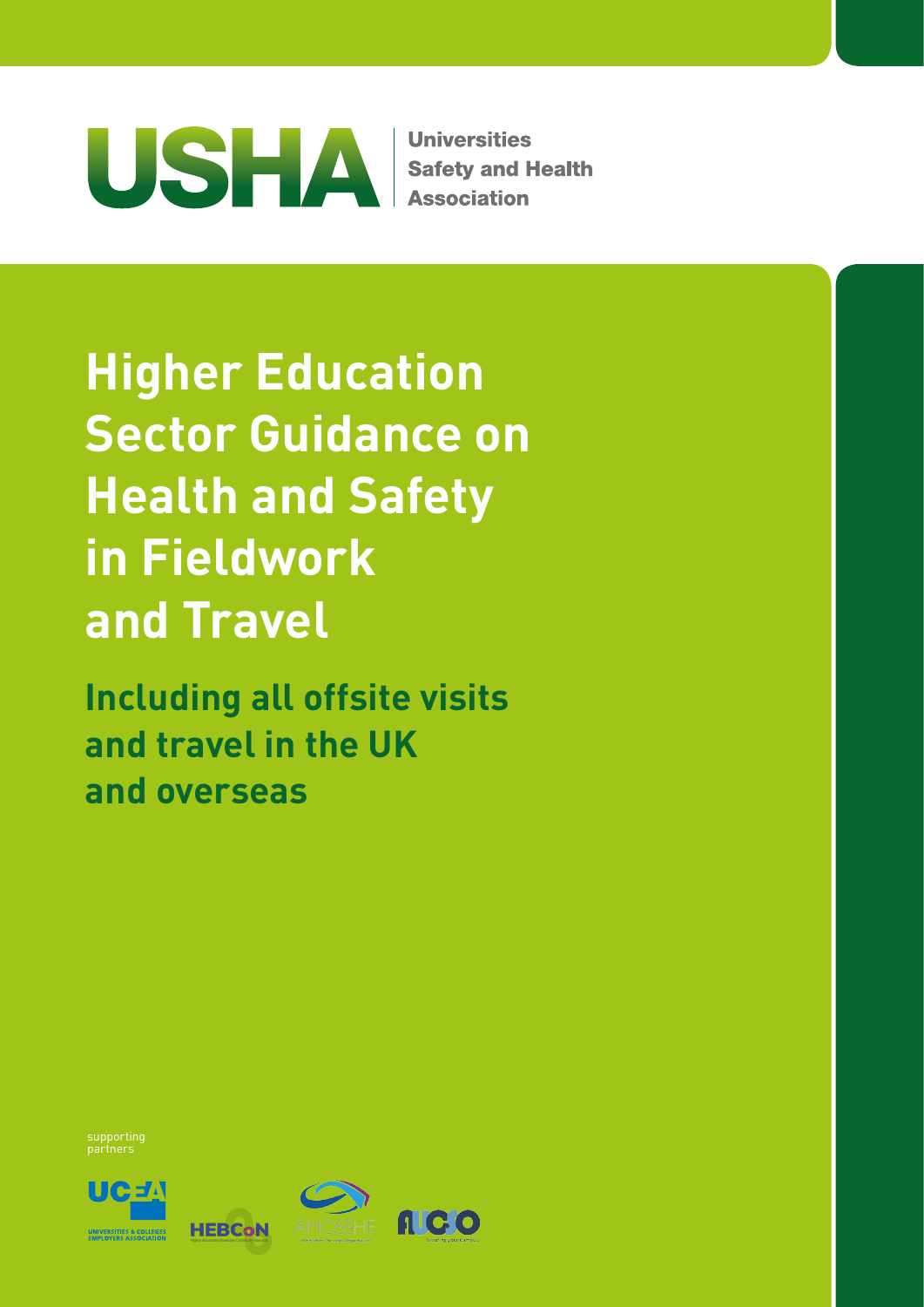First published in May 2011 by the Universities Safety and Health Association (USHA) in association with the Universities and Colleges Employers Association (UCEA).

This document supersedes the 2011 USHA/UCEA document Guidance on Safety in Fieldwork, which has been withdrawn.

USHA registered and operational address:

## **USHA Administrator**

Devonshire Suite Greencoat House St Leonards, Road Eastbourne East Sussex BN21 3UT

Telephone: 01323 819196 Email: admin@usha.org.uk Website: www.usha.org.uk

© The copyright for this publication is held by USHA Limited. The material may be copied or reproduced provided that the source is acknowledged and the material, wholly or in part, is not used for commercial gain. Use of the material for commercial gain requires the prior written permission of USHA.

June 2018

This guidance can be downloaded from the **www.usha.org.uk** website.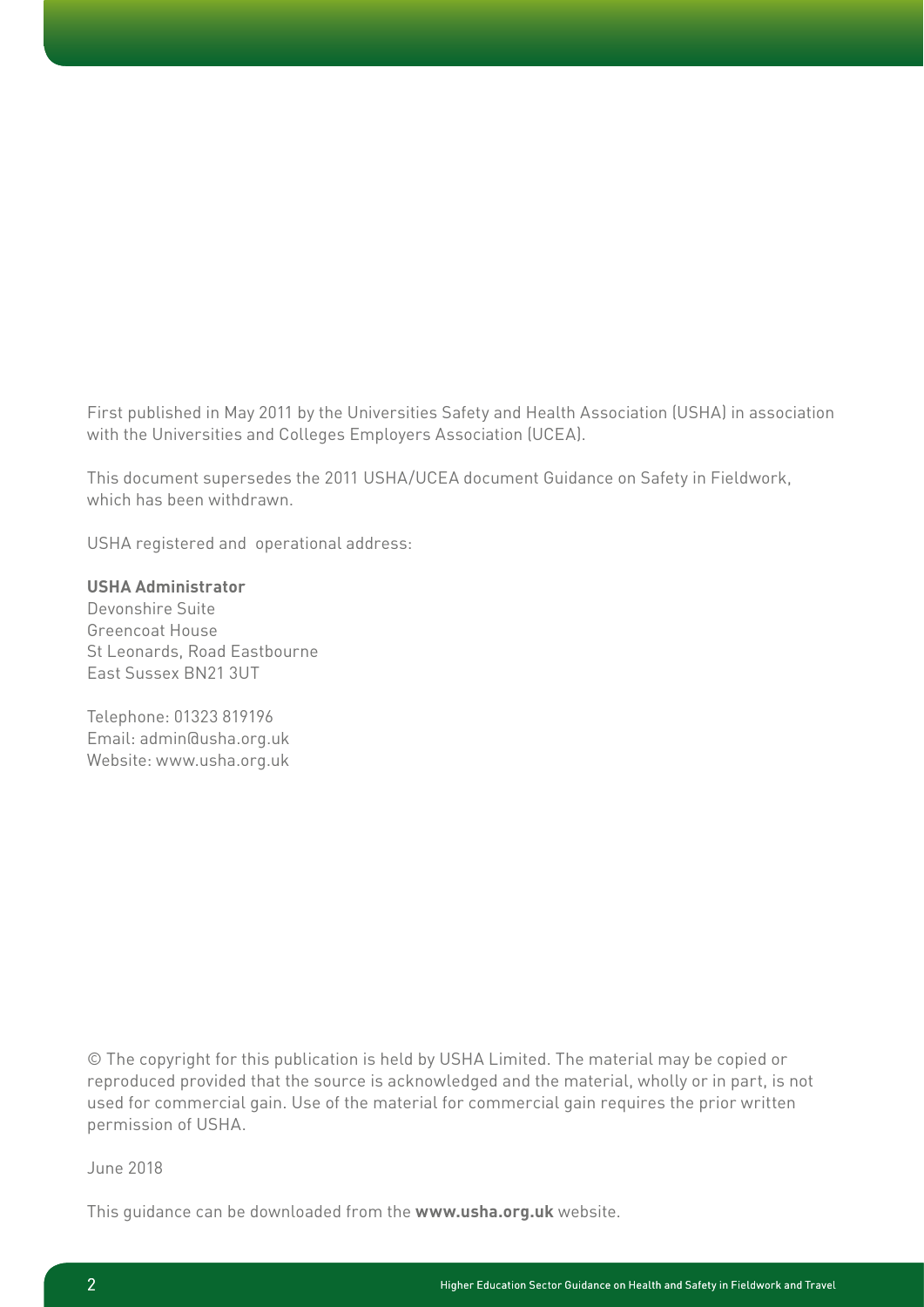# **Project group**

| <b>Melanie Boucher</b>   | (Project Chair), Head of Health and Safety, London School of Economics       |
|--------------------------|------------------------------------------------------------------------------|
| <b>Rachel Stephenson</b> | Former Director of University Health and Safety Services, University of Hull |
| <b>Angus Clark</b>       | Dir. of Environmental, Health & Safety Services, University of St Andrews    |

## **The project group gratefully acknowledges:**

University of Leicester University of St Andrews

UCEA HEOPS AMOSSHE AUCSO HEBCoN

International Location Safety International SOS Foundation Control Risks

Paul Verrico, Solicitor-Advocate, Eversheds LLP

The universities that submitted case studies and supporting documentation for inclusion in the document and the resource tool kit.

The individuals on the Project Group that produced the 2011 version of this Guidance – Liz Aniteye, Angus Clark, Liz Greaves, Andrew Knight, Anita Randell, Bob Schroter, Michael Smith, Rachel Stephenson and Shane Winser.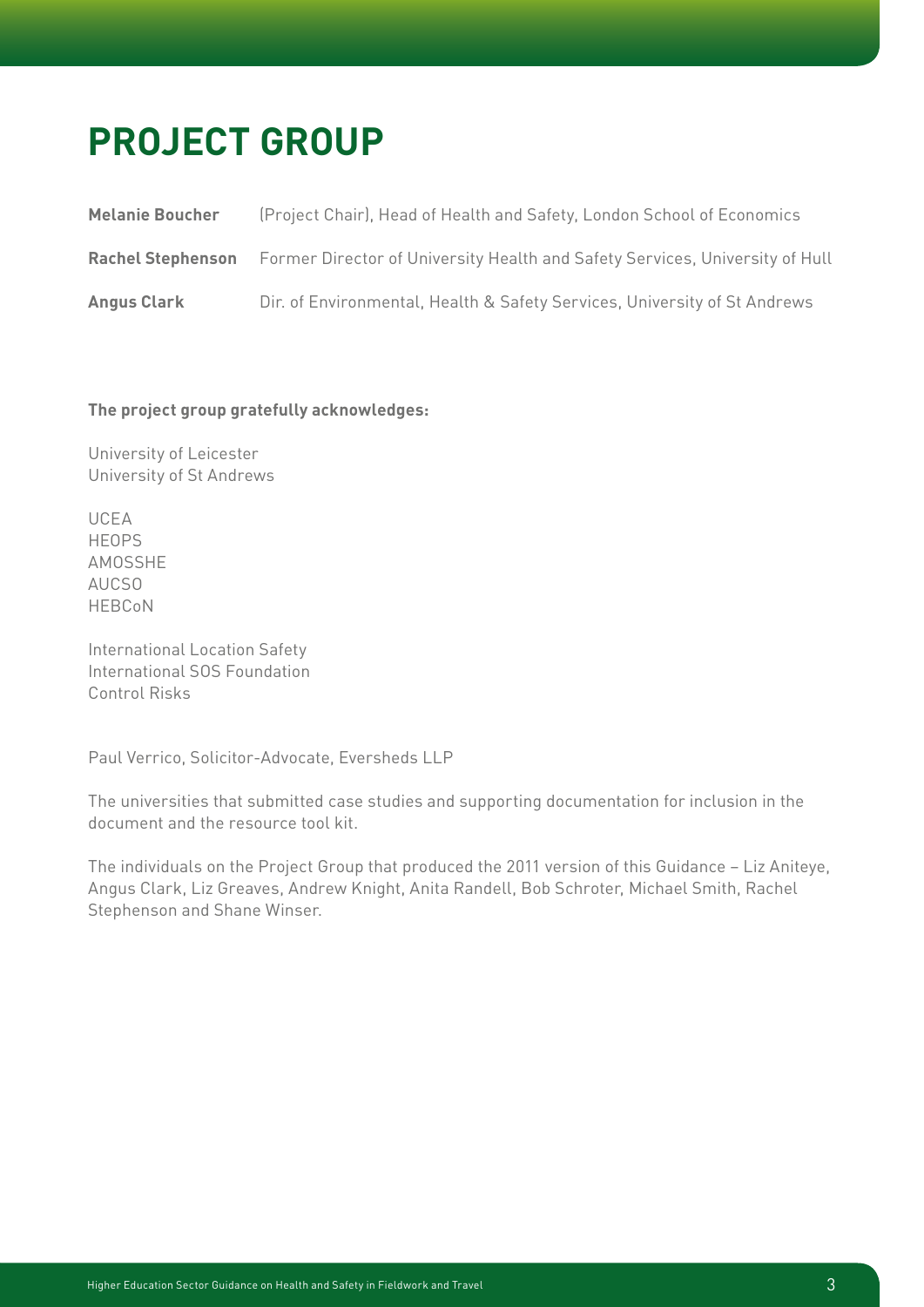# **Contents**

| 2. |  |
|----|--|
| 3. |  |
| 4. |  |
| 5. |  |
| 6. |  |
| 7. |  |
| 8. |  |
| 9. |  |
|    |  |
|    |  |
|    |  |
|    |  |
|    |  |
|    |  |
|    |  |
|    |  |
|    |  |
|    |  |
|    |  |
|    |  |
|    |  |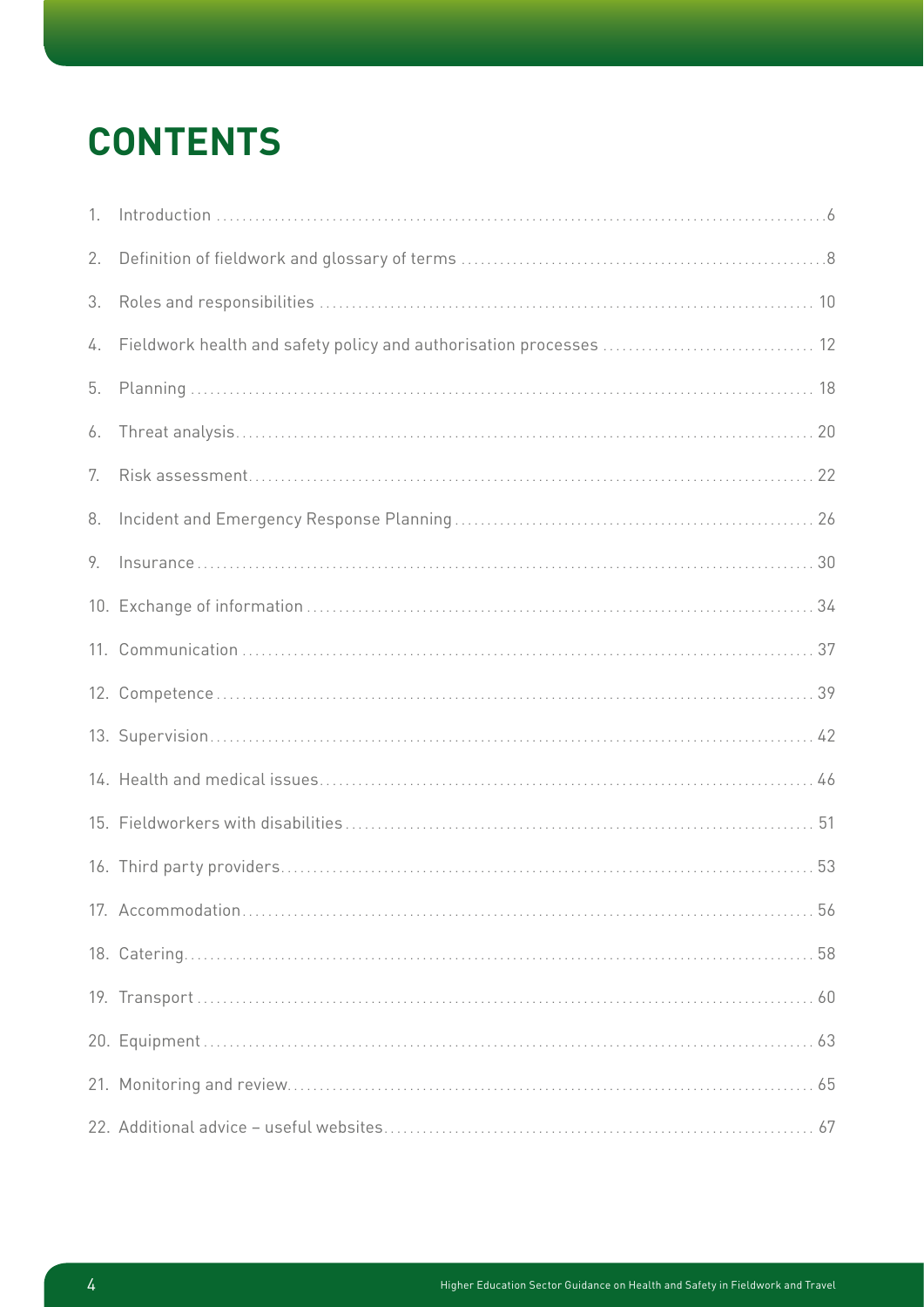# **ForEwOrd**

A healthy and safe environment is an important part of any work and study place, regardless of where that may be. Fieldwork forms a key element of academic teaching and research, enabling our institutions to develop innovative and exciting solutions to a wide variety of problems, issues and intriguing questions.

The approaches and methods used in fieldwork can vary across disciplines and can be carried out in almost all parts of the world. As such the risks associated with fieldwork can be multiple and complex. It is important therefore that any assessment and mitigation of risk is carried out in a sensible, informed and pragmatic way.

Fieldwork is therefore an important aspect of the student experience. This document is to provides guidance and frameworks to enable delivery of the many forms that fieldwork takes that maximises student potential whilst ensuring health and safety.

I would personally like to thank those who have contributed to the production of this guidance and hope that you all find it extremely useful. USHA is very proud to present this document to the sector.

**Cathy Day Chair of USHA Director Health, Safety & Risk – University of Southampton**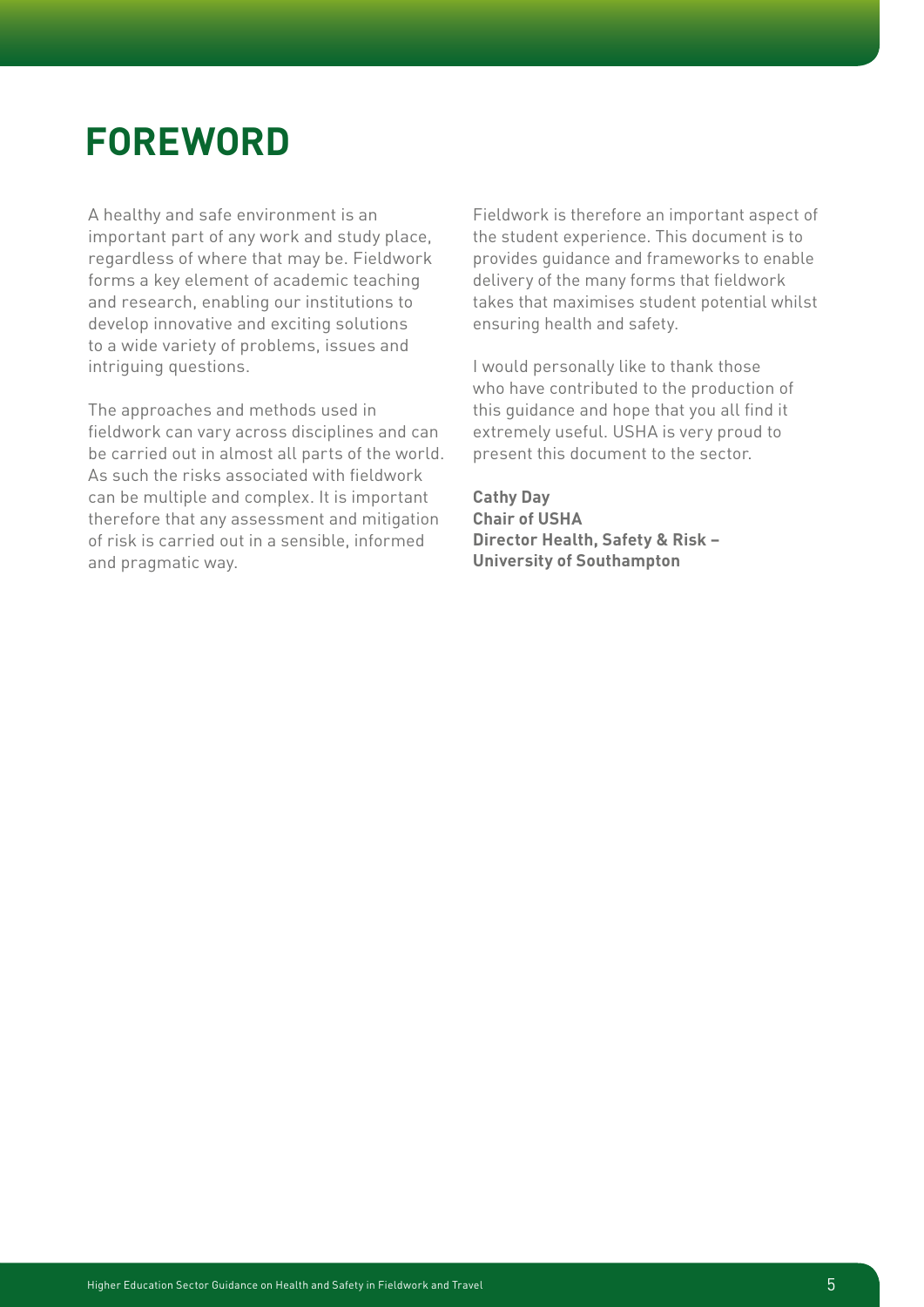# **1. Introduction**

This document provides a framework for establishing policies and procedures that enable staff, students and other participants in higher education institutions to undertake fieldwork safely. It provides institutions with a way to demonstrate that they are following good practice to manage fieldwork, thereby facilitating fieldwork in even the most remote and challenging of environments and circumstances.

It is aimed at Heads of Institutions and other senior managers responsible for setting policy, at Heads of Departments/Schools, fieldwork leaders and others who may be accountable for the health and safety of staff, students and other participants engaged in fieldwork. It also gives practical advice to other stakeholders, such as academic researchers; students; supervisors of students undertaking independent field research; advisers in health and safety; occupational health advisers and insurance officers.

It supersedes and draws upon previous USHA/ UCEA guidance on Safety in Fieldwork (USHA 2011). It includes material from Health and Safety when Working Overseas (USHA 1998). There is separate UCEA/USHA/HEOPS guidance on Health and Safety for the Placement of Higher Education Students (UCEA 2009).

The revised guidance aligns good practice in the Higher Education sector with the British Standard, BS8848: Specification for the provision of visits, fieldwork, expeditions, and adventurous activities outside the United Kingdom ('BS 8848:2007+A1:2009') and PAS 3001:2016 Travelling for Work – Responsibilities of an organization for health and safety and security – Code of practice.

In this guidance, the following pages set out:

- A definition of fieldwork, including offsite visits and travel.
- A framework for managing fieldwork safely.
- A summary of legal liabilities.
- Case studies outlining good practice.

• A list of resources and references for implementing the guidance.

**It is stressed that by adopting this guidance it should not be necessary for institutions to increase bureaucracy prior to routine travel.** In view of the wider definition of fieldwork, there will be many instances of fieldwork which can be demonstrably assessed as low risk and can therefore be excluded from the majority of the recommendations in this risk-based guide. It is envisaged that each institution will set its own policies and generic rules and exemptions, based around its travel profile and common activities remote from the institution – applying each recommendation only where it is appropriate, and where it would add value.

The format chosen to present the guidance is described below:

**Core actions** for policy makers and senior managers, and for those supervising or undertaking fieldwork, that relate to the legal duties of an institution. These actions are intended to set a minimum standard of basic compliance.

Where core actions have been identified, the intended audience – those in each institution likely to be given responsibility for their implementation – have been identified by colour-coding as follows:

## **YELLOW**

Head of Institution, strategic managers

## **GREEN**

Fieldwork management – Heads of Schools/ Departments; fieldwork leaders and research supervisors.

## **BLUE**

Fieldwork implementation – fieldwork leaders, supervisors and participants.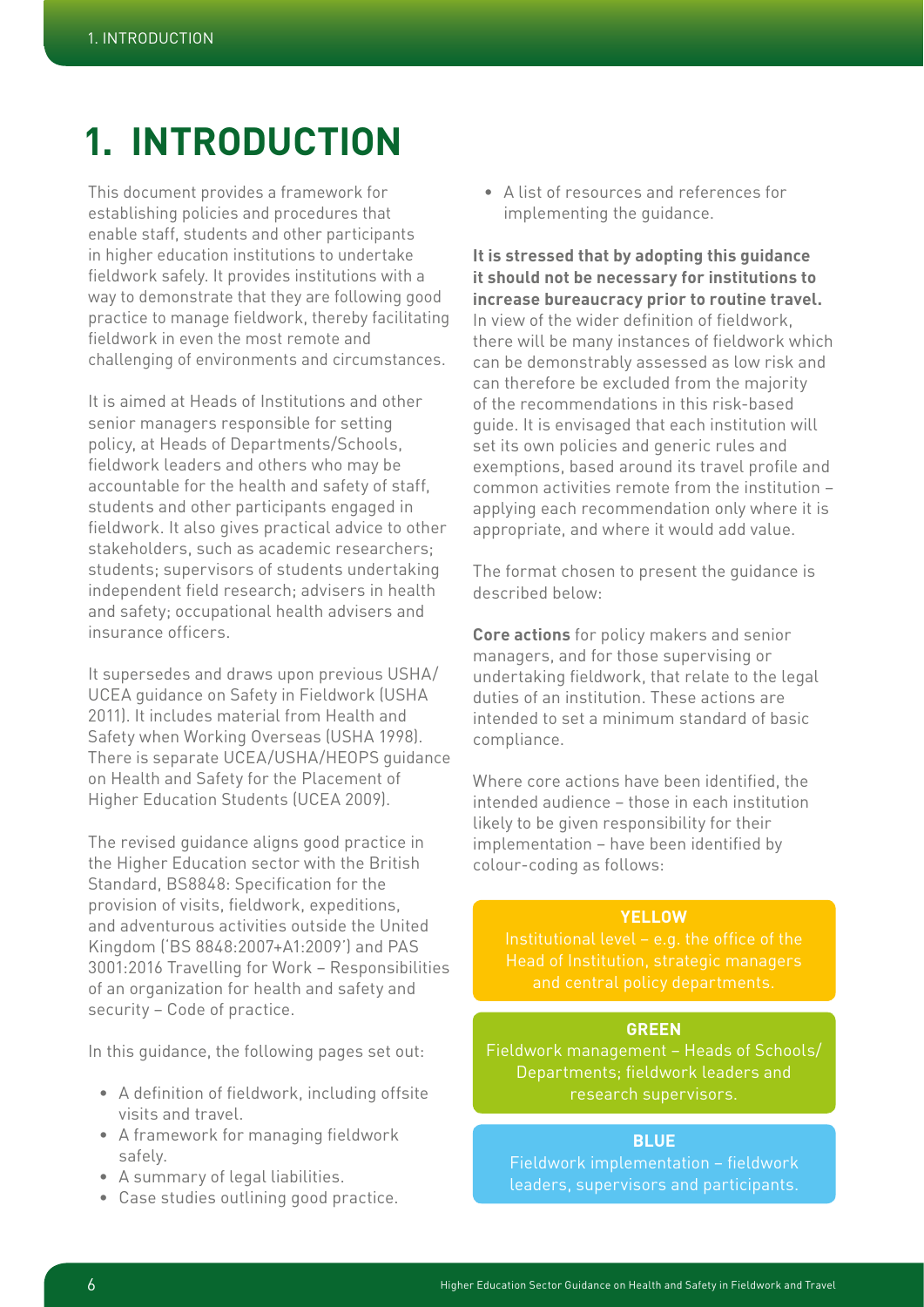**Further guidance** that either set out ways to give the core actions practical effect, or give advice regarding measures which assist in compliance with the requirements of 'BS8848:2007+A1:2009'. These have also been colour-coded as shown in the table above.

**Case studies** selected from institutions which have demonstrated successful management of fieldwork health and safety, or to highlight common issues and barriers to successful management.

In addition, the Fieldwork Resources Toolkit, hosted on the USHA website, includes a selection of example checklists and forms that can be adapted to suit the needs of each institution. These resources have been provided by USHA's member institutions to assist others and in order to develop this resource, institutions are encouraged to offer further examples to admin@usha.org.uk.

## **Legal responsibilities**

## **Criminal Liability**

For fieldwork in the UK, with regard to criminal liability under UK health and safety legislation:

- Primary responsibility for the management of health and safety for a member of staff and for any post doctorate researcher or postgraduate student while on fieldwork lies with the institution (under Section 2 (1) of the Health and Safety at Work etc. Act 1974).
- The institution also has a duty in respect of students and non-employees (under Section 3 (1) of the Health and Safety at Work etc. Act 1974 and the Management of Health and Safety at Work Regulations 1999)
- All employees have a responsibility to follow instructions and act sensibly to protect their own health and safety and that of others (as set out in Sections 7 and 8 of the Health and Safety at Work etc. Act 1974). Those holding more senior positions have responsibilities under section 37.

• Under the Corporate Manslaughter and Corporate Homicide Act 2007 an organisation is guilty of the offence of corporate manslaughter (corporate homicide in Scotland) if the way in which its activities are managed or organised by its senior management causes a person's death, and amounts to a gross breach of a relevant duty of care owed by the organisation to the deceased.

Failure to comply with these requirements can have serious consequences for both institutions and individuals. Potential sanctions include fines and imprisonment, and any legal action can result in reputational damage.

Individuals and institutions are also subject to the laws of the countries in which visits take place. Any criminal prosecution or civil action may also be brought in that jurisdiction either independently or as well as in the UK.

Legal opinion on the criminal legislation and its application to overseas fieldwork is included in the Fieldwork Resources Toolkit.

## **Civil Liabilities**

The nature and extent of civil liabilities between the institution and the fieldwork participant, and the nature and extent of their civil liabilities to others, are affected by many factors which can only be resolved in the courts and may depend upon which country's legal system is deemed to have jurisdiction. Civil liabilities are affected by the nature of any agreements between the parties, of any statements made by the parties in advance about what they offer, and by civil law relating to contracts and services.

The aim of the guidance is not merely to protect the institution from any criminal or civil action but to provide an outline of management practices that will help to protect both staff, students and participants, and to ensure that their health, wellbeing and safety are sufficiently considered before, during and after fieldwork.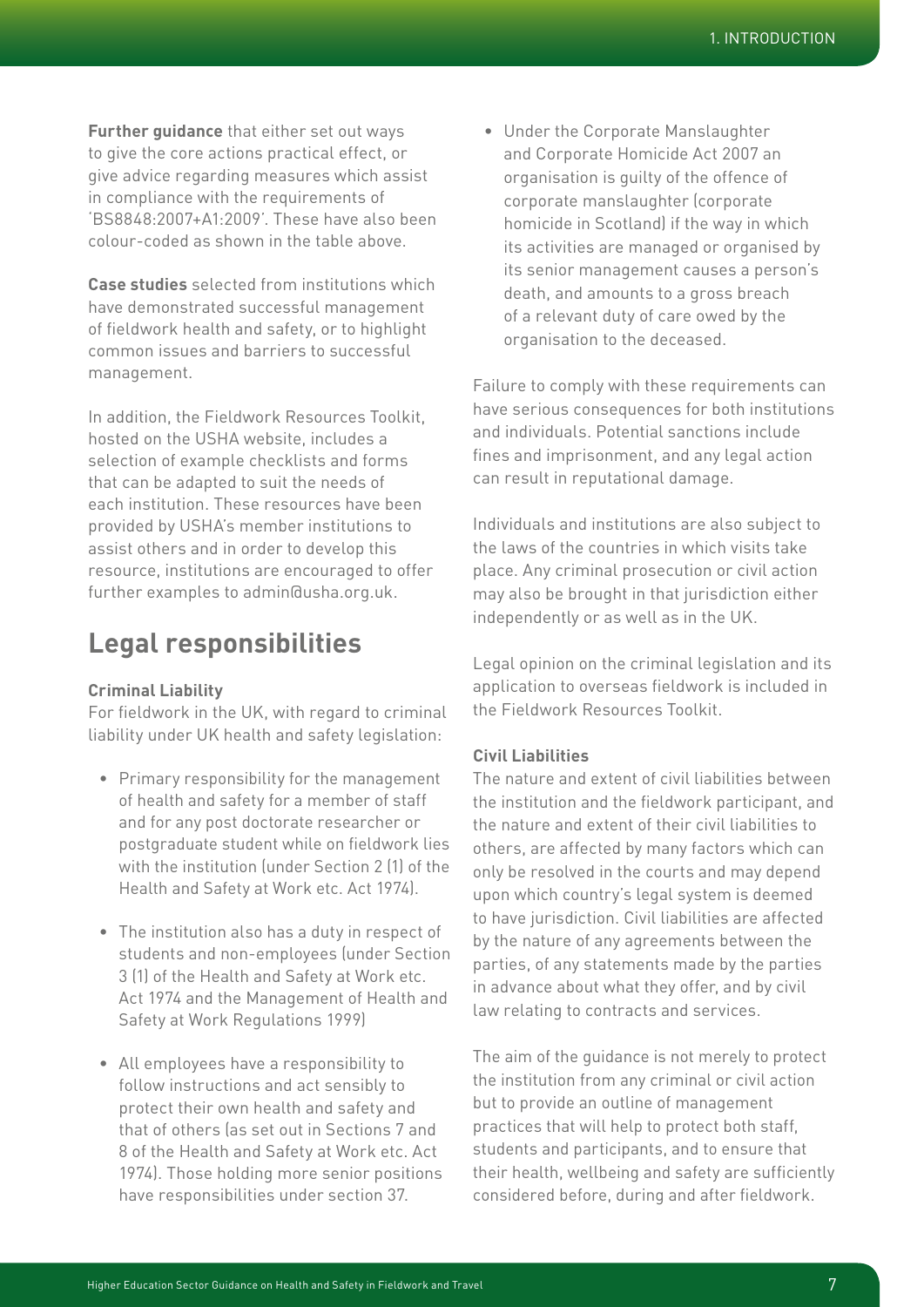# **2. Definition of fieldwork and glossary of terms**

## **Definition of fieldwork**

For the purposes of this document, fieldwork is defined as:

**Any work carried out by staff or students for the purposes of teaching, research or other activities while representing the institution off-site.**

This definition will therefore include activities as diverse as attendance at conferences and recruitment fairs, or undertaking social science interviews, as well as activities more traditionally associated with the term fieldwork such as survey/collection work carried out by geologists or biologists.

In view of this range of activities the guidance is targeted not only towards fieldwork involving hazardous activities and locations, but also routine low risk activities away from the institution. It is recognised that, for many institutions, much of the fieldwork defined above is carried out by individuals travelling and working alone. It is envisaged that institutions will wish to reflect this distinction in their own policies and communicate clearly their expectations of fieldworkers in all circumstances that fall under the definition.

## **Glossary of terms**

## **Abduction**

The unlawful abduction or transportation of a person against his or her will. This may be done for reasons of ransom, political and other demands, in furtherance of another crime or with the intention of execution. Abduction, Kidnap, Express Kidnapping and Virtual Kidnapping are all contained within the definition.

## **Contingency plan**

An alternative plan to be put into operation if needed; the 'plan B' that is required to ensure that the fieldwork is able to continue safely in foreseeable circumstances, whether or not emergency plans are invoked.

## **Down time**

Down time can be defined as a period of time, occurring before, after or within the overall duration of the fieldwork, but outside the jurisdiction of the institution.

## **Due diligence**

Due diligence can be used as a legal defence in criminal law if the defendant can prove beyond reasonable doubt that they did everything possible to prevent an act from happening. In this guidance, it is applied in particular to the level of investigation made into the health and safety capability and practice of a third-party provider prior to engaging them or signing a contract.

## **Dynamic risk assessment**

The continuous assessment of risk in unforeseen and/or changing circumstances possibly requiring the implementation of new control measures.

## **Emergency plan**

Plans which are required to respond to an emergency situation. These usually involve immediate action and will be made in order to provide a suitable response to a natural disaster or to a medical or security emergency.

## **Fieldwork leader**

The person with delegated operational responsibility for all aspects of the fieldwork. This term may be applied to a variety of types of fieldwork e.g. taught courses, research and collaborative expeditions.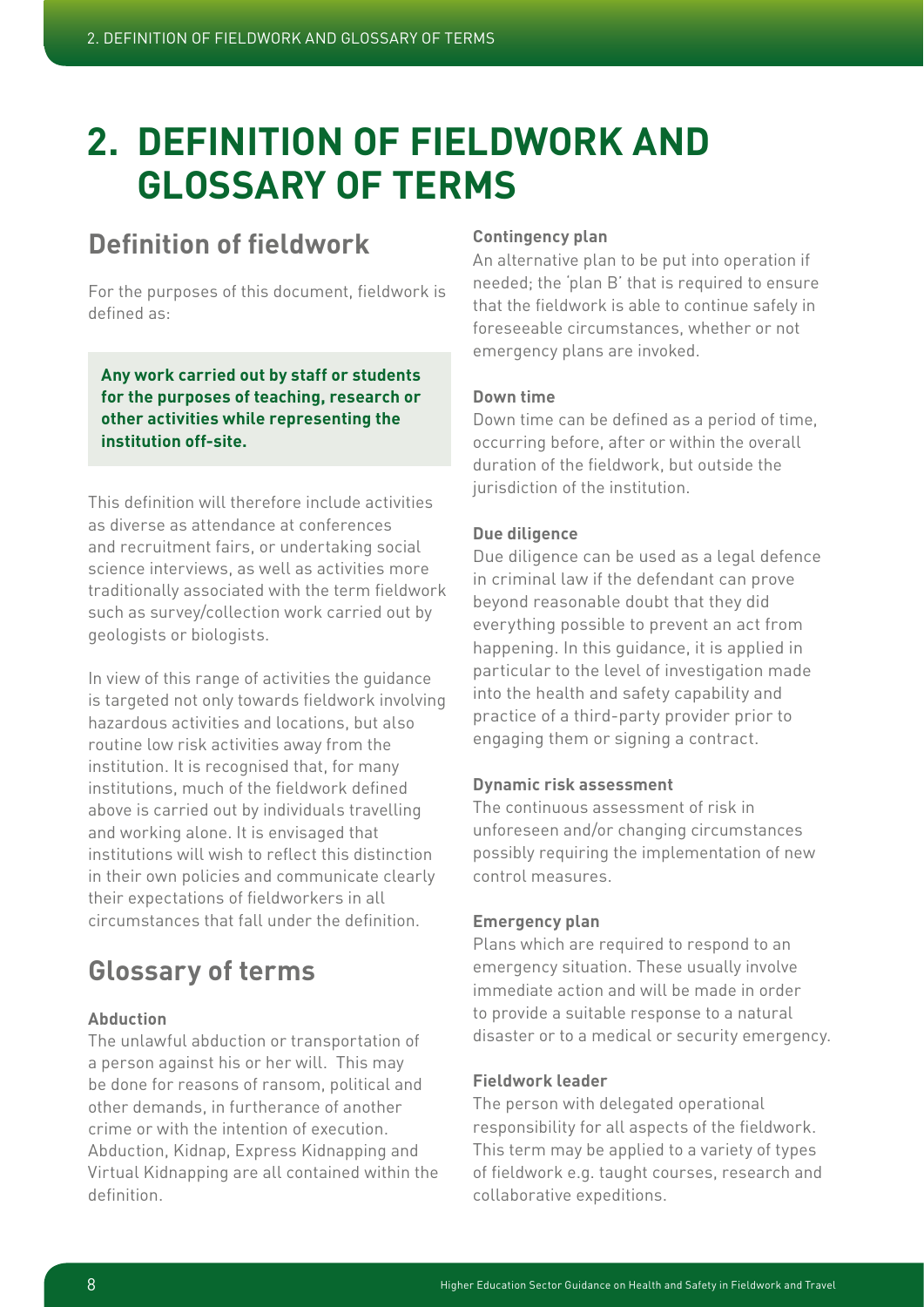## **Fieldwork team**

Two or more individuals who are conducting fieldwork to a common purpose. A fieldwork team may or may not have a designated fieldwork leader present during the work.

## **Home contact**

The person in the institution – usually in the School/Department who is involved in, (or has knowledge of) organising the fieldwork – nominated and contactable in an emergency, and for general support (ideally linked into institutional arrangements). The level of knowledge and involvement will be dependent on the level of risk arising from the fieldwork

### **Independent fieldworker**

An individual who is undertaking fieldwork on their own without direct supervision.

## **Institution**

The generic term for organisations in the higher education sector, to which this guidance applies, i.e. Universities and Colleges.

## **Intrinsic risk**

The level of risk or threat inherent in a task or destination, which is accepted or rejected by the institution.

## **Local contact**

The person or organisation who acts in support of the fieldwork in the location of the off-site work.

## **Participant**

An individual who is undertaking fieldwork as part of a supervised group.

## **Personal time**

Personal time can be defined as time when programmed fieldwork activities are not taking place but fieldworkers remain under the general jurisdiction of the institution.

## **Residual risk**

The level of assessed risk remaining after reasonably practicable controls have been implemented, taking account of the level of impact of the hazard or threat, the likelihood of its realisation and the robustness of control measures.

## **Risk appetite**

The amount and type of risk that an organisation is willing to take in order to meet their strategic objectives.

## **Risk tolerance**

The willingness of the organisation to accept or avoid risk.

## **Supervised fieldwork**

Supervised fieldwork is mainly under direct supervision such as taught undergraduate or post-graduate courses. However, there may be instances where fieldworkers are under periods of indirect supervision.

## **Threat analysis**

Threat analysis relates to consideration of security and political threat levels, significant natural hazards and health risks.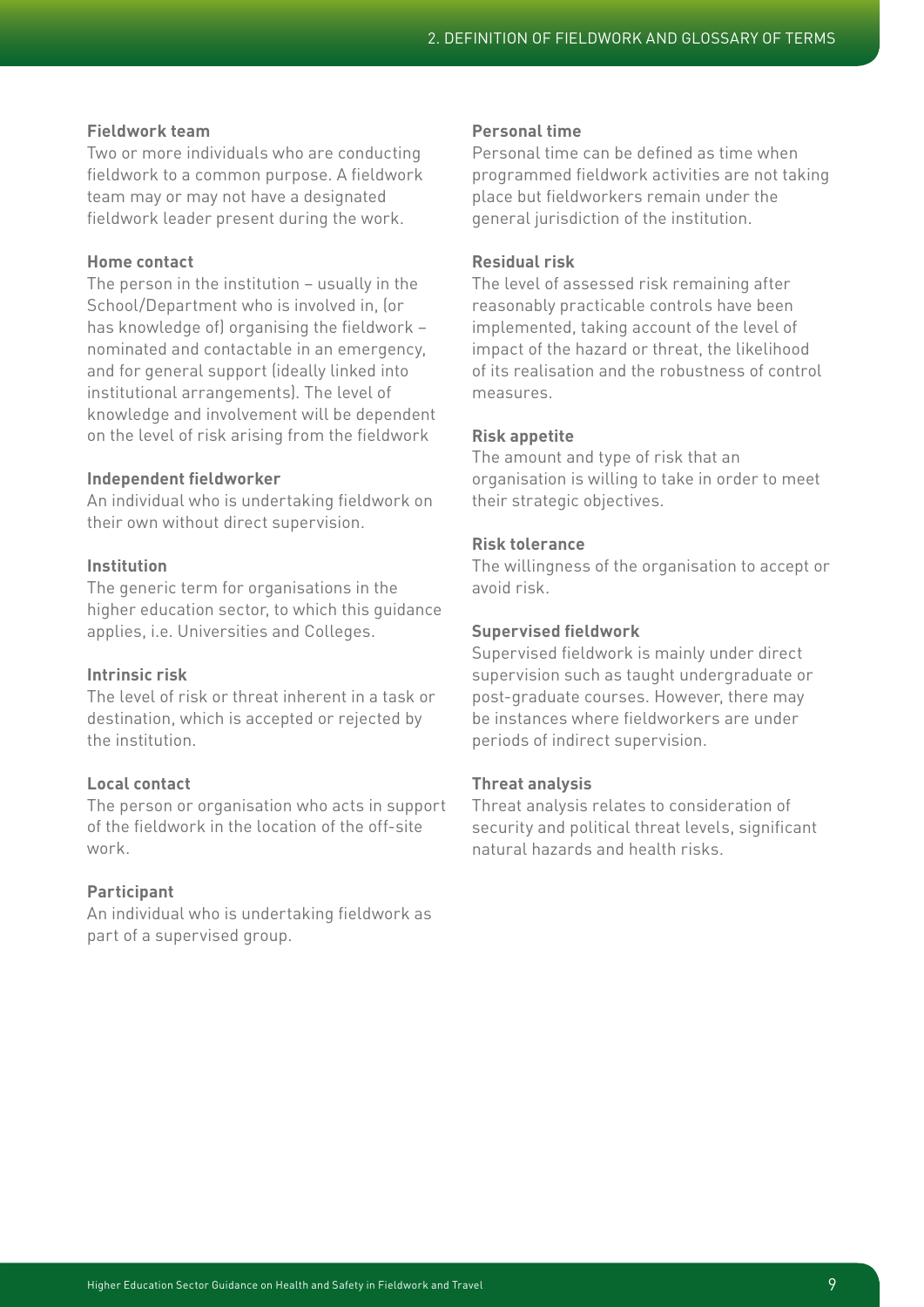# **3. Roles and responsibilities**

The responsibility for ensuring that suitable management systems are in place for the safe conduct of fieldwork lies with the institution and ultimately the **Head of Institution**.

The **Head of School**, or equivalent, is responsible for planning fieldwork at broad levels. The **fieldwork leader** or **independent fieldworker** is responsible for planning the fieldwork at detailed levels.

Where Heads of Schools and Departments have been delegated overall responsibility for health and safety in their School or Department, they are required under UK law to "make a suitable and sufficient assessment of (a) the risks to the health and safety of employees, and (b) the risks to the health and safety of persons not in his employment arising out of or in connection with the conduct by him of his undertaking".

It is envisaged that institutions will install processes that allow fieldwork to be authorised at a level appropriate to the risk. The person authorising the fieldwork is responsible for ensuring that due regard has been paid to the health and safety considerations.

Therefore, responsibility for the health and safety of all those engaged in fieldwork lies with the Head of School/Department, or the person with overall authority who approved the fieldwork. They should ensure that fieldwork leaders and supervisors are authorised and competent, and that there is clarity of roles and responsibilities. The Head of School/ Department should ensure that the risk assessment of the fieldwork is made and that a safe system of work has been established for all staff, students and other participants. Frequently, the Head will delegate this duty to the member of staff organising or leading the fieldwork, but overall accountability for health and safety cannot be delegated.

If such delegation occurs, then the Head should be satisfied that the fieldwork leader has the

personal capability and is competent to lead – especially under possible adverse conditions – and has sufficient awareness of the obligations to those under their supervision. In any case, the Head should ensure that the organisation of the fieldwork meets School/Departmental health and safety criteria, that any accidents that occur are reported, investigated and, if necessary, statutory notifications are made.

The **fieldwork leader** has the task of overall supervision. They should ensure that there is a detailed knowledge and understanding of safety measures and that these have been communicated to the other members of the leadership team and participants and understood by all. They should also, where appropriate:

- Allocate specific supervisory duties.
- Allocate a competent person to lead each sub-group where groups are subdivided during the fieldwork.
- Delegate explicit responsibility to the leader of each sub-group to know the total number and identities of the fieldworkers they are responsible for supervising.

It is important that, during supervised fieldwork, there is a clear command structure within the group. While this structure may be perfectly obvious on most fieldwork, there can be confusion when command passes from the Fieldwork Leader to others, for example a Boat Skipper or a Diving Organiser. When this type of transfer of authority occurs, all members of the party should be kept fully informed.

The fieldwork leader is responsible for ensuring a suitable and sufficient risk assessment is in place and for ensuring that all safety precautions are observed for the duration of the fieldwork. This duty may be passed to other responsible persons (e.g. Boat Skipper) but the overall duty to ensure the safety of the fieldwork remains with the fieldwork leader. In high risk areas such as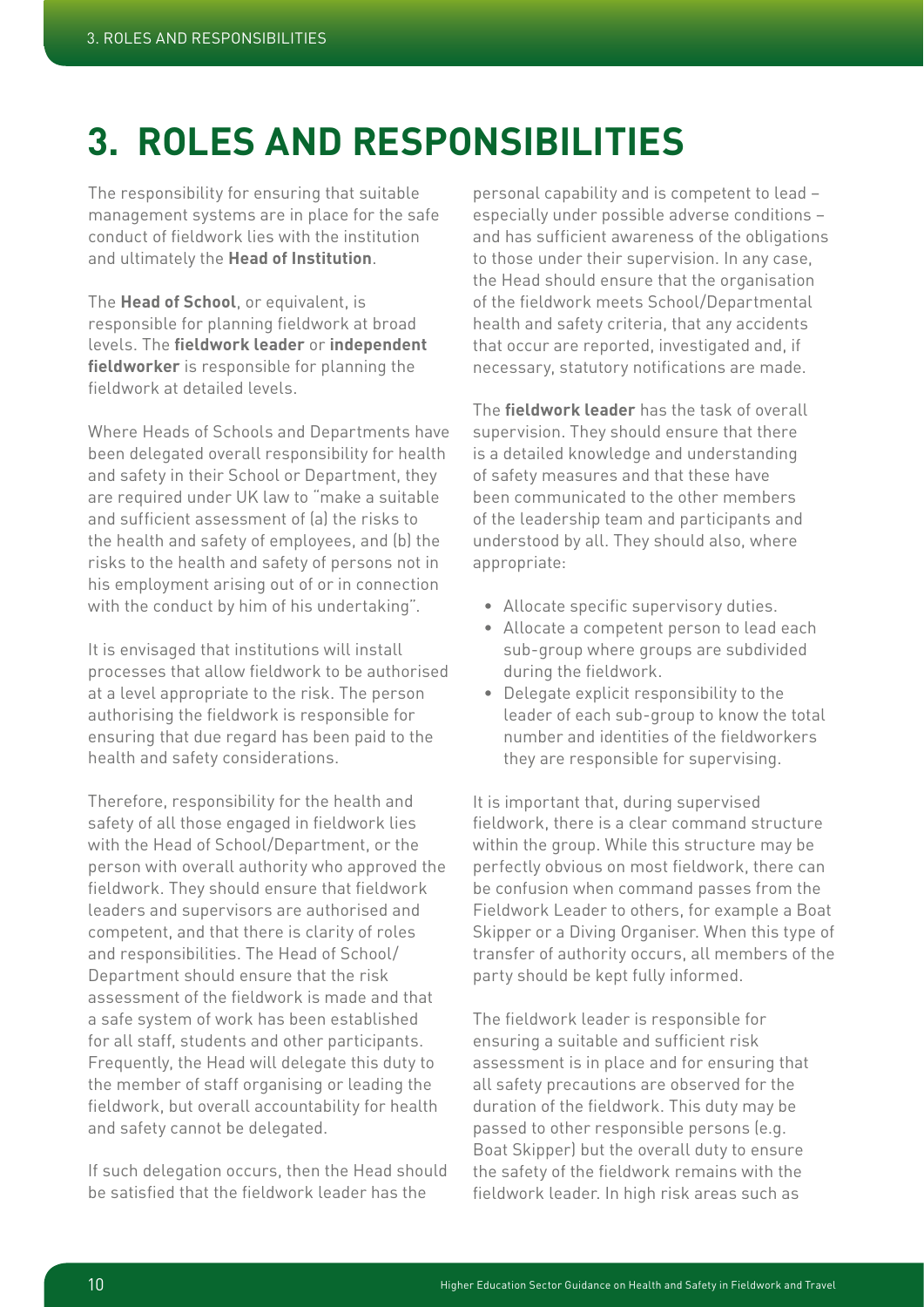quarries, mines, cliffs, on water, or in situations with a foreseeable risk of violence, this may require active monitoring.

The leader of fieldwork assessed as carrying a high level of threat should implement the control measures identified, monitor and review these threats, and alert the institution to any change in the level of threat.

It is the responsibility of the fieldwork leader to ensure that the level of supervision is adequate for any given situation, and to make necessary adjustments to itineraries in the interests of safety, including – where necessary – cessation of an activity. The fieldwork leader should be explicitly empowered by the Head of School/ Department to discharge these responsibilities and also to implement emergency or contingency plans if necessary.

The fieldwork leader is also responsible for ensuring that all instructions issued to participants are comprehensible and appropriate, that control measures identified in risk assessments are implemented in practice and for ensuring that dynamic risk assessments are carried out if necessary.

**Independent fieldworkers** undertaking solo travel or self-managed fieldwork have a responsibility to take reasonable care in their activities. In practice they will assume many of the duties of the fieldwork leader and therefore some of their responsibilities, which should be agreed in advance with the Head of School/ Department.

It is the responsibility of **participants/members of a fieldwork team** to heed, understand and observe any instruction given to them by a supervisor and to bring any questions or problems, particularly those of understanding, to the attention of their supervisor. Participants should acknowledge their own responsibilities for the health and safety of both themselves and others. The authority and responsibilities of the fieldwork leader, or any other designated supervisor in relation to safety, should be clearly defined and understood by all members of the party. Institutions will need to decide how they deal with participants unwilling to accept that authority: this could include exclusion from the fieldwork.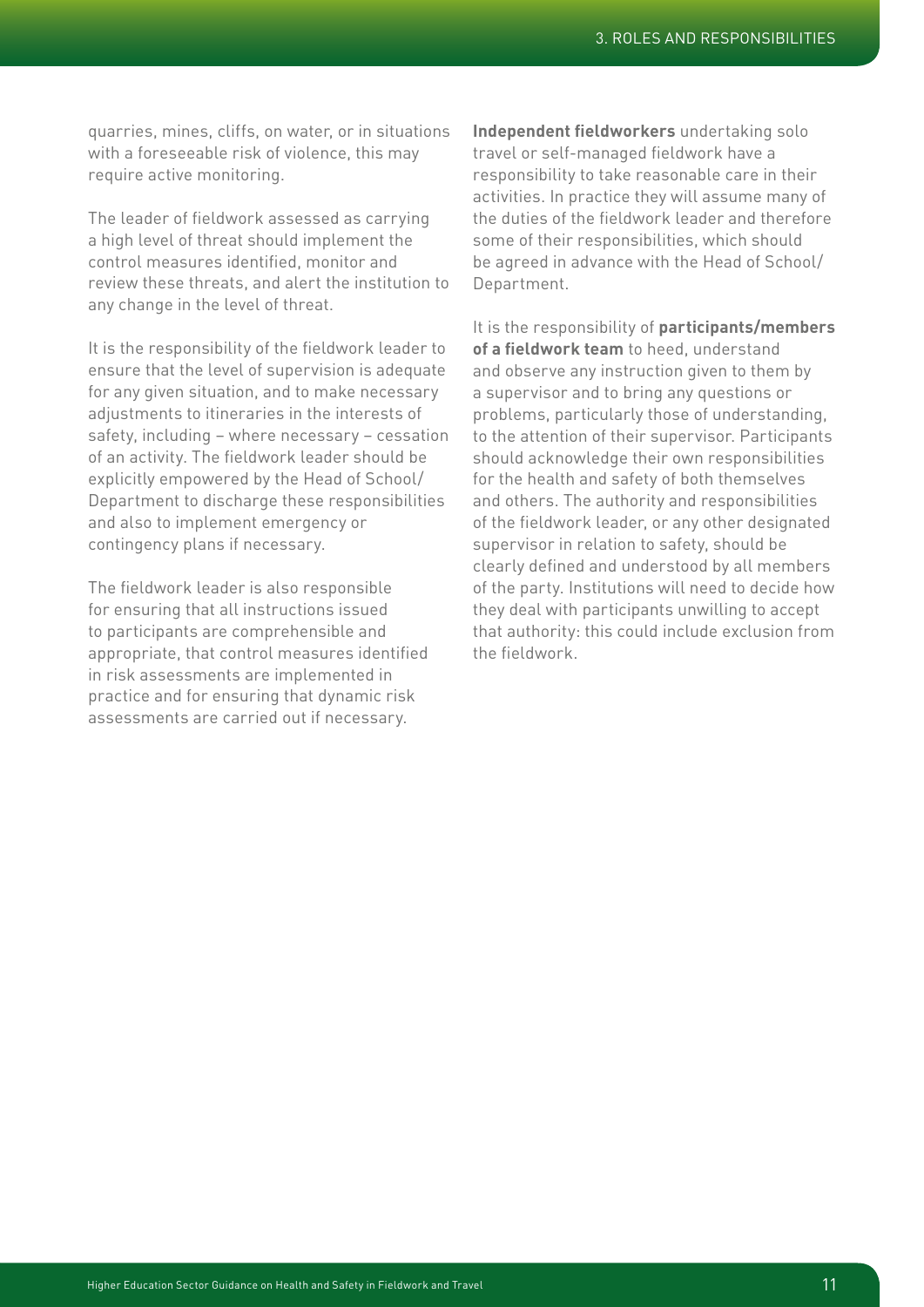# **4. Fieldwork health and safety policy and authorisation processes**

Each institution is unique with its own set of objectives and values. Each institution therefore needs to develop its own thinking around its appetite and tolerance of risks posed by its off-site activities, for example whether or not to allow fieldwork to a remote area of an unstable country. It is important that such decisions are made systematically, objectively, and at an appropriate level in the institution. This implies that robust escalation processes are in place for activities which pose unusual hazards, or where there are high levels of residual risk.

The institution should convey a sense of the level of intrinsic and/or residual risk that the fieldwork leader, the Head of School/ Department, and the institution respectively are empowered to accept, authorise and/ or escalate to the next level. It is strongly recommended that each institution should articulate their levels of risk appetite and tolerance in the form of a written fieldwork health and safety policy, which covers travel risk, in order to inform such escalation. Such a policy may include, inter alia:

- Security risks and travel to areas of political instability.
- Natural disasters and extreme climates.
- Areas of endemic and epidemic disease.

If an institution would never allow its staff or students to travel to a war zone under any circumstances it should say so; or it may take a view that such extreme risks should be escalated for consideration by senior management on a case-by-case basis. In either position, the process and likely outcomes should be transparent. A suggested checklist of considerations when establishing a fieldwork health and safety policy is given at the end of this Section.

It is important that the Head of School or equivalent is empowered to reject any proposal even if the risk level is beyond their authority to approve. The escalation process should therefore require explicit approvals at all levels. In this way vital information – such as the competency of the leaders (see Section 12) and the value of the research – will be considered, assessed and approved at an appropriate level prior to escalation. It is also vital that such key decisions are made objectively.

Conversely, many instances of fieldwork can be demonstrably assessed as low risk. Each institution should set the scope of its Fieldwork Health and Safety Policy, and should design its approval processes, to reflect this.

Where the fieldwork is within the scope of the institution's Fieldwork Health and Safety Policy, it is useful to adopt a documented risk analysis and management system which includes the following:

- Risk assessment for the fieldwork.
- Threat analysis for the destination and travel.
- Incident management and emergency response plans.
- Accident, incident and near miss reporting.
- Competency and training.
- Robust authorisation and approval processes.
- A review process after fieldwork is completed including the actions in response to review outcomes.

Institutions should also consider whether it is desirable to know where all those travelling on its behalf are.

Further guidance on the detail and application of such a management system is given in the following chapters. These considerations are also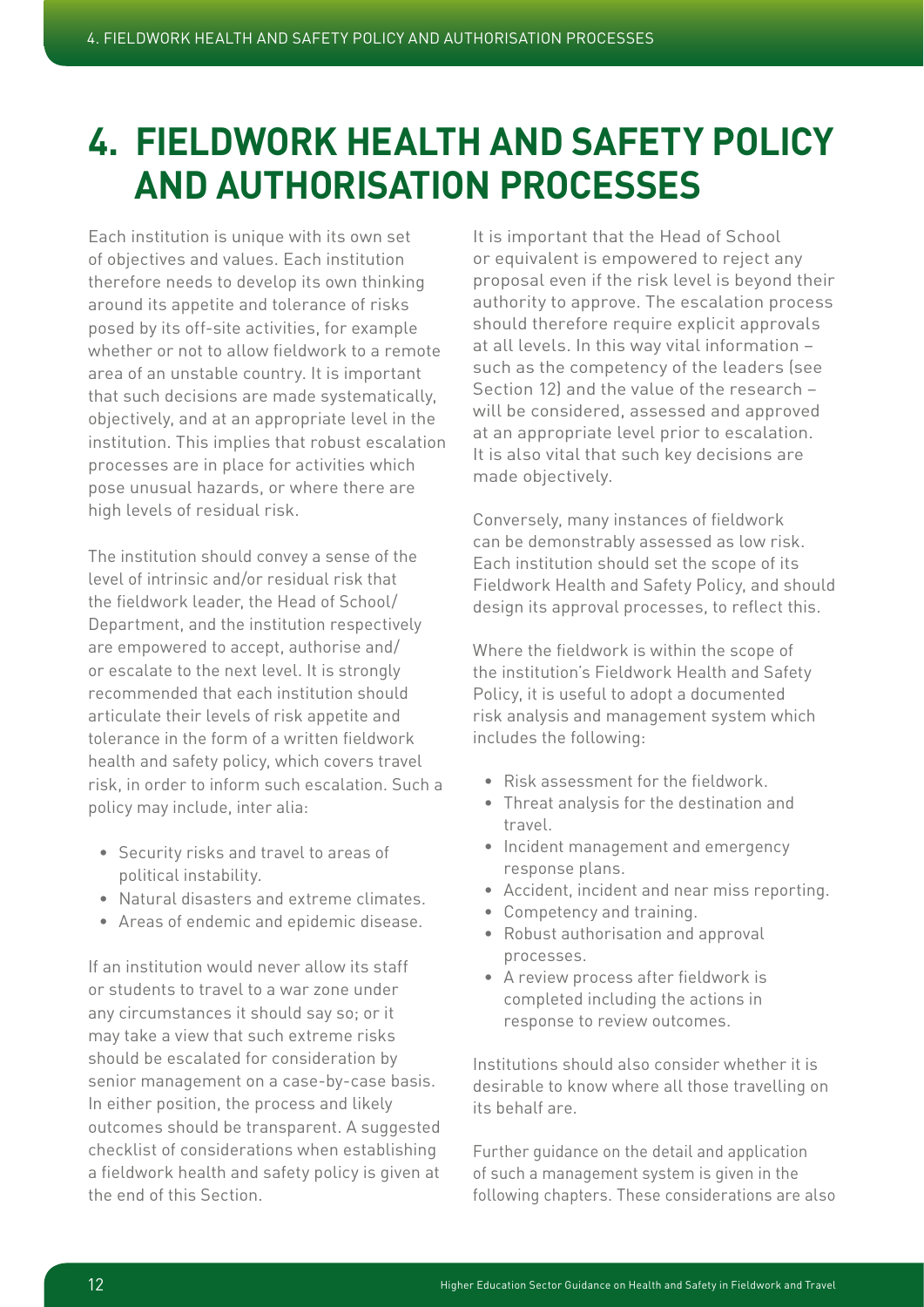important at an institutional level when designing processes that will capture and evaluate the risks, and that will give clarity around expectations of rejection, approval or escalation.

While the ethics of teaching and research are largely beyond the scope of this guidance

and should be considered separately, it is recognised that analyses of fieldwork risk may pose ethical considerations. The risk assessment and approval process may therefore trigger considerations in a parallel ethical approval process and vice-versa.

## **CORE ACTIONS**

- Develop a Fieldwork Health and Safety activities.
- Develop clear approval processes, including processes for escalating high or
- role, powers to refuse and the limits of

- Assess the competency of fieldwork leaders, and only approve or escalate the proposal if confident they can respond to and control all foreseeable risks. Reassessment may be necessary if there are subsequent changes to the fieldwork leader or team.
- Link the approval to a review of the risk assessment where risks are likely to change in the period between approval and departure. It should be understood that the approval may be withdrawn if the risk status changes.

- risk assessment is necessary, and establishing clear rules for known
- The level of detail in the policy will be profile. Examples of such considerations are given in the table at the end of this section.
- as much fieldwork as possible to be to the risk and complexity.
- Establish links and boundaries with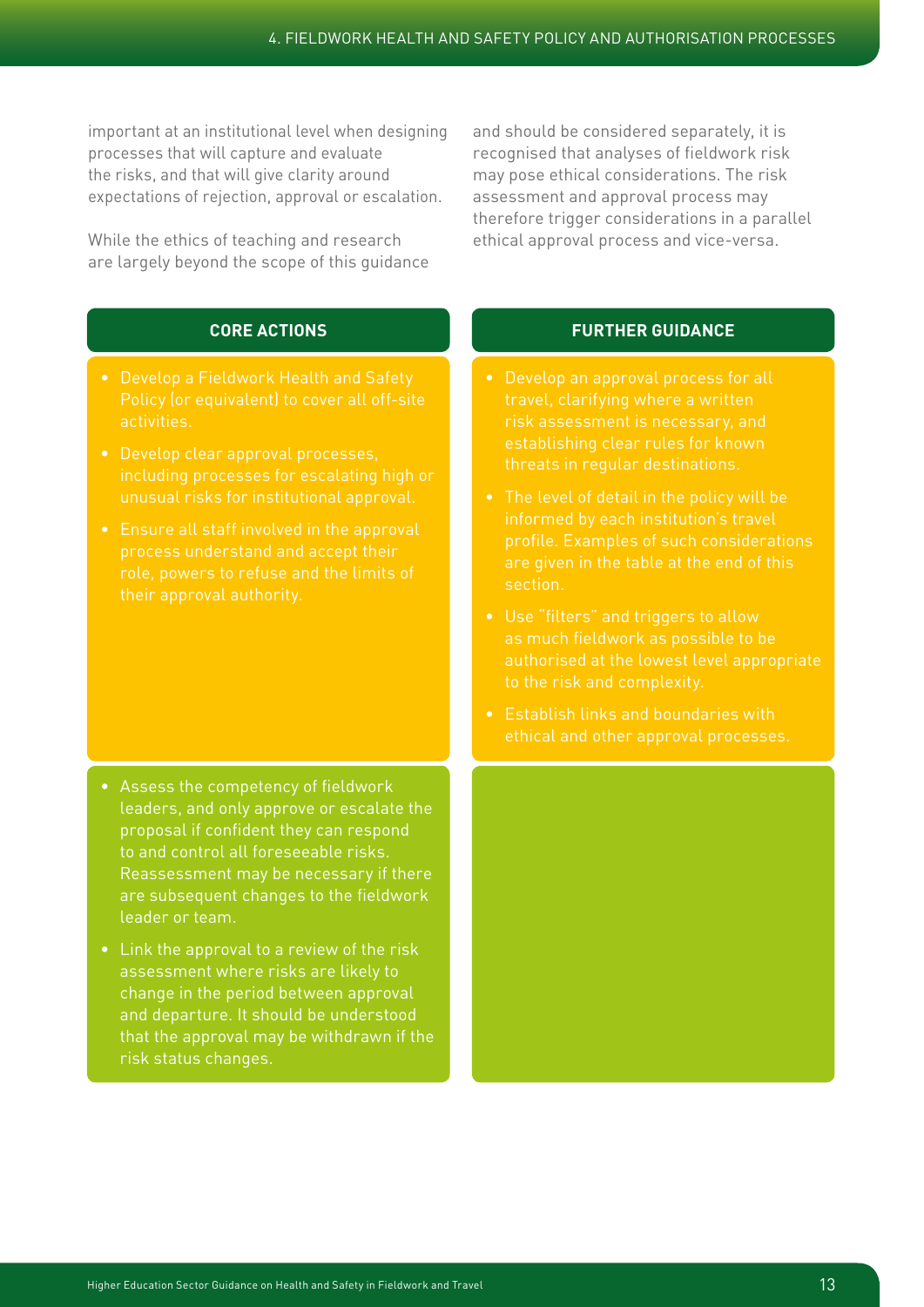## **Case Study – Escalation Processes**

A PhD student proposed a tour of study in European and American political centres prior to field research in Somaliland and central and western Afghanistan. The University had welldeveloped escalation procedures, and the highly detailed proposal was duly considered at institutional senior executive level. The Somaliland fieldwork was accepted, but the Afghan part of the proposal was not approved in its original form. The entire proposal was then rejected by the University via a parallel ethical approval process until further modifications were made. Conditional authorisation was eventually given for limited research in Kabul only, which was subsequently and successfully completed.

This case highlighted the need for transparency of the University's tolerance for risk in relation to travel and fieldwork in order to aid the planning process, and the need to ensure that the institutional ethical and risk approval processes are linked but independent.

| Topics for consideration in a Fieldwork Health and Safety Policy                                        | <b>Reference</b> |
|---------------------------------------------------------------------------------------------------------|------------------|
| What is the scope of the policy?                                                                        | <b>Section 6</b> |
| $\circ$ Does it include low hazard sedentary work; can any activities be<br>excluded by default?        |                  |
| ○ Does it include the European Economic Area? UK travel?                                                |                  |
| ○ Are there separate considerations or are there existing processes<br>surrounding:                     |                  |
| • One-off travel                                                                                        |                  |
| - To known "safe" destinations e.g. other institutions and<br>established hosts                         |                  |
| - Into the unknown, e.g. expedition work, marketing, business<br>contacts or new research               |                  |
| • Travel as a precursor to contracts or partnerships that will result in<br>regular travel requirements |                  |
| Regular destinations, e.g. research centres and field bases; or<br>$\bullet$<br>pursuant to contract    |                  |
| What are the limits of approval authority at each level?                                                | <b>Section 4</b> |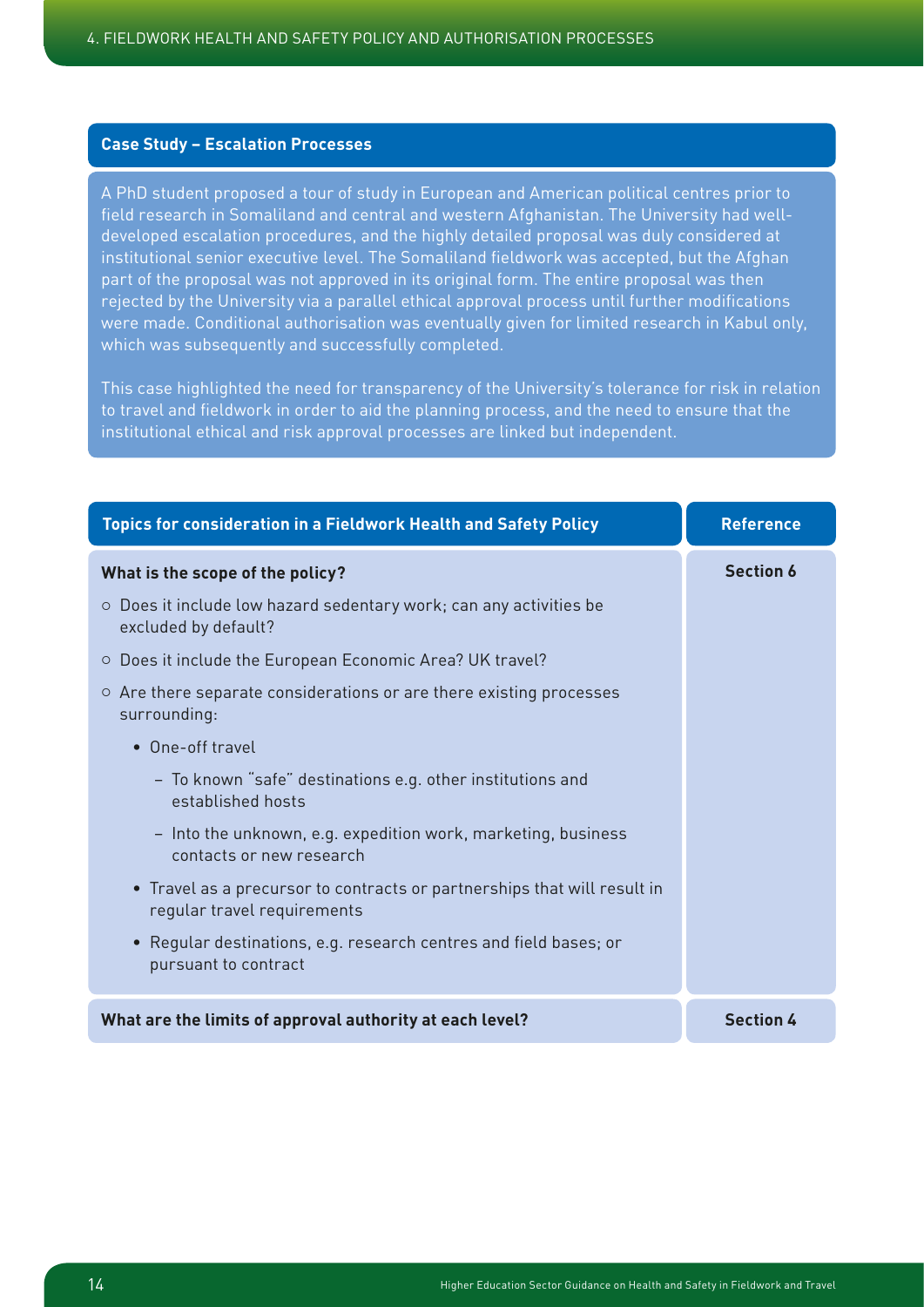| <b>Topics for consideration in a Fieldwork Health and Safety Policy</b>                                                                                                                                                           | <b>Reference</b>                     |
|-----------------------------------------------------------------------------------------------------------------------------------------------------------------------------------------------------------------------------------|--------------------------------------|
| Are there any underpinning principles? For example:                                                                                                                                                                               | <b>Section 5</b>                     |
| ○ Is the policy based on informed consent? If so                                                                                                                                                                                  |                                      |
| ○ Is risk to individuals limited by a robust approval process?                                                                                                                                                                    |                                      |
| ○ What is the institution's position if someone refuses to travel despite<br>approval - i.e. gaps in expectations, e.g. lecturers, researchers, staff in<br>marketing or recruitment?                                             |                                      |
| o Is there a separate mechanism for ethical approval? If so                                                                                                                                                                       |                                      |
| • Does this cover risk?                                                                                                                                                                                                           |                                      |
| • How will the risk and ethical approval processes be aligned?                                                                                                                                                                    |                                      |
| ○ What is the institution's default position when the UK Government/ FCO<br>advises against                                                                                                                                       |                                      |
| • All travel?                                                                                                                                                                                                                     |                                      |
| • All but essential travel?                                                                                                                                                                                                       |                                      |
| When is a written threat analysis required?                                                                                                                                                                                       | <b>Section 6</b>                     |
| O All fieldwork?                                                                                                                                                                                                                  |                                      |
| ○ Where indicated by FCO, the insurer or other trigger?                                                                                                                                                                           |                                      |
| ○ Prior to tenders, partnerships or collaboration agreements?                                                                                                                                                                     |                                      |
| When is a written risk assessment required?                                                                                                                                                                                       | <b>Section 7</b>                     |
| ○ Can meetings, conferences etc. be excluded?                                                                                                                                                                                     |                                      |
| ○ Visits and collaborative work at other institutions?                                                                                                                                                                            |                                      |
| ○ How will hazardous activities in otherwise low hazard environments                                                                                                                                                              |                                      |
| be captured?                                                                                                                                                                                                                      |                                      |
| What mechanisms are needed to scan information on unstable or<br>volatile destinations, environmental/climatic conditions and health risks<br>in order to ensure good communication and decision-making, e.g. on<br>repatriation? | <b>Section 6</b><br><b>Section 7</b> |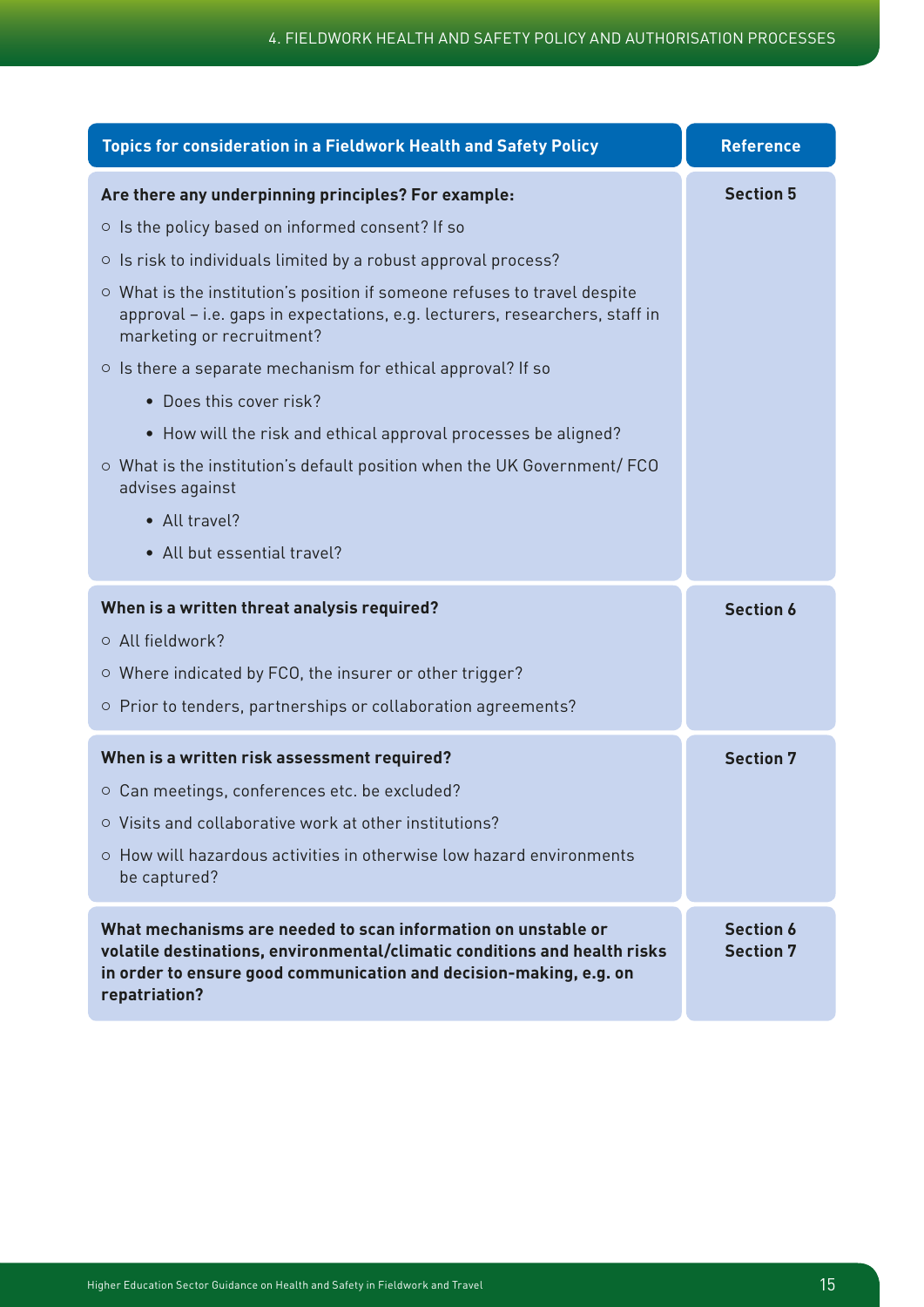| <b>Topics for consideration in a Fieldwork Health and Safety Policy</b>                                                                                                                | <b>Reference</b>  |
|----------------------------------------------------------------------------------------------------------------------------------------------------------------------------------------|-------------------|
| <b>Insurance / Assistance</b>                                                                                                                                                          | <b>Section 9</b>  |
| o Is it sufficient for all travellers to all destinations or do key exclusions<br>need to be communicated?                                                                             |                   |
| ○ What is the position on extensions, stopovers and leisure time? Is this<br>explicit?                                                                                                 |                   |
| ○ Are there emergencies for which the institution will self-insure?                                                                                                                    |                   |
| o Is there provision for dedicated medical and security assistance?                                                                                                                    |                   |
| O Does the institution cover others such as spouses, children, emeritus<br>professors?                                                                                                 |                   |
| Is a policy on kidnap necessary?                                                                                                                                                       | <b>Section 6</b>  |
| Is there a level of in-country or local support the institution insists on or<br>wishes to offer participants in certain types of fieldwork or travellers to<br>unstable destinations? | <b>Section 10</b> |
| What information sources will be made available and are any expected<br>to be used?                                                                                                    | <b>Section 11</b> |
| What mechanism will be in place to facilitate communication during the<br>fieldwork?                                                                                                   | <b>Section 11</b> |
| Are there minimum levels of competency, experience, information,<br>instruction or training necessary?                                                                                 | <b>Section 12</b> |
| ○ For broad classes of destination or risk prevalent in the institutions<br>travel profile?                                                                                            |                   |
| • Location - Overseas; rural vs. urban; FCO and insurance advice<br>status                                                                                                             |                   |
| • Traveller - Novice; experienced; seasoned                                                                                                                                            |                   |
| • Training - Briefing; security awareness; hostile environment;<br>survival                                                                                                            |                   |
| o For certain roles and commonly-undertaken fieldwork tasks?                                                                                                                           |                   |
| Is it necessary to specify minimum first aid cover, supervision ratios etc.<br>for certain fieldwork?                                                                                  | <b>Section 13</b> |
| What is the policy on provision of/payment for immunisations?                                                                                                                          | <b>Section 14</b> |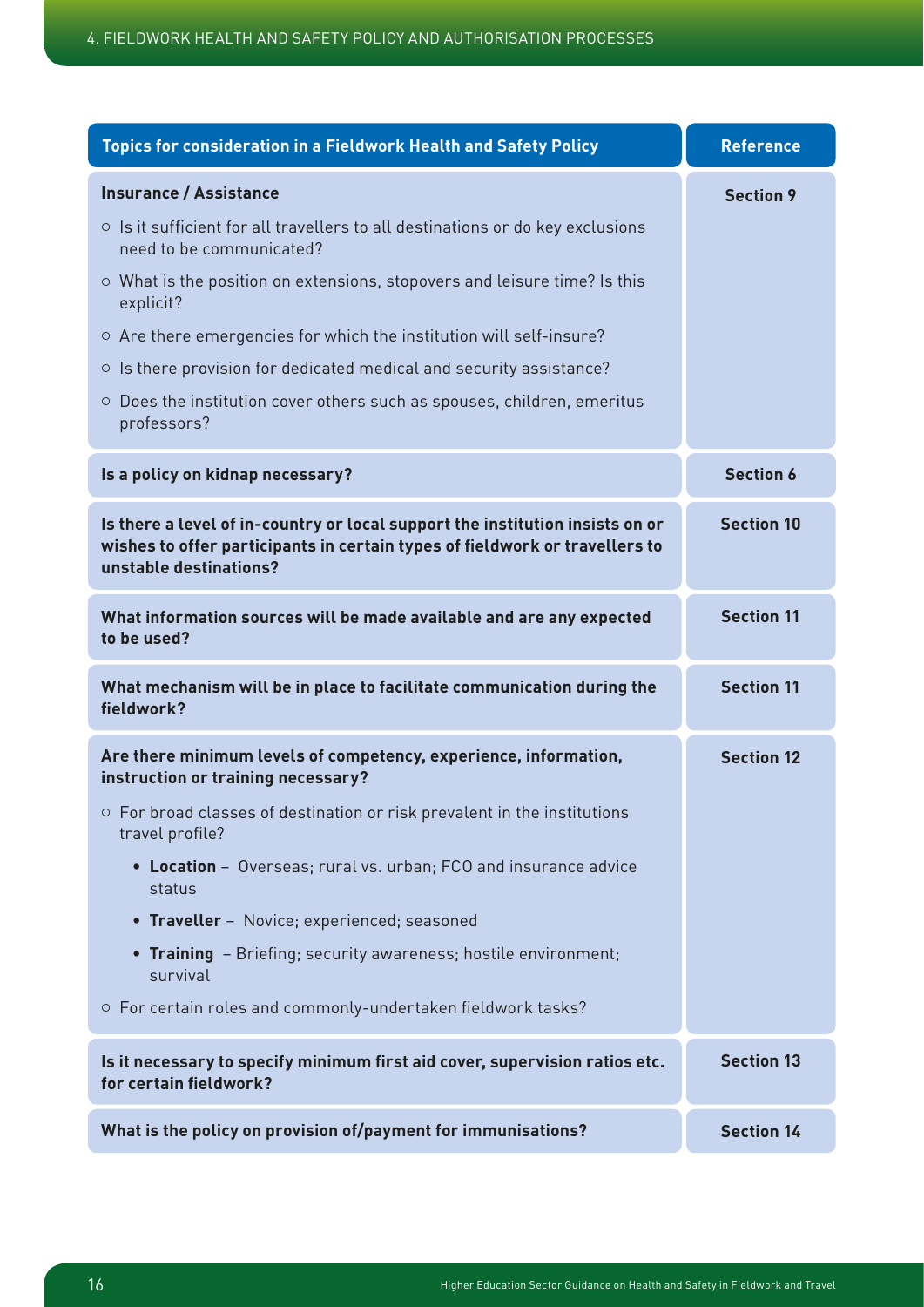| <b>Topics for consideration in a Fieldwork Health and Safety Policy</b> | <b>Reference</b>  |
|-------------------------------------------------------------------------|-------------------|
| Are existing protocols on disclosure and information sharing adequate?  | <b>Section 15</b> |
| Is a mechanism for approval of third party providers necessary?         |                   |
| ○ Accommodation?                                                        | <b>Section 16</b> |
| $\circ$ Catering?                                                       | <b>Section 17</b> |
| ○ Transport?                                                            | <b>Section 18</b> |
| o Others                                                                | <b>Section 19</b> |
| How will the fieldwork be monitored and reviewed?                       | <b>Section 21</b> |
| THE ABOVE GUIDE IS NOT EXHAUSTIVE                                       |                   |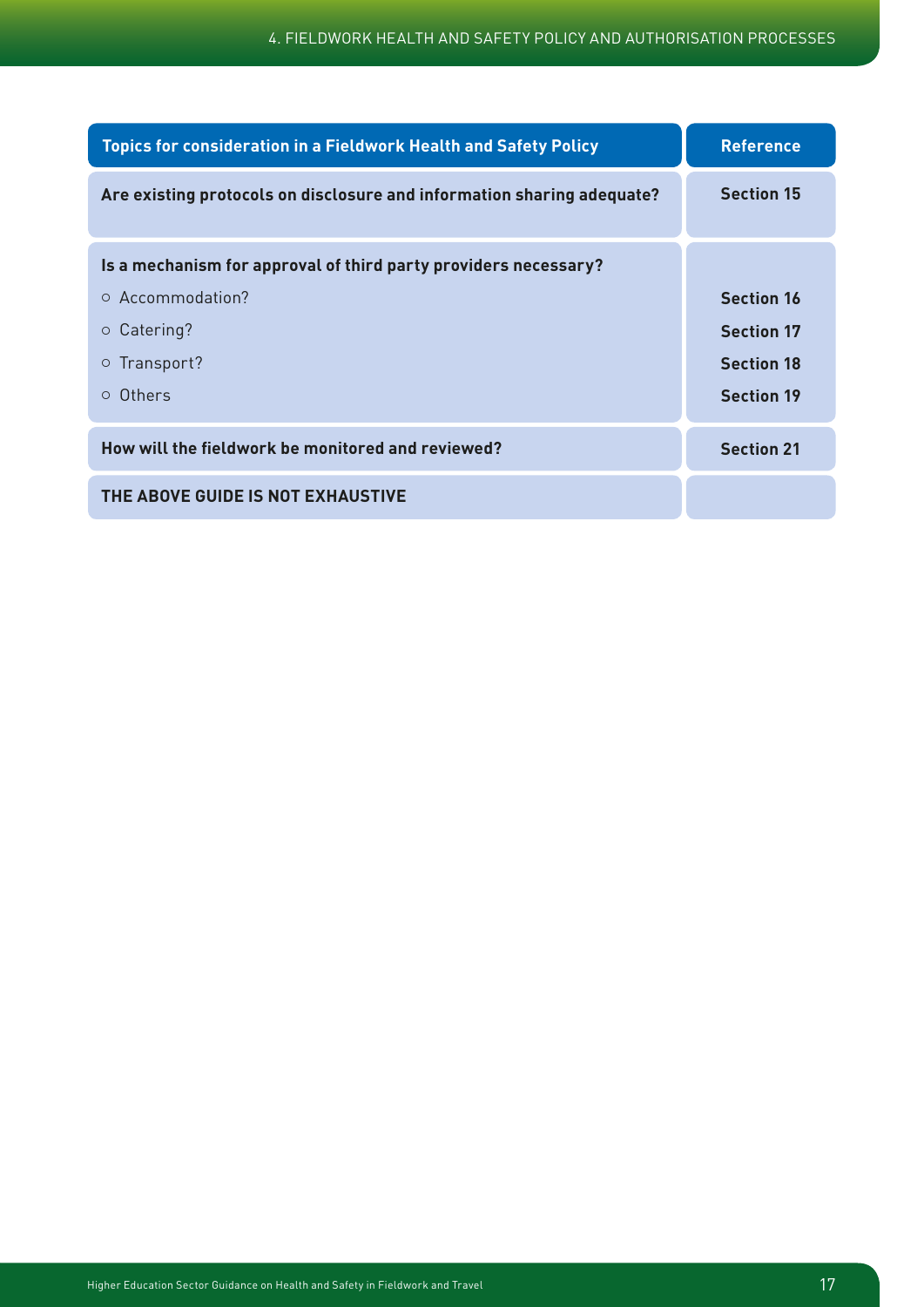# **5. Planning**

It is vital that all fieldwork is planned sufficiently in advance of the intended departure to allow the institution to consider the proposal in suitable detail and approve it at an appropriate level.

Many Schools/Departments preside over fieldwork that is of itself routine and low risk, and this may necessitate very limited planning, relying in the main on generic risk assessments and procedures developed from within the School/Department or similar. However, all fieldwork is unique and there will be variables that need to be considered for each instance of fieldwork. For example the varying competence of the group; participants' individual special needs; changes to or at the field site; and the introduction of new activities or methods. Equally, Schools/Departments can routinely send or allow participants to travel to remote, hostile or unstable environments, or to

carry out work which of itself poses a risk. The effort and detail required in planning fieldwork is largely commensurate with the risks identified. Particular attention should be paid to fieldwork leaders becoming complacent with conducting well established but high risk activities and/or undertaking routine work in unfamiliar or higher risk surroundings.

The purpose of the fieldwork, together with a summary of its associated activities and expected outcomes, should be clearly established at the planning stage. This will provide a context against which the School/ Department and the institution can form a view as to whether the expected outcomes are worth the risk. It will also aid in the consideration of financial approval, ethics and other considerations beyond the scope of this guidance.

## **CORE ACTIONS**

- Foster a culture that expects fieldwork to
- If necessary, integrate institutional protection policies for young persons and vulnerable adults with the Fieldwork Health and Safety Policy.
- Establish the purpose of the fieldwork and the value of expected outcomes.
- Identify the proposed fieldwork team and as many of the participants and stakeholders as possible at an early stage of planning.
- Identify potential participants including young (under the age of 18) or vulnerable participants' parents as stakeholders.
- Identify all permissions required in advance and ensure they are obtained.

- For supervised fieldwork establish codes of conduct for participants, including potential disciplinary action.
- Plan all outline itineraries in advance at the start of the planning process.
- Identify all stakeholders, e.g.
	-
	- ¡ Relatives
	- ¡ The responsible persons in organisations providing participants on a voluntary, educational or charitable basis.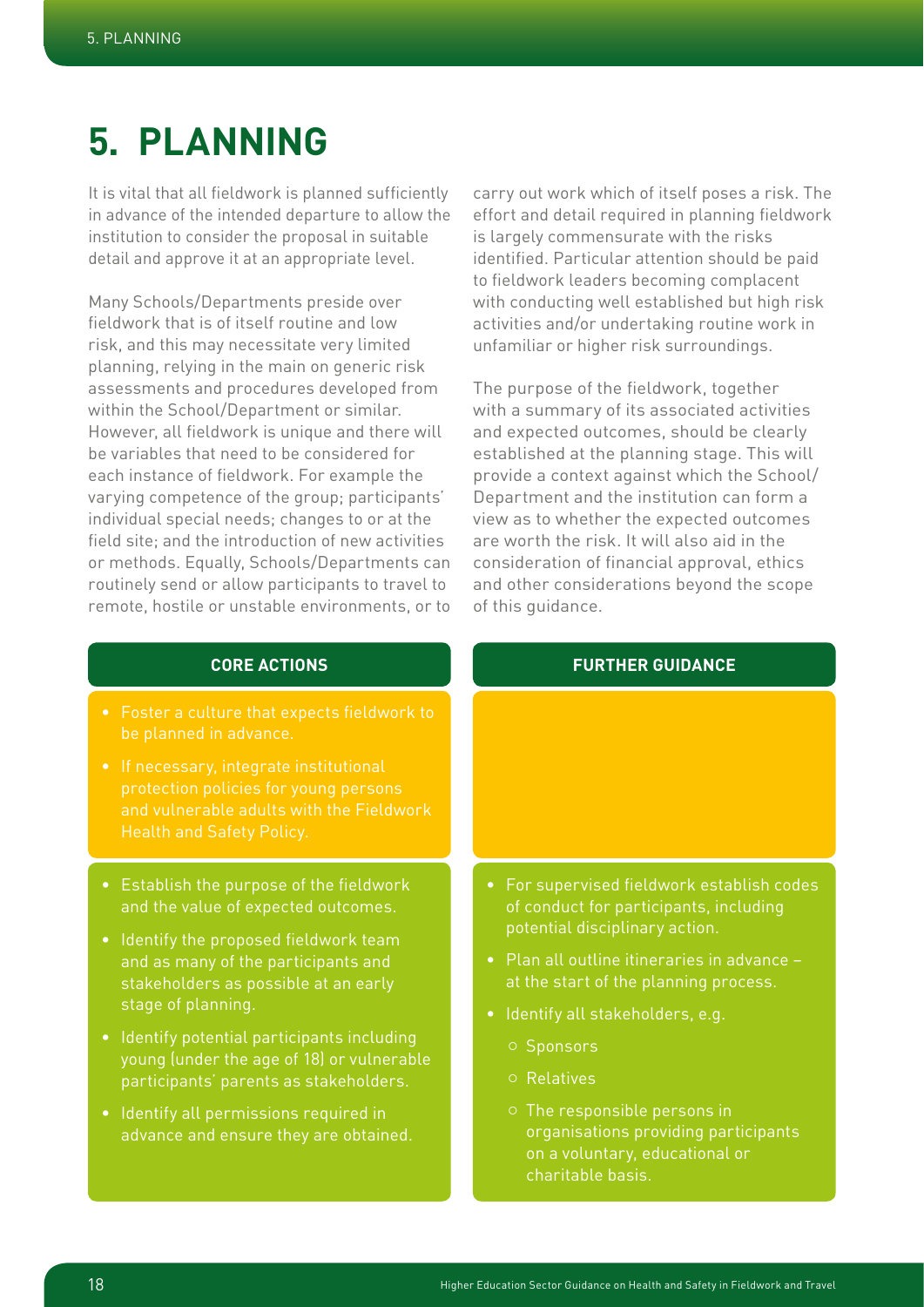## 5. PLANNING

## **CORE ACTIONS**

- Identify any relevant legislation of the country where the fieldwork is taking place.
- Empower the fieldwork leader to act in the interest of safety, to change itineraries or abort the fieldwork. (see Section 12)

- Include fieldwork health and safety costs (training, equipment, etc.) when preparing estimates and grant applications.
- Develop a procurement plan if specialist equipment or services will be needed.
- For supervised fieldwork, where reasonably practicable, a preparatory visit should be made to the field site and an evaluation made of local facilities and services with particular regard to the needs of known or likely participants.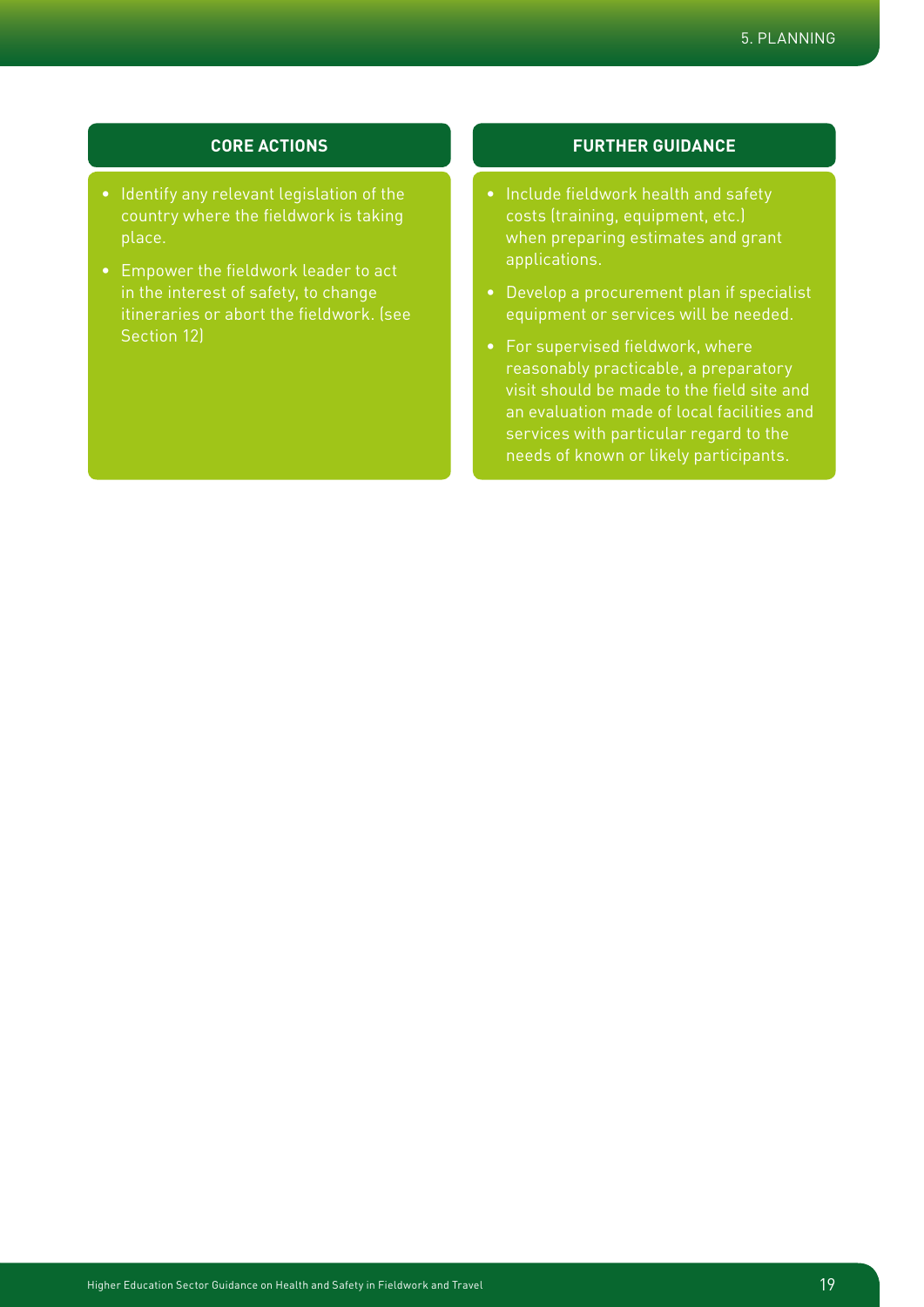# **6. Threat analysis**

A fundamental part of the initial assessment of the safety of any fieldwork activity – either in the UK or overseas – relates to consideration of security and political threat levels, significant natural hazards, and health risks. This should include both the field site/destination and travel considerations. In order to assess these threats the fieldwork leader or independent fieldworker should have access to adequate, up-to-date information. For areas of political unrest this information should be kept under review at all stages both prior to departure, and during the work. The institution's insurance adviser is likely to be a valuable source of information. It may be that insurance availability and cost is a major limiting factor when considering travel to unstable areas.

The threat analysis should be used to inform the risk assessment and influence the

planning and authorisation process. For that reason, institutions may wish to link on-going monitoring of high or unusual threat or risk levels to conditions of approval, explicitly requiring reaffirmation of approval following significant change in risk levels.

Ensure that the threat analysis includes a clear articulation of the residual threats inherent to the visit. Detailed control measures ensure, so far as is reasonably practicable, the reduction of the threats identified.

Specific threats of violence arising from the nature of the fieldwork (for example some aspects of social research on contentious topics or with volatile individuals) should also be captured, and controls detailed in the risk assessment process (see Section 7).

## **CORE ACTIONS**

- hazards, environmental/climate concerns and health risks within the Fieldwork
- Check travel advice on the UK Foreign and Commonwealth Office website. It provides commentary on travel risk to most parts of the world, and the contact details of UK representatives in country. (Be aware that the UK's Foreign and Commonwealth Office travel advice reflects the Government's ability to deliver consular services, and its advice on threat levels should therefore be read in that context).

- Commercial providers which specialise in the provision of travel risk information can also provide useful advice.
- Refer to appropriate sources of information for UK fieldwork if threats are perceived. Travel websites, professional bodies, and wider sources such as the Social Research Association (if relevant) can be particularly useful.
- Encourage leaders of groups travelling outside EU to provide a list of participants to the British Consulate together with details of the visit prior to embarking on the fieldwork.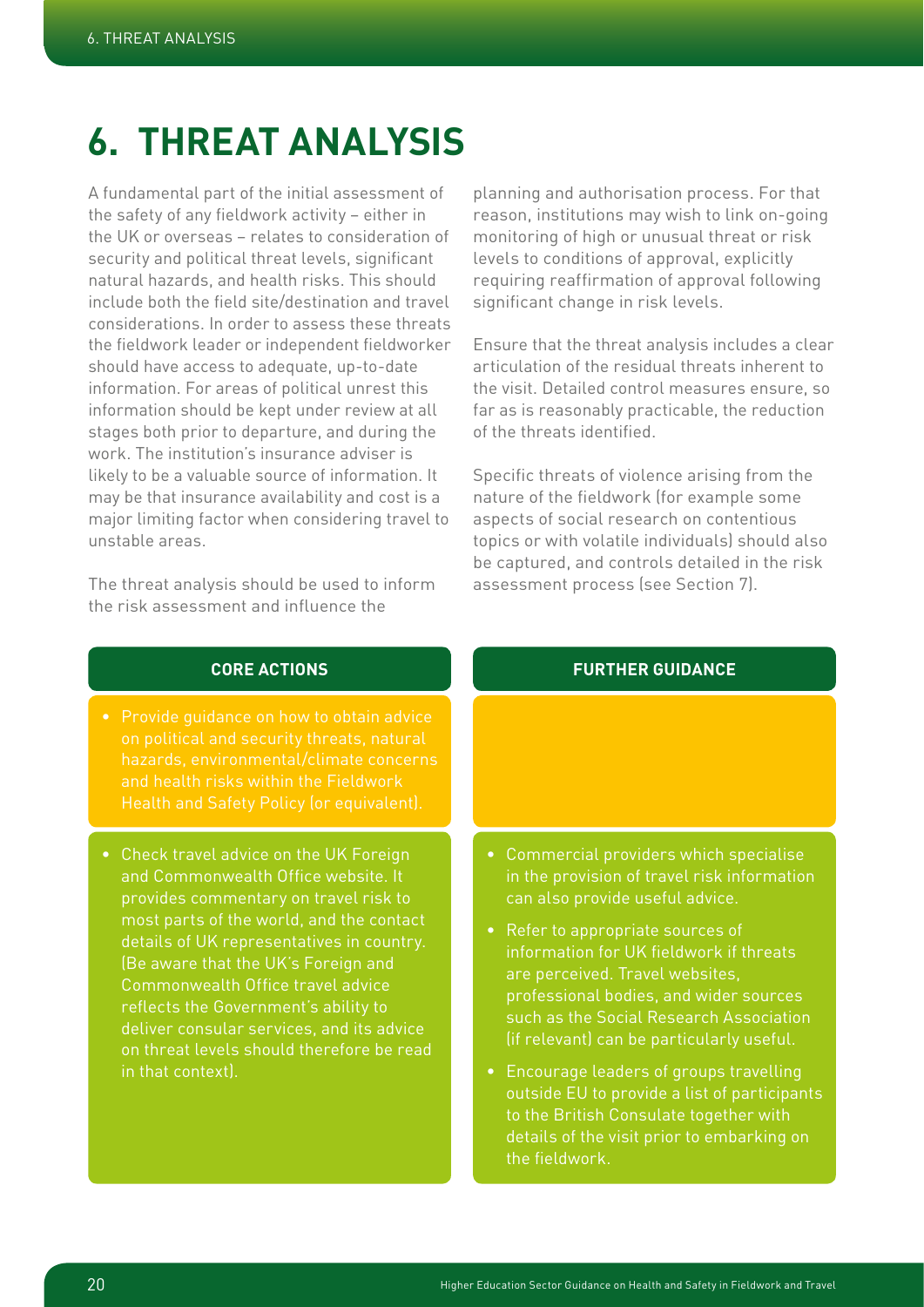## 6. Threat Analysis

## **CORE ACTIONS**

- Consult more sources of information for less politically stable destinations, or where there is a more complex spread of threats. In-country contacts can provide a useful context against which to evaluate more formal information sources.
- Take account of the experience and the competency of the fieldworkers when carrying out the threat analysis. This will be a critical factor when considering security threats due to specific risks associated with certain destinations such from certain airports.
- Undertake an analysis of the sensitivities of the nature of the fieldwork being undertaken in the context of the location, (GM field trials and animal research, State policies, gender based violence etc.)

- Where destinations are found to be unstable, or there are significant cultural differences provide an orientation session for all fieldworkers in that location for the first time.
- Travellers should be encouraged to register with a specialist provider of security, assistance and risk management services.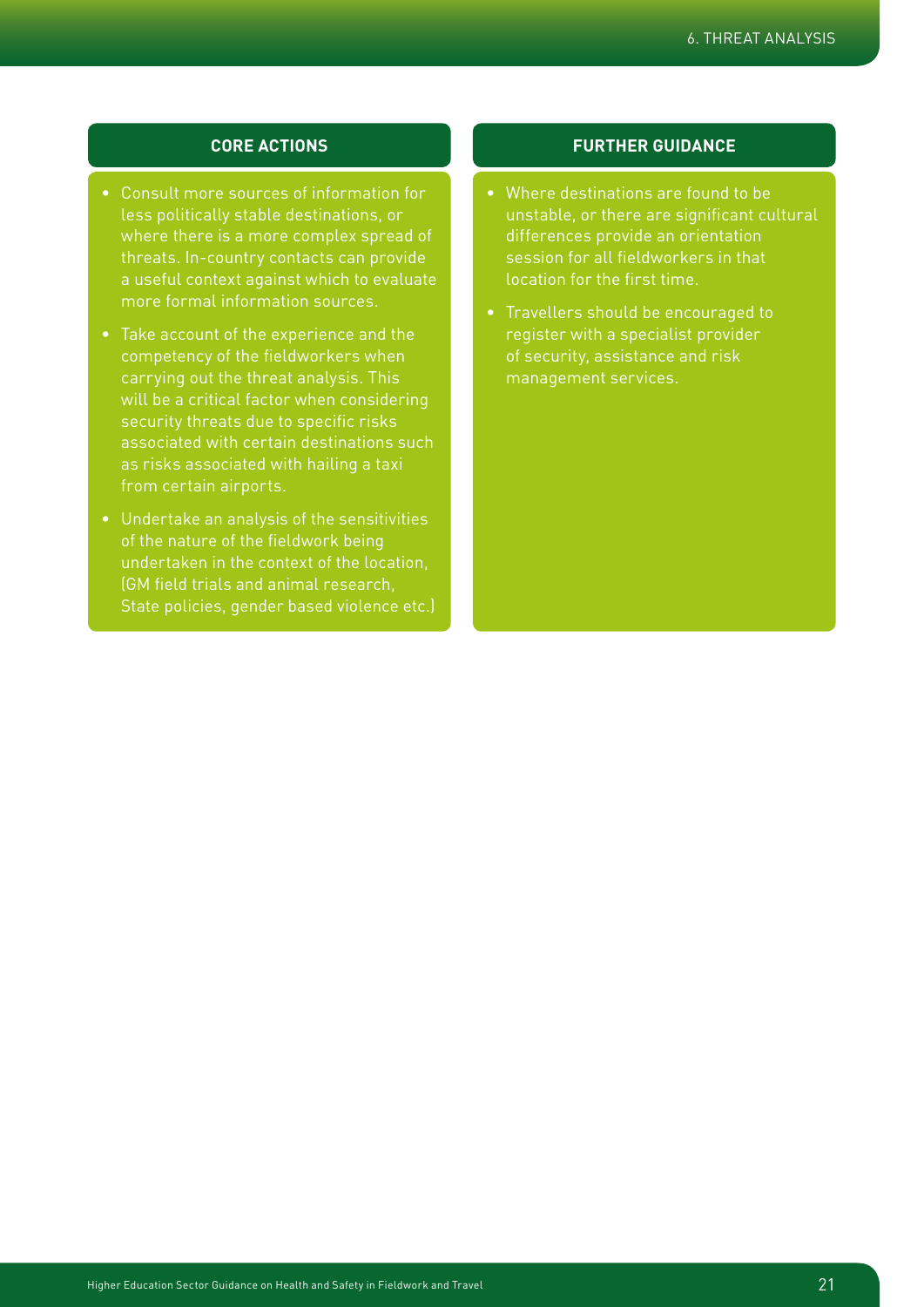# **7. Risk assessment**

Once an outline plan has been given authorisation to proceed, it will be necessary to consider whether a separate written risk assessment will be required. When considering routine travel arrangements for example, individuals attending business meetings and conferences within the UK, a simple procedure, detailed in the institution's Fieldwork Health and Safety Policy (or equivalent) should be sufficient to control the risk.

Activities requiring detailed written assessments are likely to include supervised off-site courses, research projects overseas and any travel planned for teaching or recruitment in destinations showing instability.

The risk assessment process should be closely integrated with the planning of the fieldwork. Documents should ideally be produced which complement each other rather than duplicate information. Although this guidance document contains advice on a number of specific risk areas in separate sections (security threats, use of equipment, health risks etc.), it is expected that in practice, all the relevant risks should be covered together within one risk assessment document. For some activities, documenting a contingency plan will also be an integral part of the risk assessment process. Where necessary, a contingency plan should include responses to illness, changes to leadership ratios, changes in activities, changes in political stability, events such as extreme weather, transport delays, theft or loss of money or vital equipment.

The fieldwork risk assessment should be undertaken by a competent individual, usually the person responsible for the fieldwork or the fieldwork leader. All aspects of the work should be considered on a thorough and systematic basis. The final risk assessment document should aim to identify and record foreseeable hazards and significant risks associated with the planned activities. It will also include details of the control measures which will be,

or have been implemented to reduce these risks to an acceptable level. A hazard checklist to assist with this process is suggested at the end of this section.

The legal requirement to determine whether a risk has been controlled 'so far as is reasonably practicable' should be clearly reflected in the risk assessment protocols in place. In some cases alternative proposals may need to be considered (and possibly financial or other implications calculated) in order to conclude whether this test has been satisfied. Any significant residual risks apparent at the end of this process should be clearly identified in the paperwork. It should be noted that the acceptability of an intrinsic or residual risk will also be judged by each institution taking into account the benefits of the fieldwork. Benefits may be judged in a variety of ways for example the value of the educational experience, the profile of the research proposed or the income potential generated.

In order for the risk assessment to be 'suitable and sufficient', the written assessment should clearly identify what further action needs to be taken before the activity proceeds, how and by whom the actions will be taken, and it should detail the timescale for outstanding action to be completed. Care should be taken to ensure that all strict legal requirements under specific regulations are covered in the risk assessment process. Institutions may wish to develop their own standard templates for fieldwork risk assessment.

It is also likely that an element of dynamic risk assessment will be required to respond to changes in circumstances or new risks. However, dynamic risk assessment should not be a substitute for adequate emergency and contingency planning. If new categories of risk need to be assessed dynamically, these should be referred back via the approval process before the activity proceeds. The findings of dynamic risk assessments should also be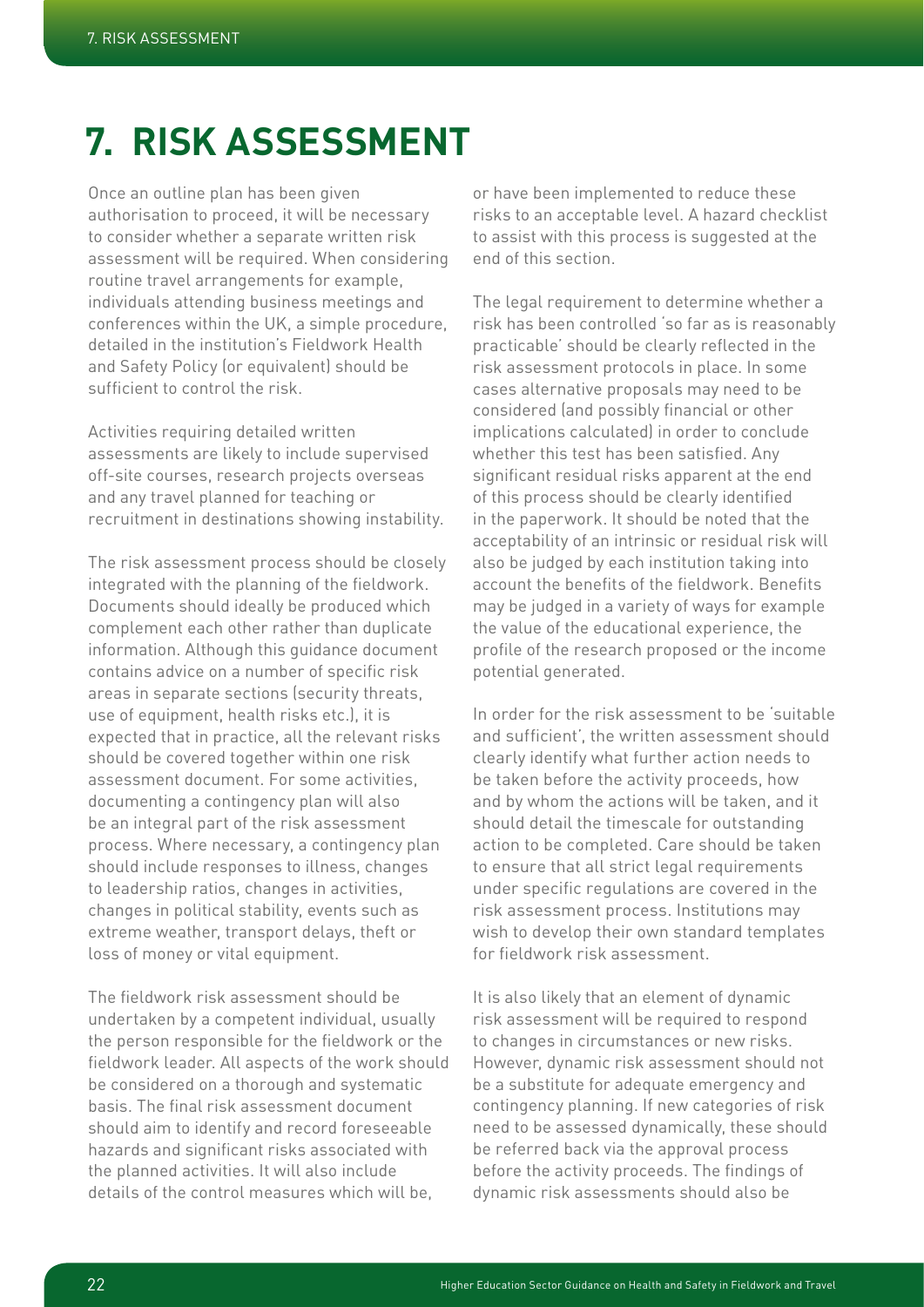communicated and understood throughout the fieldwork team and a method for achieving this should be established.

When drawing up risk assessments for supervised fieldwork, simply circulating a risk assessment document in advance, detailing the actions to be taken by participants is unlikely to achieve safe practice in isolation. Clear and timely management arrangements should also be in place to facilitate the implementation

of suitable controls. A programme of skill development and training may be required in advance of the fieldwork as part of this process. Participant advice, (how to mitigate against sunstroke, dehydration, insect bites etc.) is best placed within a participant information pack or other form of communication which is easy to read and understand and can illustrate some of the reasoning behind the controls in place. Further details are given in Sections 10 and 11.

## **CORE ACTIONS**

- Communicate the requirements for risk assessment clearly in the institution's Fieldwork Health and Safety Policy (or equivalent). This should include satisfy themselves that a suitable risk assessment has been completed when
- Introduce measures to ensure consistency in standards applied across the institution, for example review completed risk assessments to monitor consistency and to check adherence to
- Ensure that the complexity of the written assessment is proportionate to the perceived level of risk. Where appropriate, contingency plans should be built into risk assessment documentation before fieldwork begins and relate directly to the threat analysis/risks identified.
- Ensure that the risk assessment includes risks posed both to those participating in the fieldwork, and to other persons who may be affected. All assessments should record the name of the author and the date it was produced or updated.

- Take steps to ensure that the valuable knowledge and experience of the fieldworkers (often gained over very and comprehensively reflected in documentation and is not lost when staff from the review of assessments centrally in order to inform any revisions of policy. This review could be completed at two levels, both at School/Department level,
- Implement a system for countersignature of all fieldwork risk assessments as a way of helping to ensure consistency
- Ensure that the fieldwork leader or the individual responsible for the activity has responsibility for producing the associated risk assessment.
- Include within the risk assessment document reference to the sources of information used to inform the risk assessment.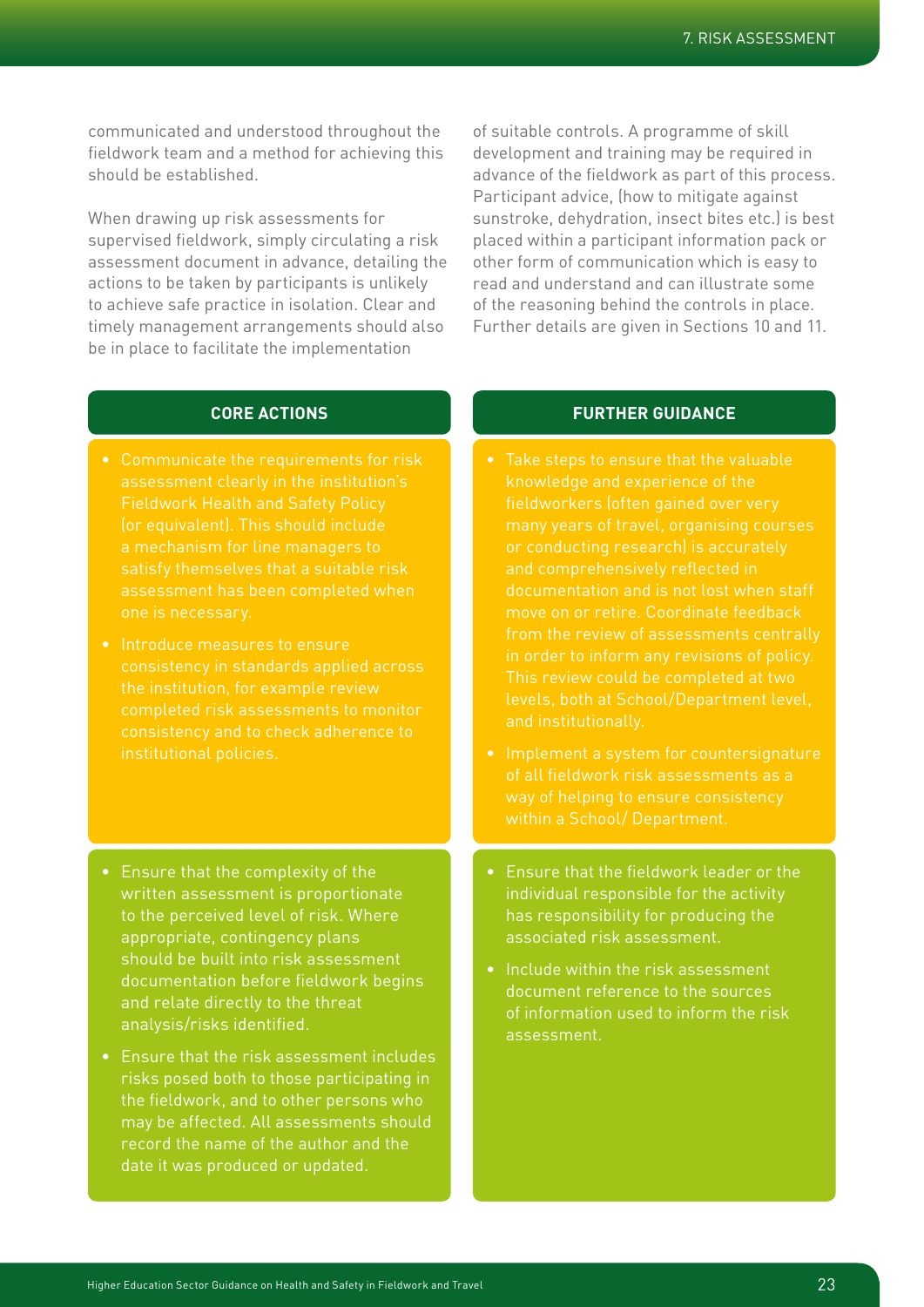## **CORE ACTIONS**

- Share significant findings of risk assessments with fieldwork participants and ensure they are understood and accepted. An important aspect of this process is that any residual risks associated with the fieldwork should be clearly communicated. Consent is then on an informed basis and expectations of participants will be realistic.
- The risk assessment (and contingency plan, where appropriate) should be revised throughout the fieldwork to ensure that it is always up to date and relevant to changing circumstances.
- Review the risk assessment in the light of any incidents or near misses and to be learned.

## **FURTHER GUIDANCE**

- For supervised fieldwork engage participants in the process of risk assessment as this can be a useful learning tool. However, the risk assessment produced should be signed off by an employee. Participants could also be encouraged to review risks whilst in the field and suggest safety management strategies.
- Where possible, tie the risk assessment review process into another feedback mechanism such as student feedback.
- Consider ethical and environmental risks and include these issues within the management strategies adopted.

## **Example Fieldwork Hazard Checklist**

Consider hazards associated with:

- Travelling to the destination.
- Travelling around in the vicinity of fieldwork location.
- The specific activity undertaken.
- Threats to personal security from terrorism, crime or aggression from members of the public.
- Equipment (manual handling, defects, failures).
- Unsafe accommodation (fire, carbon monoxide poisoning, electrical safety).
- Extremes of weather (hypothermia, sunstroke, dehydration, frost bite).
- Location (sea or water courses, landslide, rough terrain, work in trenches, avalanche).
- Contact with hazardous flora and fauna.
- A city environment.
- Locations with low infrastructure and support.
- Ill health (prevalence of disease, foodborne illness, distance from Medical Facilities).
- Inadequate or lack of competent supervision.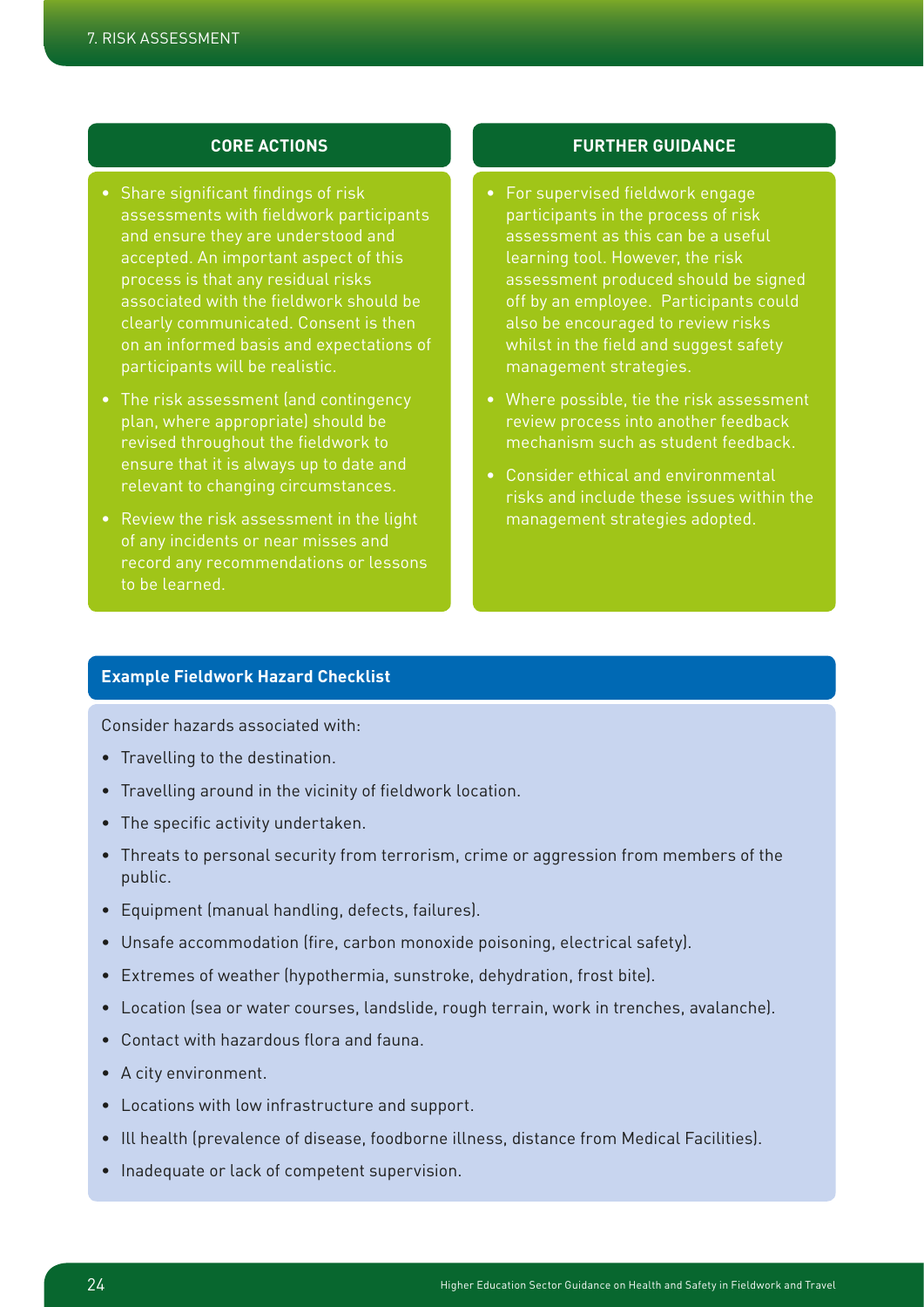## **Example Fieldwork Hazard Checklist**

- Lone working.
- Fitness or competence of participants on supervised courses.
- Inherently dangerous activities (climbing, diving, caving).
- Inability to communicate or summon assistance.
- Poor or inappropriate participant behaviour.
- Failure to develop suitable contingency plans.

## **Case study – Contingency planning**

On a 6-day physical geography undergraduate fieldwork based at a field centre in Scotland in late March, heavy snowfall began on the third day rendering roads dangerous or impassable.

There was no separate written contingency plan but staff monitored weather forecasts and discussed contingencies as set out in the written risk assessment for the work which had anticipated the possibility of such conditions, briefing students on likely changes to the schedule.

On day three it was decided not to attempt to use the minibuses; all were properly equipped and clothed for the conditions but normal fieldwork would be difficult while snow continued to fall, so the programme was adapted to provide a local walk in the snow during the morning to view local river features, followed by an adapted classroom exercise based on local data in the afternoon.

A similar procedure was followed on day four.

On day five it stopped snowing and roads were useable with care so fieldwork was resumed using a slightly modified plan (and following an early foray by staff in a minibus to check road conditions).

For days five and six of the work thick snow cover necessitated revised working procedures, and briefings which included risk assessments were given accordingly.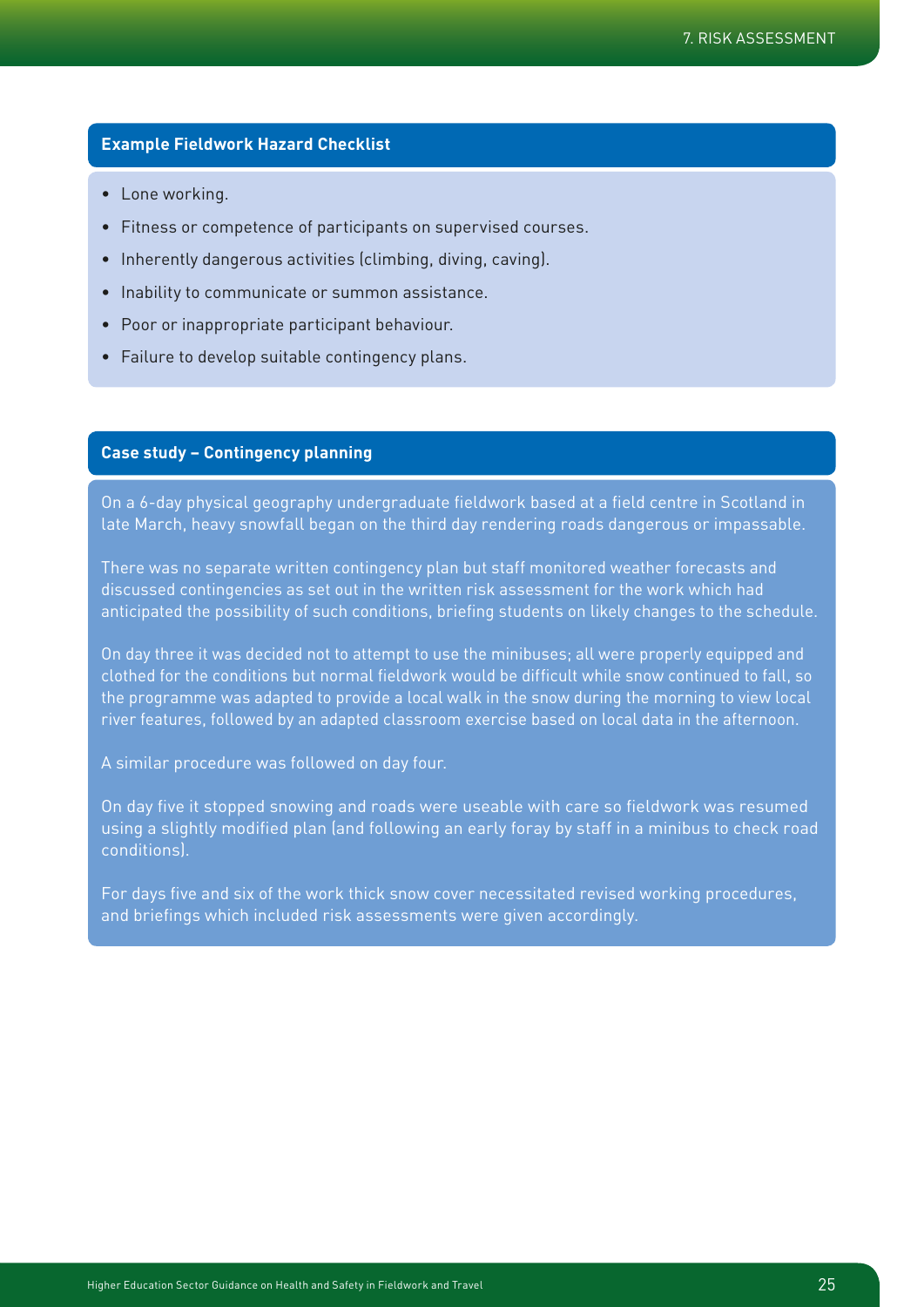# **8. Incident and Emergency Response Planning**

## **Incident Planning**

The level and depth of incident planning required will relate directly to the level of risk associated with the fieldwork. Plans should be in place before the fieldwork begins and should, where relevant, cover the following:

- Available support.
- Missing person's procedure.
- Methods for contacting next of kin.
- Civil unrest and natural disasters.
- Medical emergencies and repatriation.
- Financial plan for emergencies.
- Communication strategy.
- Media management plan.

External stakeholders, including partner institutions or third party providers, should be briefed on the incident plan.

Dealing with a medical emergency is a possibility which should be considered for all fieldwork whether supervised or independent. Considerations include the duration of the work, the remoteness of the destination, the fitness of participants, the access to hospital facilities and standards of health care available in the country.

## **Emergency Response Planning**

An emergency is an event that significantly disrupts normal operations, has caused or is likely to cause severe distress or has severe consequences for individuals and the organisation as a whole. It requires out of the ordinary measures to restore order and normality, thus demanding immediate action from senior management. Crises can come in various forms, and include events threatening an organisation's reputation, assets, financial stability or the safety and security of its staff. Like incident planning crisis response planning should take place prior to travel. Crisis or response plans provide valuable guidance and ensure that essential actions are not forgotten in the heat of the moment and the people assigned to respond to the incident are competent.

Civil unrest and incidents of terrorist attacks are becoming more common. It is essential that the risk to fieldwork staff and students is fully assessed. The Foreign and Commonwealth Office and other open source security information should be closely monitored to ensure that the fieldworkers are fully up to date with the threat climate. In the chaos of an emergency or civil unrest individuals may become separated from the main group. Everyone should know exactly what to do and where to go in such a situation. They should not waste time looking for the main group.

Often in a major emergency travel can be restricted. This restriction can be in the form of roadblocks where travel documents are scrutinised through to the closure of all main ports. Be prepared to gather in a safe haven for several days or a few weeks so ensure a credit card with sufficient funds is available for living expenses.

Critical incidents that frequently constitute crises include but are not limited to:

- Abduction, kidnap or hostage-taking.
- Murder or death in suspicious circumstances.
- Incidents causing multiple casualties and requiring urgent response.
- Arrest or detention.
- Other security situations or events causing a high degree of threat to staff.
- Complicated or large-scale evacuation, or medical evacuation ("medevac").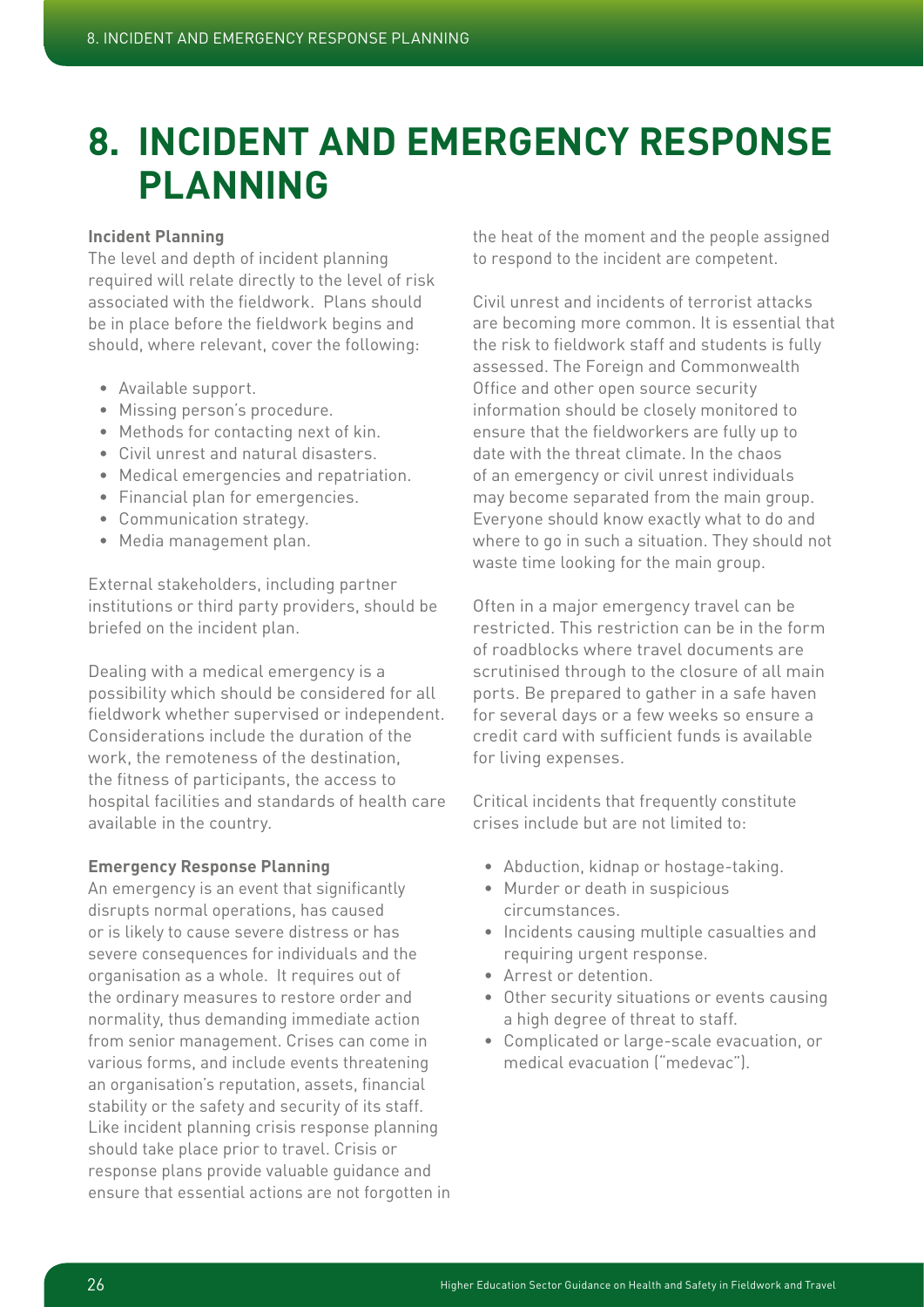## **CORE ACTIONS**

- Ensure that the Fieldwork Health and Safety Policy of the institution includes adequate consideration of incident
- Ensure that the fieldwork risk assessment includes emergency procedures detailing the availability of medical assistance and first aid.
- All fieldwork leaders and supervisors should be aware of the institution's procedures to be followed in the event of an accident or incident to a member of staff or a participant.
- There should be a means of summoning help in an emergency. For remote locations, it may be necessary to have a personal location beacon or satellite phone.

- lessons to be learned, and necessary improvements following any emergency,
- Review access to emergency funds in accordance with the risk assessment. Check the supervisor's capacity to obtain money and consider the provision of an institutional credit card.
- Nominate a home contact, preferably from the same School/Department and known to the fieldwork team, who is contactable for advice. Remind leaders of supervised fieldwork (in writing) about information which may be required in an emergency. An example is included in the Fieldwork Resources Toolkit.
- The Home Contact arrangement can be supplemented by use of existing institutional emergency response procedures, ideally by making assistance available via a 24/7 on-call institutional number.
- Where appropriate nominate a local contact who will be able to provide immediate emergency assistance. Details of the home contact should be shared with the local contact.
- Emergency procedures should link to existing institutional procedures as far as possible e.g. in the event of a death.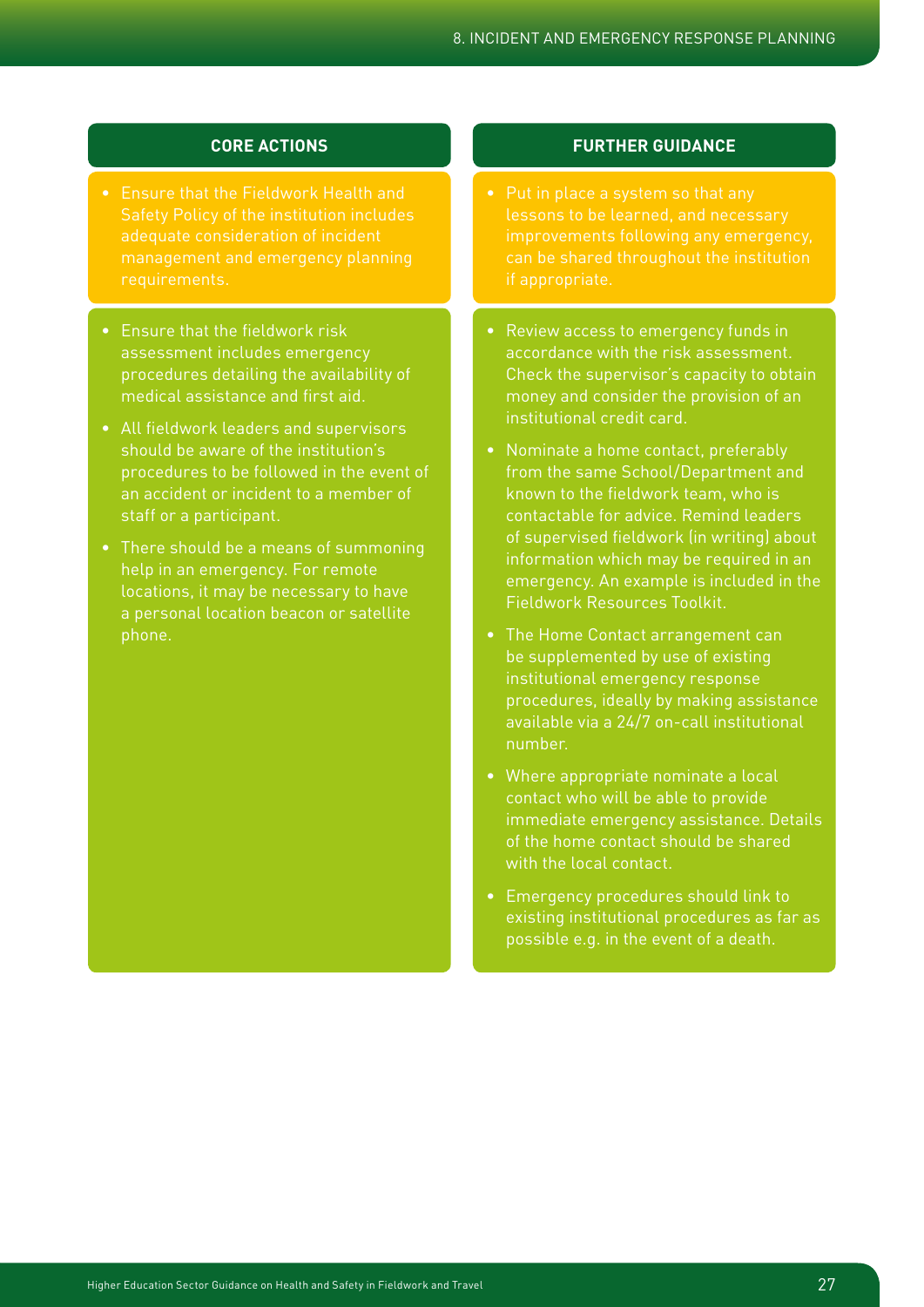## **CORE ACTIONS**

- The fieldwork leader should obtain information on local health care facilities. If additional emergency assistance provision is to be relied upon, contact, and implementation details should be included in the emergency plan.
- Provide information and specialist training for fieldwork leaders and first aiders as necessary where it is known that participants have particular health needs. For example, if a participant is known to be vulnerable to anaphylactic shock, instruction will be needed in relation to suitable treatment.

## **Emergency Management Plans**

Emergency Management Plans should be designed to create, maintain and develop organisational ability to respond to and manage a crisis in an adequate manner. For a timely and appropriate response, the plans should be regularly updated, reviewed and simulated.

They should include:

- Definitions and types of crises.
- Notification and reporting procedures.
- Clear and effective decision- making structures.
- Roles, responsibilities and training for the key members of staff.
- Protocols and formats for each possible situation.

## **FURTHER GUIDANCE**

- Give all fieldworkers clear documented information on the location and identity of
- Where necessary, identify a local or case of an emergency.
- For supervised fieldwork, provide a copy of the incident and emergency plan to all participants. Where the participant is under 18 years of age or a vulnerable adult, this information should also be responsible adult.
- The fieldwork leader should ensure that those on the fieldwork are supported, for the duration of the work and on their return to the institution, following an incident or emergency.
- Provide a list of emergency contact numbers for all fieldworkers.
- Where necessary, take standard travel first aid packs as part of the fieldwork equipment. Additional items should also be taken based on risk assessment.

## **Kidnap and Abduction**

Whilst the likelihood of an abduction is lower than other threats, the impact to the individual, their family members, the institution and the academic sector as a whole can be enormous.

Dealing with an abduction is possibly the most complex situation that an institution can face. Beyond the clear threat to the abductee, the institution's finances, morale and reputation will be at risk throughout and after the situation. The number of individuals and groups involved in an abduction case can be large, and many will need to be directly engaged, possibly for long periods.

For these reasons, all institutions with a reasonably foreseeable risk should ensure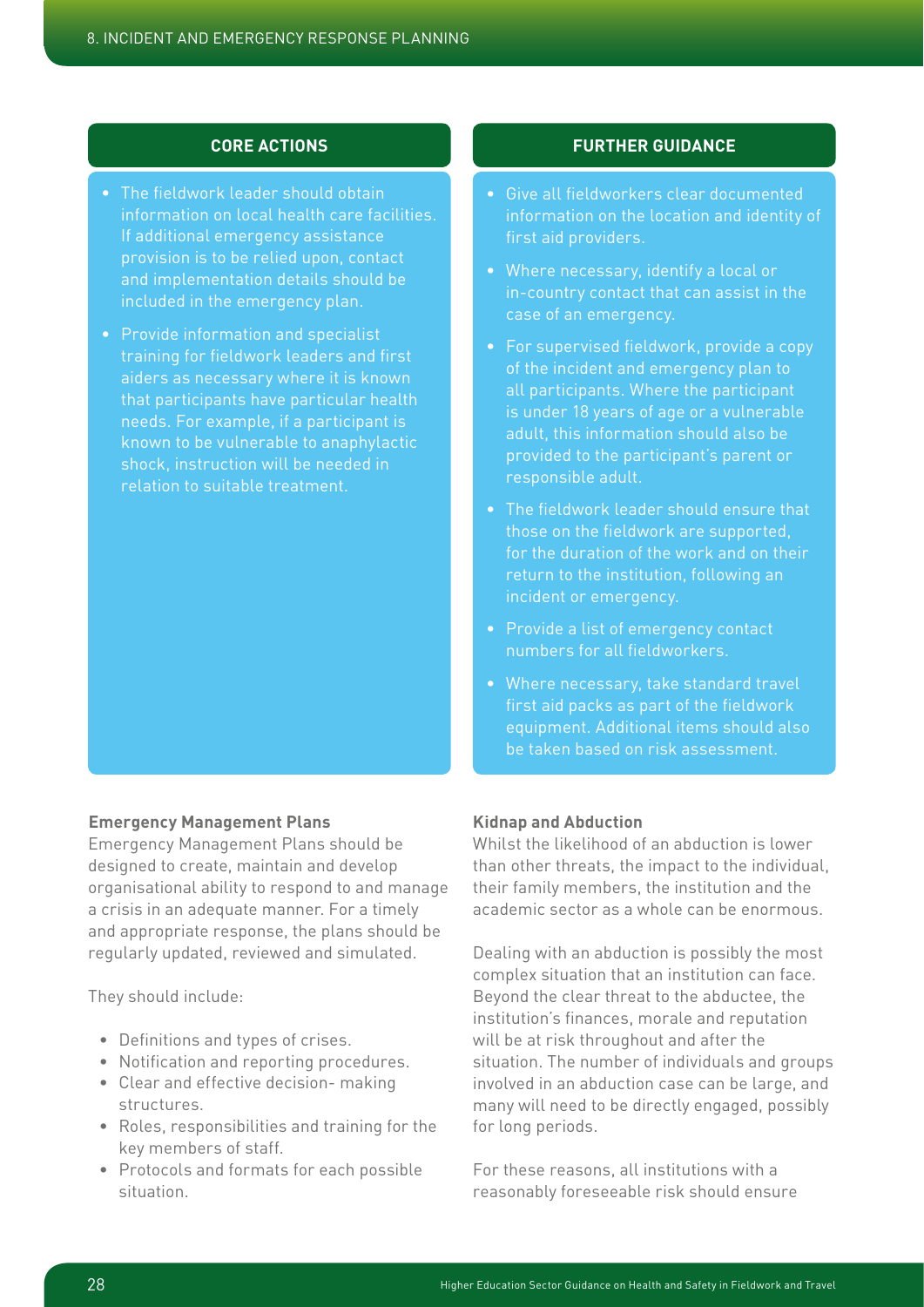they have abduction policy statements in place. The extent to which abduction planning is necessary will relate directly to the level of abduction threat. Where locations, or the nature of the research, have an elevated threat of abduction, then an extensive Abduction Protocol should be in place.

Where the risk is foreseeable for institutions the following should be considered:

- How the institution will respond to abductor's demands whether financial or non-financial (ie: not sending researchers to the country again.).
- If the institution will facilitate ransoms and other demands on behalf of others (ie: family, friends, etc.).
- Who the institution will respond on behalf of (staff, students, accompanying family etc.).
- What the priority objectives are for abduction situations these could include:
- o Ensuring the immediate safety, health and security of the abductee
- ¡ Ensuring the abductee's safe and secure release
- ¡ Protecting the reputation of the institution
- o Who would make up the emergency/ crisis management team
- ¡ How the institution will communicate these decisions to relevant stakeholders

In the event of an abduction, senior management should be contacted immediately. Where one exists, the crisis management team should be assembled and if appropriate, advice from specialists should be sought. This should be part of your travel insurance policy cover.

Further guidance and considerations for an abduction protocol can be found in the Tool Kit.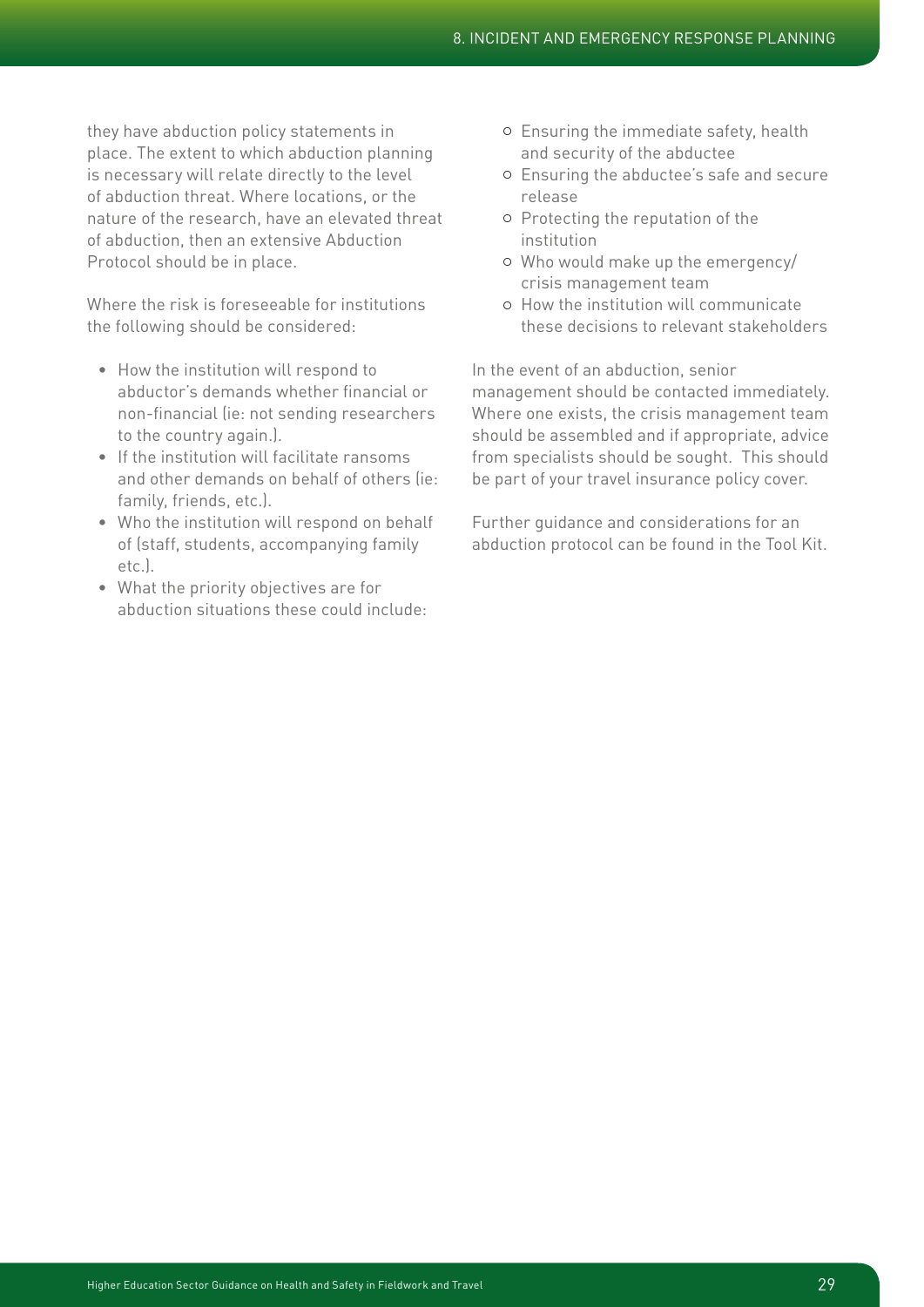# **9. Insurance**

When planning fieldwork it is important to consider insurance requirements from the various perspectives of what could go wrong and who might be adversely affected. It is important to liaise with the person responsible for insurance at the institution to ensure fieldworkers are aware of which insurances the institution provides and which they may need to arrange themselves to ensure the level of cover is adequate. This section provides a brief summary of the insurance generally available for both individuals and institutions that is particularly relevant to fieldwork. All fieldworkers going abroad should have travel insurance. Typically the policy may include:

- Emergency medical or dental expenses.
- 24 hour emergency helpline.
- Search and rescue costs / emergency repatriation.
- Cancellation / curtailment / delay.
- Personal liability.
- Personal accident.
- Loss or damage to equipment / personal effects.
- Kidnap and ransom.

Generally speaking, Institutions will set in place a Travel insurance policy which acts as an umbrella for all travel requirements. It is important to note, however, that policies differ considerably. Some will have hazardous activity exclusions (including sports perceived as dangerous), some will exclude territories against which the FCO advise against travel, some will include incidental holiday travel and many will exclude pre-existing medical conditions. Some policies will exclude travel over a set duration, whether 3, 6, 9 or 12 months. Furthermore, each policy will have a sanctions exclusion, which relates to countries against which the UK, EU and often the US have sanctions which in some (but not all) circumstances could create problems for the Insurer to move funds into the country, even in an emergency.

It is very important that the policy is negotiated in such a way that it meets the recurring

needs of the Institution without the need for a stream of bespoke changes for individual trips because, despite being administratively inefficient, this is prone to error if travellers are not aware of the fine print on the policy. It is also more likely to result in travellers relying on personal insurance which may not allow the Institution to adequately discharge its duty of care. Where there are exclusions or conditions relative to cover, the Institution should consider how to communicate those to all potential travellers, except in the case of a 'Kidnap and Ransom' extension to the Travel policy, where non-disclosure conditions might prevent any publicity.

In deciding what should be covered, there are a number of variables such as:

- Whether to restrict cover to employees only, or to extend to students on authorised trips, to visitors and others;
- Is cover restricted to within the UK on specified types of trips?
- Whether cover is time-bound, or if locallysourced arrangements for extended work abroad might be needed.

Each Institution has a general duty to disclose material facts to its underwriters, and this was extended under the Insurance Act 2015 to a duty to present full and accurate data for the insurer. Whilst central travel logging as an institutional requirement can help institutions discharge these duties, it can also aid in implementing emergency response plans and mitigate against reputation risks in the event of disasters or terrorist attacks. An institution would be advised to engage with a specialist risk mitigation organisation when considering response plans and reputational risk.

Travel insurance is only one facet of the Institution's wider insurance programme, and works in concert with other insurance policies and assistance programmes, all of which should operate worldwide.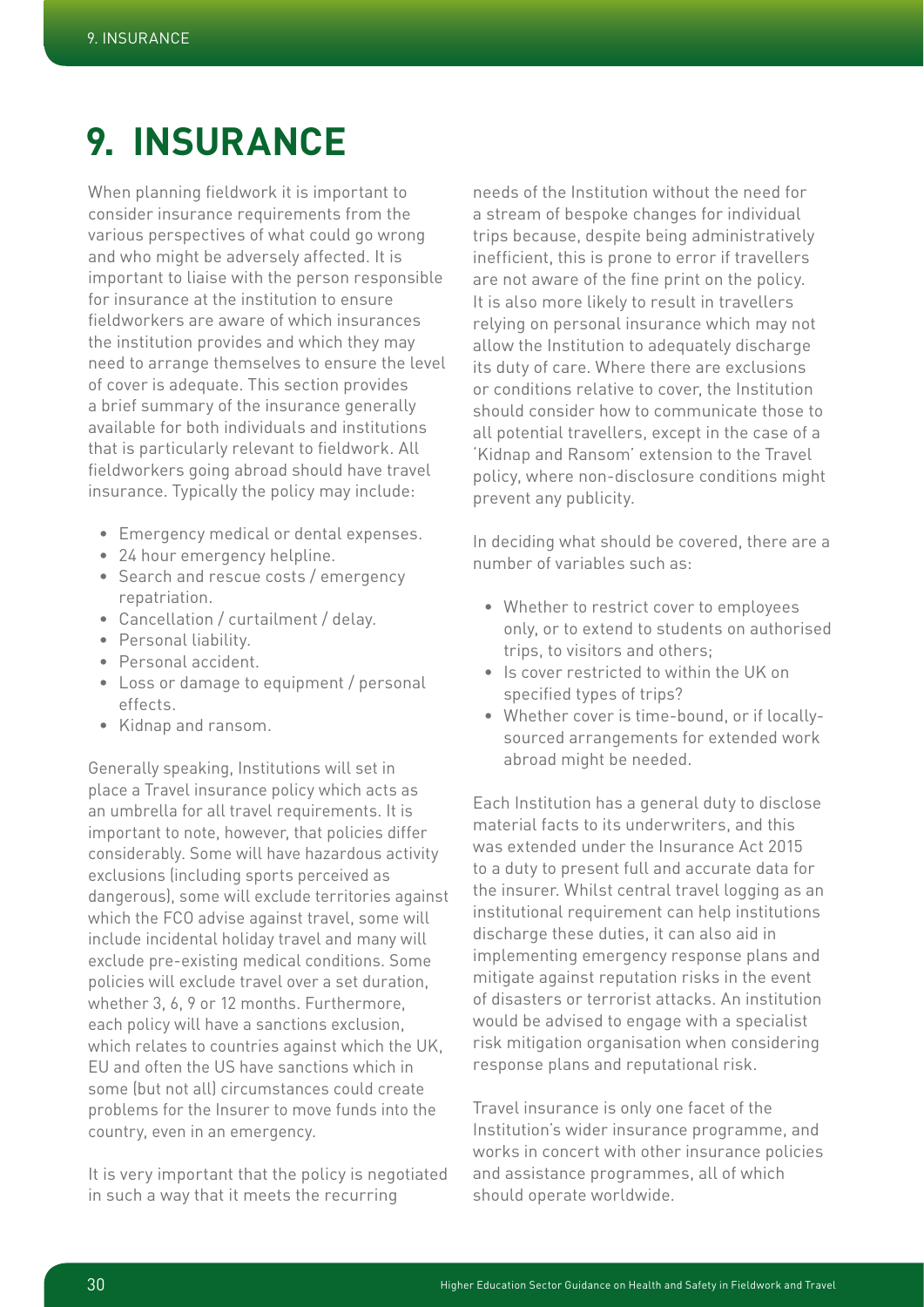## 9. Insurance

## **CORE ACTIONS**

place to ensure appropriate insurance have adequate travel insurance cover for the duration of the fieldwork.

- Check that specific fieldwork risks are adequately covered e.g. Hazardous activities, protracted fieldwork, dangerous countries, pre-existing medical conditions. Activities might need to be curtailed or cover extended as appropriate.
- Ensure that the risk assessment and any emergency plans reflect the insurer's capabilities overseas. Some insurers provide websites with pre-travel advice including medical facilities/capabilities abroad. Consideration should be given to engaging the services of a specialist medical and travel security assistance provider that will complement the selected insurer.
- Make separate insurance arrangements for risks not covered by institutional or individual policies, e.g. most PL and EL policies exclude liability arising from the use of mechanically propelled waterborne vessels or vehicles.

- place to oversee and identify destinations and activities which are excluded, or territories which have sanctions issues, in order to escalate these to the Insurer for approval or declinature prior to travel. All insurance should be aware of these issues.
- Communicate any key exclusions or they may take on hard copy and also on mobile devices. Consider placing this information in the cloud so that it is Institutional login.
- If in doubt, fieldwork leaders and organisers should liaise with the insurance adviser to check the limit of insurance is adequate e.g. in the US medical costs can be expensive; worldwide, the cost of rescue from remote regions can be significant.
- Arrange appropriate institutional travel insurance with a single insurer for all participants on the same fieldwork. It is better to have a single contact for emergency aid rather than 40 separate numbers.
- Although not recommended, some Institutions require that participants arrange their own insurance. If this approach is taken, it is essential to gather evidence of this, and if participants fail to provide the necessary information to the institution they should be asked to withdraw. When participants are providing their own cover, they should be advised to check the wording, and particularly the exclusions, to ensure that it meets their requirements. In addition, it is advisable for the institution to maintain an immediately accessible log of individual arrangements, including policy numbers and emergency help-line numbers.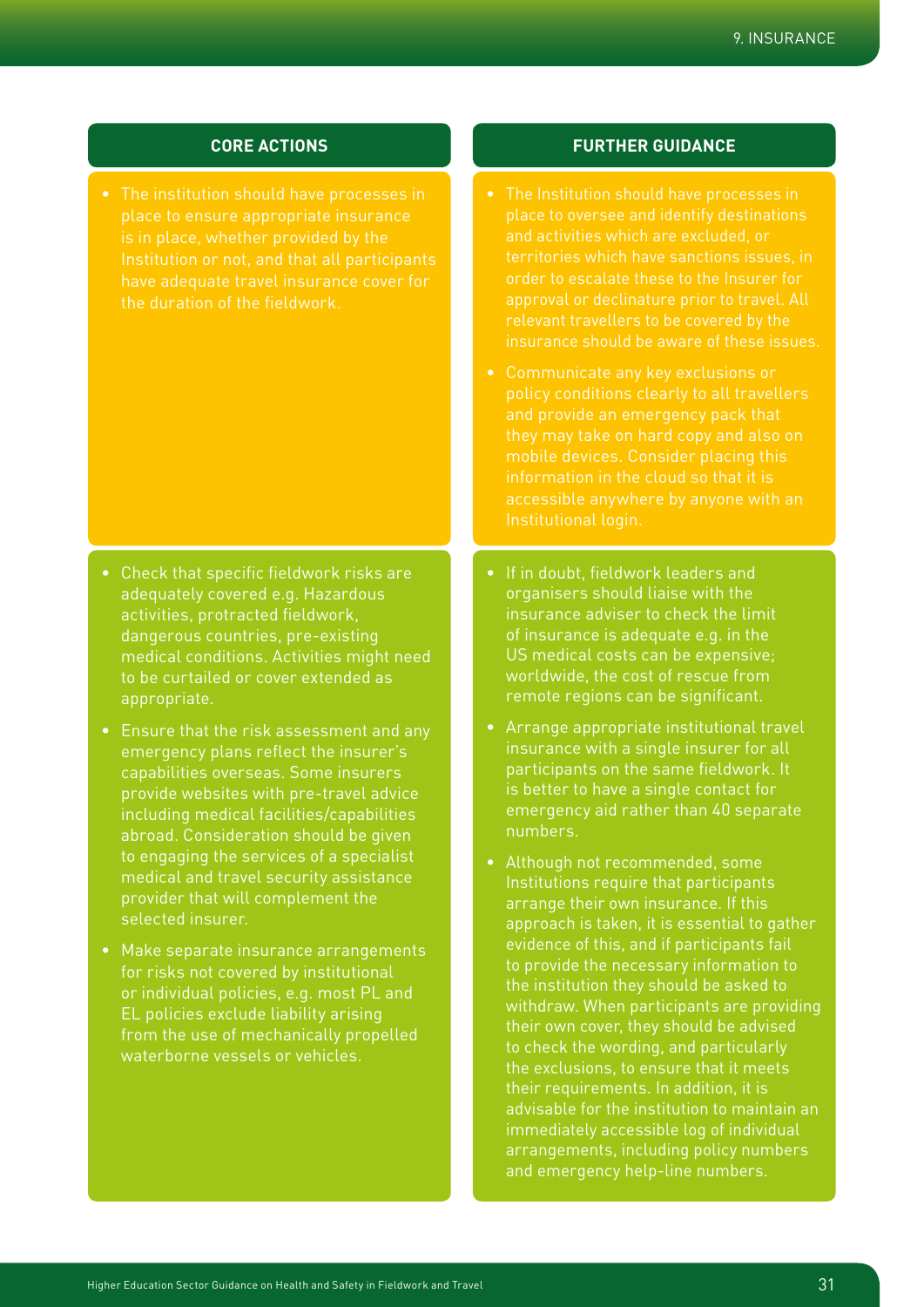## **CORE ACTIONS**

- Make arrangements for fieldwork leaders and others travelling independently to immediately notify the institution of any incident so that it be taken. A full incident log should be completed. An example is contained in the Fieldwork Resources Toolkit.
- Travel policies may not provide Kidnap and Ransom insurance for higher risk destinations. Check the wording carefully and consider purchase of additional cover.
- Any insurance cover that members of the group are required or recommended to purchase for themselves should be notified to them in writing at the earliest opportunity. (This approach is not recommended – see Further Guidance opposite).
- Check insurance is in place for stopovers holidays. If necessary, fieldworkers should arrange separate insurance.
- When driving a vehicle for fieldwork, check that fieldworkers have insurance in place to cover local legal requirements. Many countries have low standard limits for third party injury, very notably the United States, and extended third party cover should be purchased if hiring a vehicle overseas.
- Ensure that equipment is covered whilst being taken on fieldwork. Check policy additional insurance if necessary. This may be covered by the Material Damage Policy, but participants should be aware of the cover afforded under each.

## **FURTHER GUIDANCE**

- Consider provision of private medical insurance for protracted fieldwork or where fieldwork becomes a secondment.
- Review terms and conditions for secondments to check the requirement for medical insurance in the country concerned and also any requirement for Workers' Compensation if the trip extends beyond normal travel.

• When participants arrange their own cover or willingness to cover territories to which the FCO advise against travel if corporate cover will be broader than personal cover. Such cover should also be valid for business purposes.

- When driving a vehicle for fieldwork there are various considerations depending upon who owns the vehicles and the country being visited including:
- When using private vehicles for UK fieldwork – check personal Motor insurance cover has been extended to allow business use including the carriage of passengers where appropriate.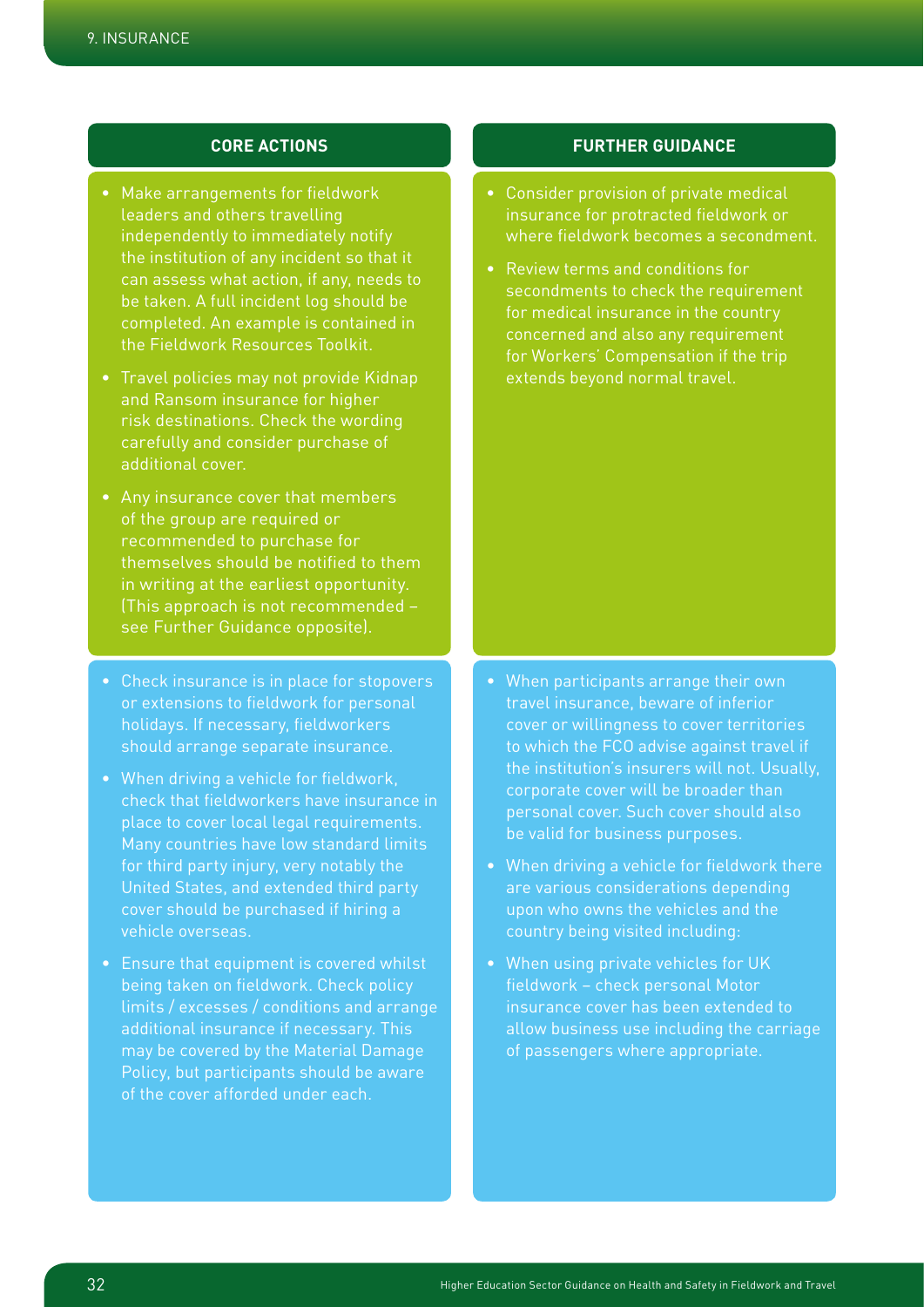• Identify any gaps in insurance or risks that are uninsurable but which may have an adverse consequence to the institution or individuals. Ensure that fieldworkers are aware of the gaps and are making any decision to accept or reject the risk, including self-insurance implications, in accordance with the institution's authorisation process (Section 4).

## **CORE ACTIONS FURTHER GUIDANCE**

- When using the institution's owned/ hired vehicles for fieldwork in the UK or overseas – check that the institution's Motor insurance covers the county being visited. Often they will exclude overseas countries apart from EU and some other European territories. Check also the local legal requirements as some countries require local insurance policies.
- If hiring a vehicle overseas Check the level of insurance offered as in some countries comprehensive cover is not standard, or they may have low limits of indemnity or have significant excesses. Build this into the risk assessment. Consider purchasing damage waiver cover from the hirer.
- If using, taking abroad, or hiring a minibus, please be aware of the UK (Section 19 Permits and D1 Licensing) and overseas requirements. These should be checked with the Insurance Office.

## **Case study – Director of university fell seriously ill with appendicitis whilst leading fieldwork in China**

The insurer's website advised that in China doctors and hospitals will immediately expect cash payment prior to even emergency treatment. Foreign health insurance plans are not usually accepted and many hospitals do not accept credit cards. Members of the fieldwork team were all staying in a reputable hotel when the fieldwork leader fell ill. The hotel porter was able to take cash from the till, and accompanied the member of staff by taxi to the local hospital. The patient underwent emergency surgery. It took 48 hours before the local hospital would recognise the insurer's authority and transfer the patient to a private room. All fieldworkers were advised of the incident and had copies of their itinerary / travel documents so were able to continue with their plans under modified leadership.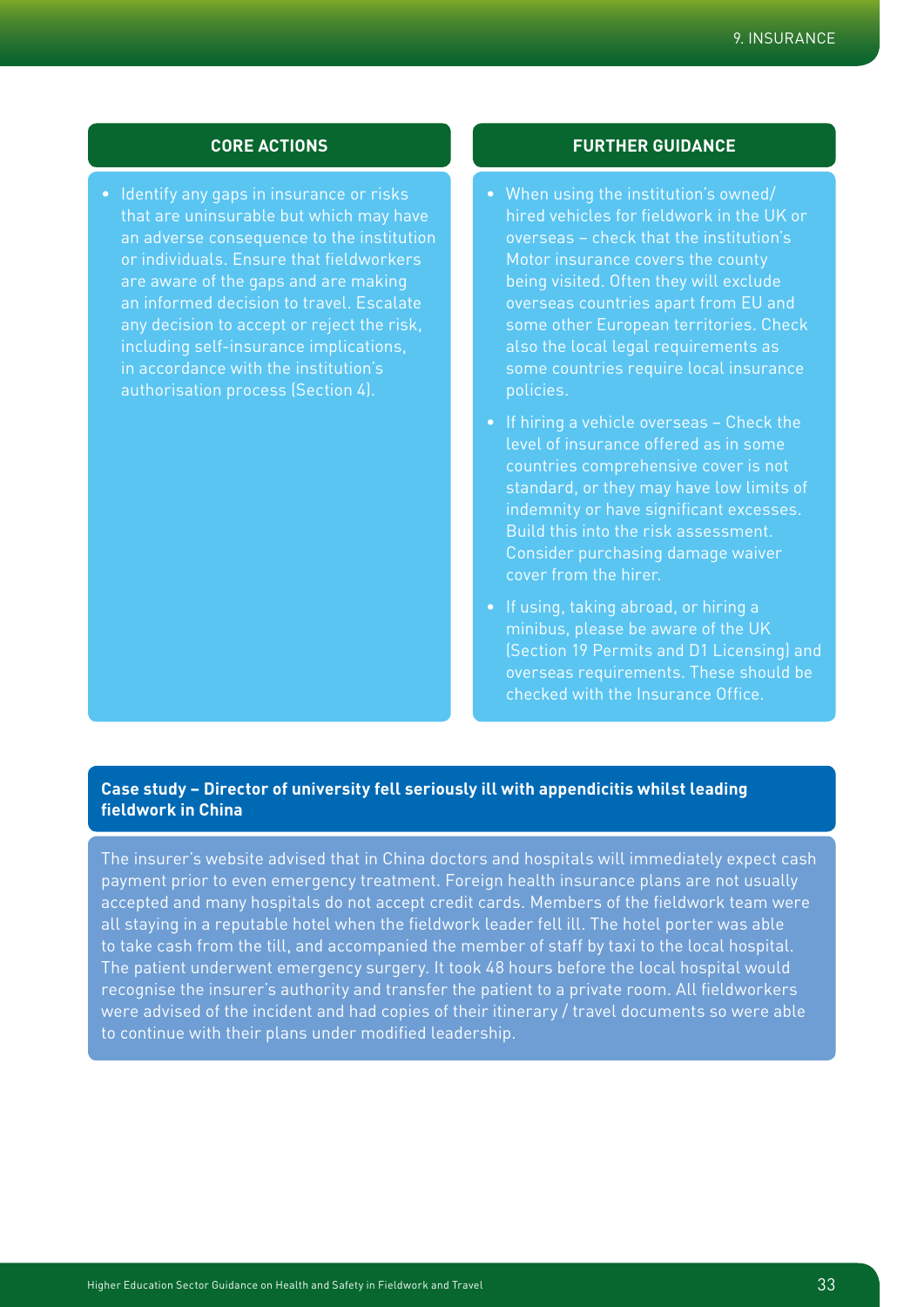# **10. Exchange of information**

The provision and exchange of clear information is critical for fieldwork both in the UK and overseas. This applies to fieldwork teams, participants on fieldwork and independent fieldworkers. Information ought to be provided sufficiently well in advance of the fieldwork to allow any areas of concern to be raised and addressed. Timely provision of information allows for the purchase of equipment, medical advice to be sought and adherence to the planning and risk assessment requirements mentioned in earlier sections. This is particularly important when responsibilities are split between institutions.

When managers receive clear written information on activities planned by fieldworkers they will be able to seek

any further clarification as necessary prior to authorising the fieldwork. When supervised fieldwork participants receive clear written information, the potential for misunderstandings will be minimised and participants will be able to take action to ensure they adhere to requirements.

There is also a need for an audit trail to be established to demonstrate that informed consent is given by fieldworkers to engage in certain (possibly higher risk) activities and to establish clarity for all those with specific roles and responsibilities. This point can be critical when recruiting staff who may need to carry out fieldwork in locations where intrinsic risks are higher. It is also very important when organising supervised fieldwork to locations which do not have immediate access to medical help.

## **CORE ACTIONS**

- Establish a system to allow ready access to itinerary records of all employees and students travelling on institutional business. This system should be underpinned by robust processes to ensure that emergency contact details are current and available.
- For supervised fieldwork establish systems to provide comprehensive information to participants at the earliest opportunity. The information provided should include the control measures for significant risks identified (see Section 7) and any residual risks inherent to the fieldwork.
- Provide all those travelling overseas with requirements for, or details of, existing travel insurance (see Section 9).

- For supervised fieldwork, develop systems which integrate health and safety information within a participant information pack or joining instructions, rather than in separate documentation.
- For supervised fieldwork, detail a code of conduct and include this as a standard part of the health and safety information. An example of a Code of Conduct is given in the Fieldwork Resources Toolkit.
- Course handbooks and other preparatory information should be clear about what information is to be provided by whom and when.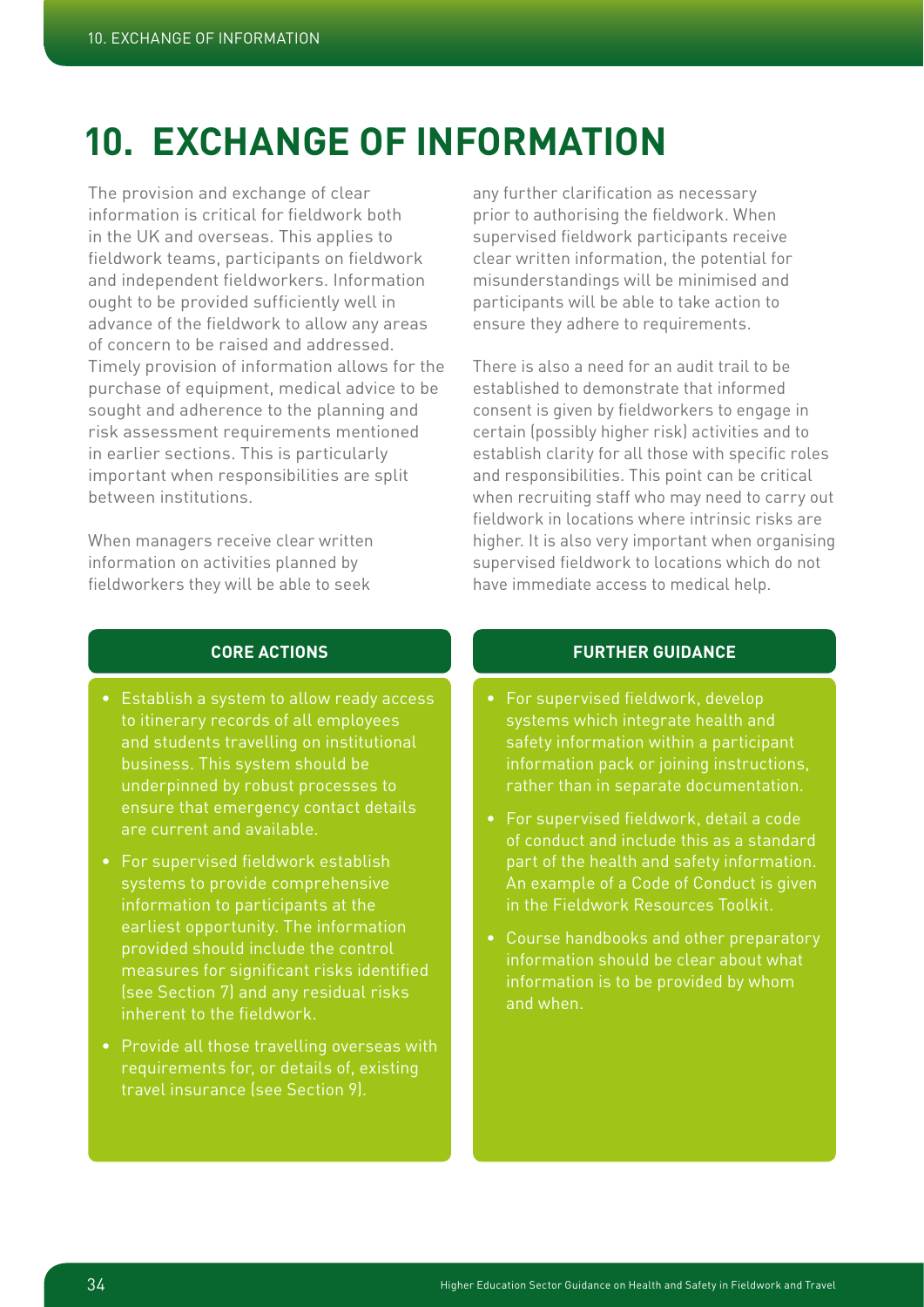- Provide information covering the scope of supervised fieldwork. This should include the times, location and type of work, and should specify any fieldwork that cannot be undertaken without direct supervision.
- Review information frequently, with any changes to itinerary and contact details communicated as appropriate, and to departure.

## **CORE ACTIONS FURTHER GUIDANCE**

- Leave copies of health and safety documentation, risk assessments and full itineraries with the nominated home contact.
- For supervised fieldwork, request any mandatory information from participants early in the planning process. Ensure all relevant information is received prior to formal booking.
- For supervised fieldwork, keep a log indicating that each participant has received the code of conduct and acted upon the requests made in preparation for the fieldwork, especially if a minimum standard is required for an individual to

## **Example checklist of information to be provided to participants on supervised fieldwork:**

- Full itinerary.
- Explanation of activities to be undertaken.
- Gender mix of leadership team.
- Costs associated with the fieldwork.
- Actions for individuals arising out of the risk assessment.
- Residual risk descriptions.
- Details of training related to any activities to be undertaken on the fieldwork or required due to environmental or security considerations.
- Purchase of safety or specialist clothing and equipment.
- Cultural issues/language training.
- Relevant reading and website research in relation to the location and fieldwork activities to be undertaken.
- Passports, visas and other essential travel documentation.
- Preventative medical treatment against anticipated local hazards, especially any programme of vaccinations required either by the host country or by the health risk assessment.
- Physical fitness appropriate to the demands of the fieldwork, and arrangements for declaring and assessing fitness.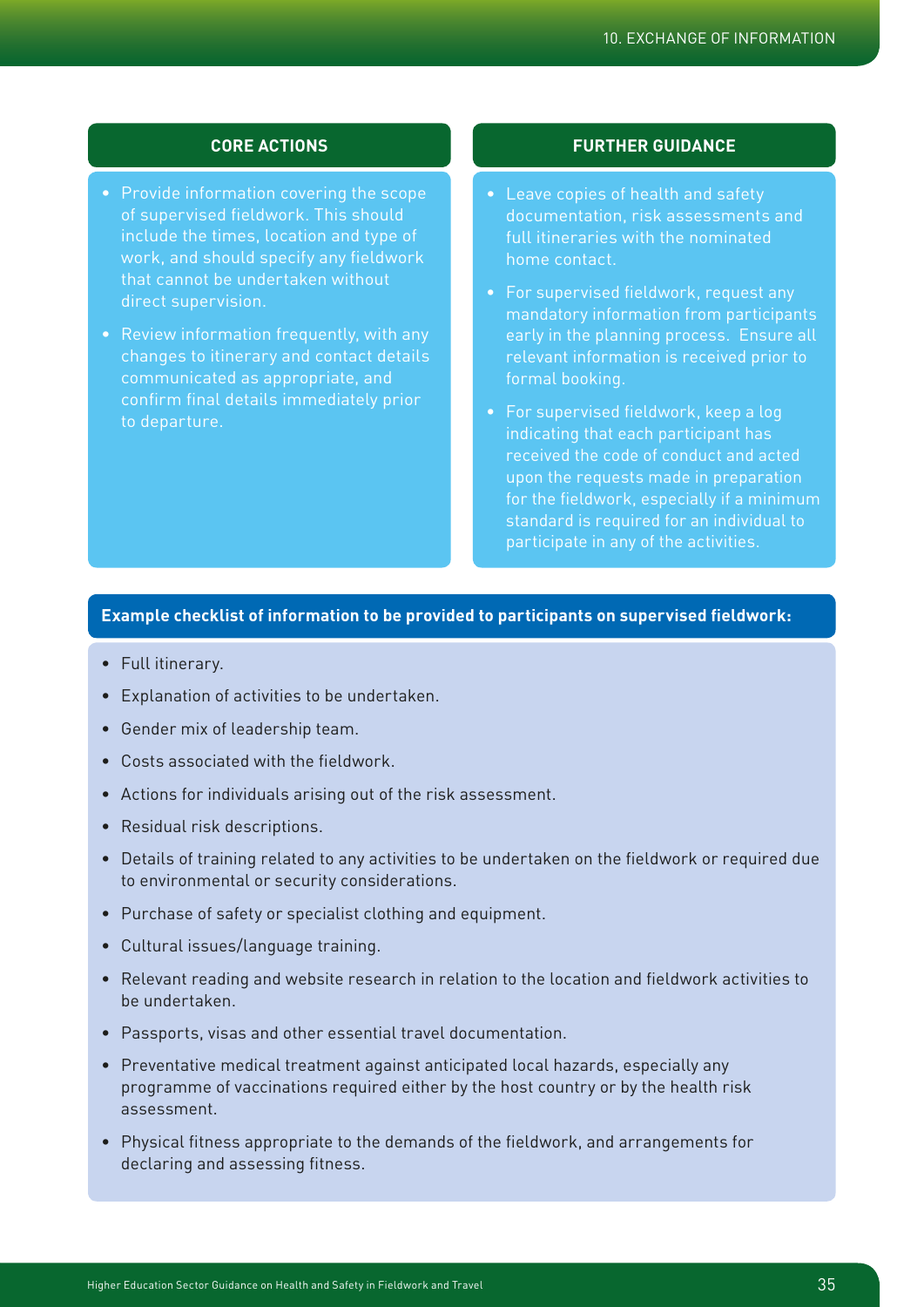## **Example checklist of information to be provided to participants on supervised fieldwork:**

- In-country orientation training.
- Down time and personal time arrangements.
- Names and addresses of any third-party providers.
- Communication options for their next of kin.
- Insurance cover.
- Accommodation and catering arrangements.
- Transport arrangements and any associated contingencies.
- Code of conduct.
- Home/emergency contact in the School or Department.
- Fieldwork review procedures.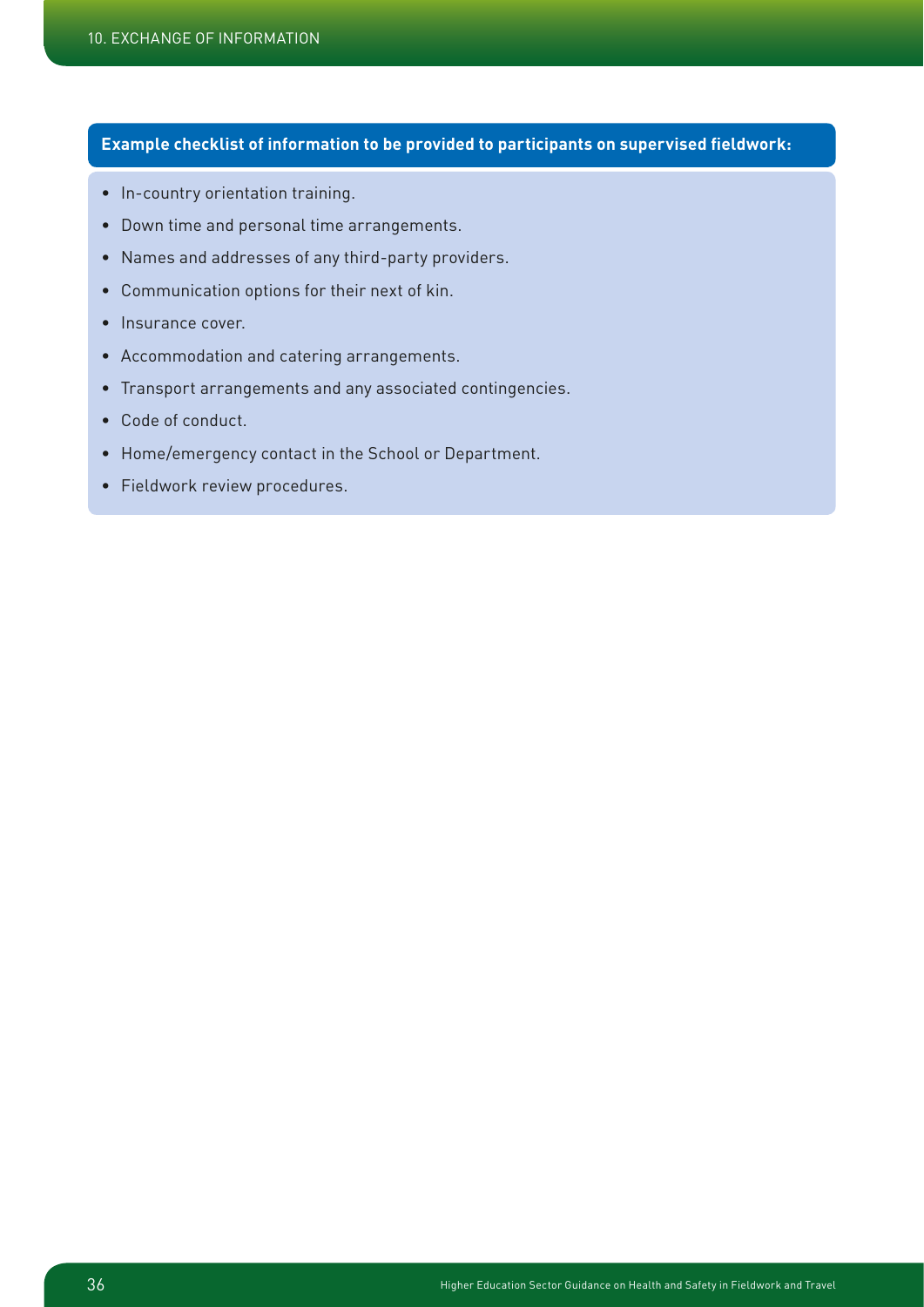# **11. Communication**

Good communication frameworks minimise the possibility that those engaged in fieldwork have overlooked policy requirements or other correspondence. This applies to independent fieldwork and supervised fieldwork.

Requirements for communication extend throughout the duration of the fieldwork and arrangements should be explicitly included in the risk assessment to a detail commensurate with the risk.

Communication in the event of an emergency is a key area to plan, especially when remote locations are included on the itinerary. See Section 8 Emergency Response Planning.

Effective face-to-face communication well in advance of supervised residential fieldwork can be a critical part of ensuring that those about to engage in the fieldwork fully appreciate the type of experience planned. Full discussion of elements such as the type and quality of accommodation, eating arrangements, sleeping arrangements, and the hours of work (as well as any restrictions in place for activities during personal time) can pre-empt mismatches in leader/participant expectation which might lead to disappointment and difficulties with participants whilst on fieldwork.

## **CORE ACTIONS**

- Ensure that there are clear communication frameworks in place for fieldwork leaders to adhere to when planning fieldwork.
- Install a process for implementing institutional emergency response and crisis management plans should an incident occur during fieldwork.

- Establish a system which will, if required, allow those off-site to log routinely or update details of their whereabouts and changes to contact details. This will also allow contact from the institution in an emergency.
- Establish a procedure to ensure that each home contact nominated for all fieldwork is able to interrogate records should a fieldworker fail to maintain communication as determined by the risk assessment or Fieldwork Health and Safety Policy.
- If contact is to be made through intermediaries, institutions should ensure that these arrangements are robust. This may involve vetting by an independent travel agent who may have been appointed as a corporate approved supplier of travel services.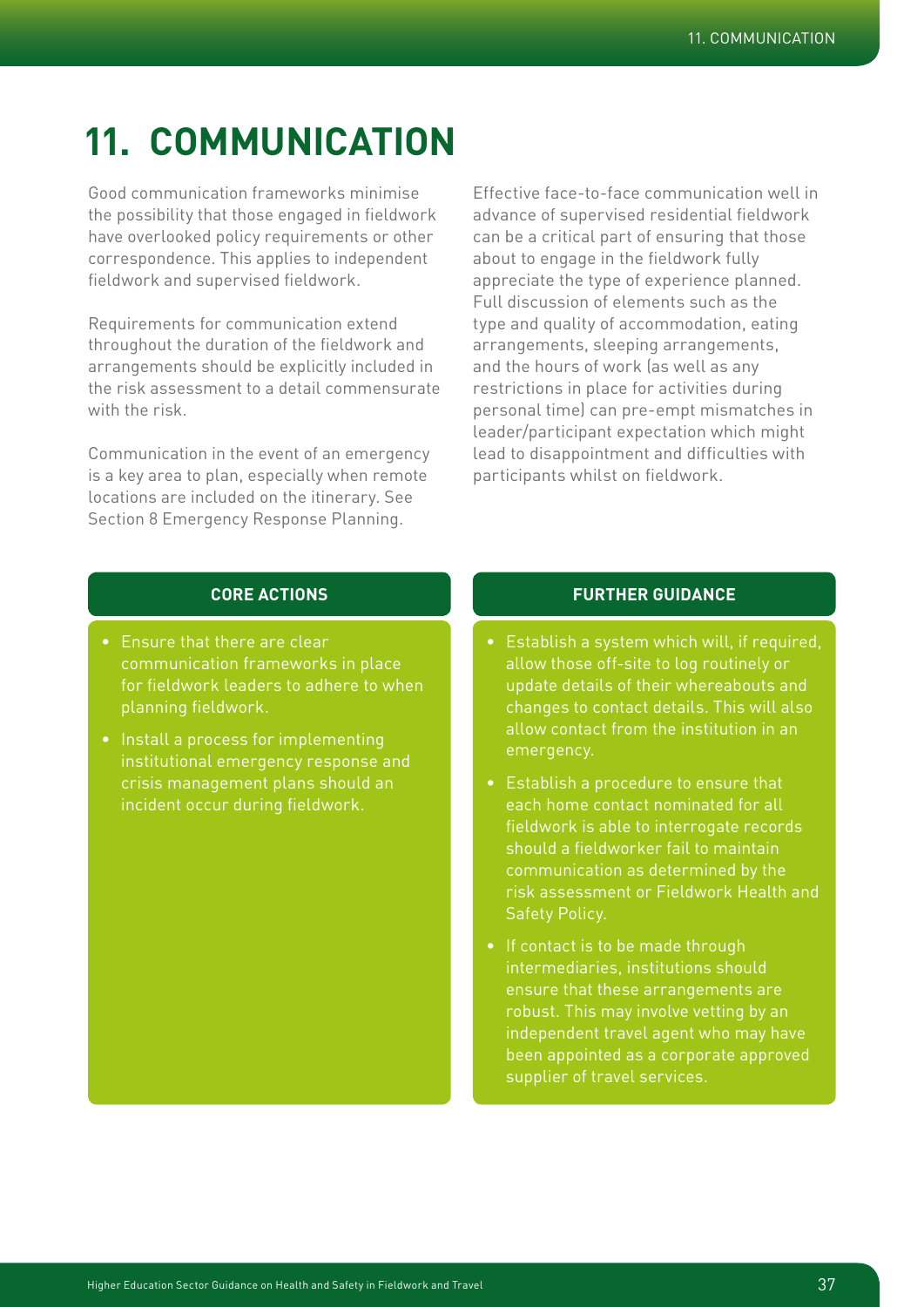- For supervised fieldwork, brief participants regularly on safety management procedures whilst in the which requires special control measures.
- risk assessment, with frequency of communication with the home (or local) contact commensurate with the level of risk. This is particularly important if supervision is to be provided remotely.
- A method for those off-site to communicate with the institution or between groups is a core element of the risk assessment. Independent fieldworkers or fieldwork teams should have access to a mobile and or satellite telephone which work at the location, emergency response.
- Where appropriate, local contacts should be established and details of these left with nominated home contacts and vice-versa.

## **CORE ACTIONS FURTHER GUIDANCE**

• For supervised fieldwork, share written information with participants in a meeting prior to the fieldwork taking place, as groups or as individuals. This should include opportunities for participants to express concerns and anxieties. During this exercise participants can be informed about the communication options which will be available to them and their next of kin during the fieldwork.

## **Case study – Emergency contact numbers**

The insurer's website advised that in China doctors and hospitals will immediately expect cash payment prior to even emergency treatment. Foreign health insurance plans are not usually accepted and many hospitals do not accept credit cards. Members of the fieldwork team were all staying in a reputable hotel when the fieldwork leader fell ill. The hotel porter was able to take cash from the till, and accompanied the member of staff by taxi to the local hospital. The patient underwent emergency surgery. It took 48 hours before the local hospital would recognise the insurer's authority and transfer the patient to a private room. All fieldworkers were advised of the incident and had copies of their itinerary / travel documents so were able to continue with their plans under modified leadership.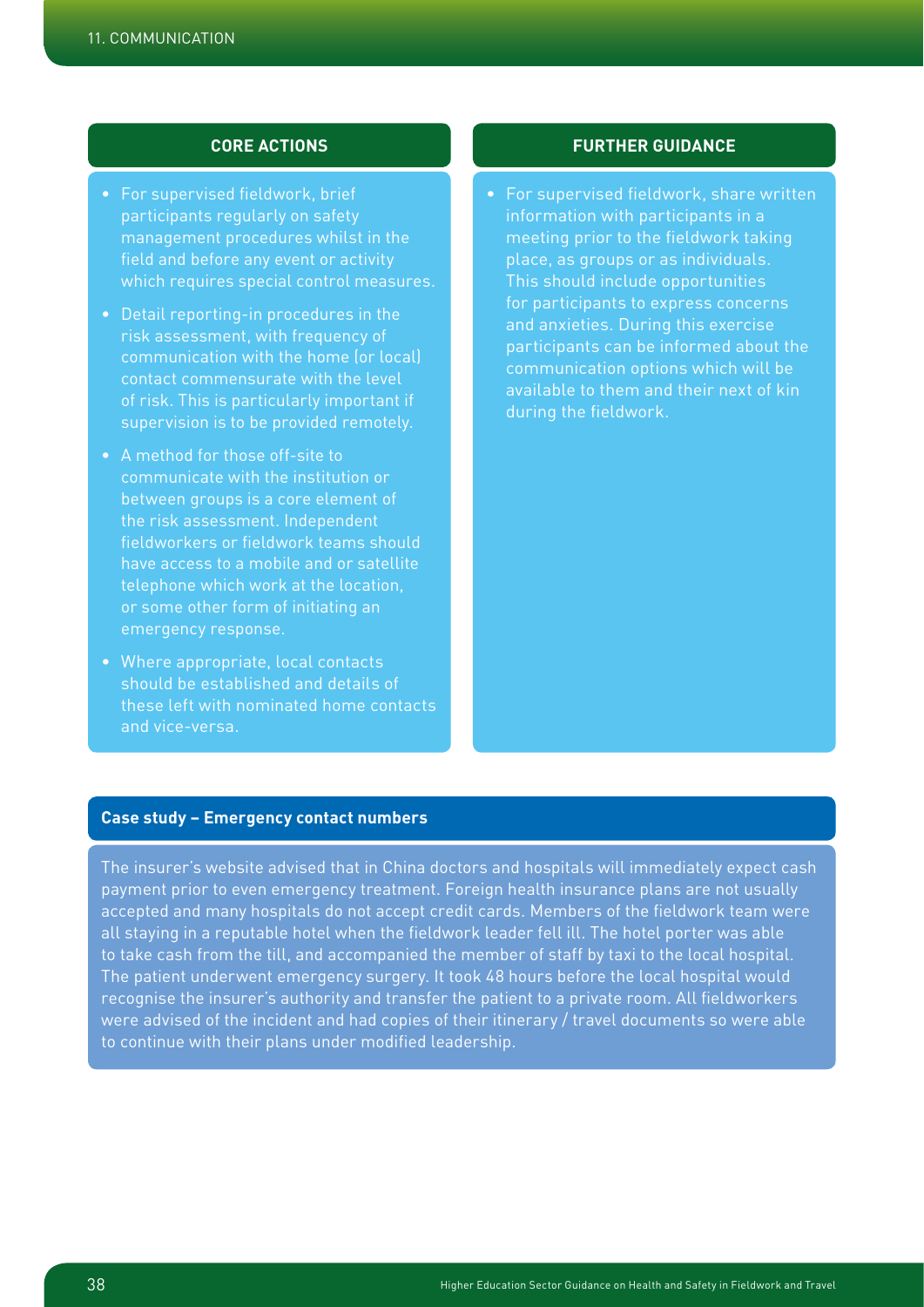# **12. Competence**

Fieldwork leaders, independent fieldworkers and participants working off-site need to be competent to plan and undertake fieldwork safely. Competence in this context is defined as being not only an appropriate combination of knowledge, experience and qualifications, but also being able to acknowledge one's own limitations.

The Head of School/Department should be satisfied that the fieldwork leader has the

personal capability and competence to lead, especially under possible adverse conditions, and has sufficient awareness of their obligations to those under supervision.

It is important to recognise that a leader's and/ or fieldworker's competence in an academic subject, or in research techniques, is different from competence in management, leadership, and supervisory skills.

## **CORE ACTIONS**

- Train fieldwork leaders and independent fieldworkers on the contents and application of the Fieldwork Health and Safety Policy.
- leading and/or participating in fieldwork.
- Ensure that fieldwork training includes, as a minimum:
- The institution's operating procedures.
- Implementing the emergency plan.
- Risk assessment.
- Undertake an assessment of the competence of fieldwork leaders and independent fieldworkers to ensure training is commensurate with the level of risk. The Head of School/Department should not authorise the fieldwork until all gaps have been addressed.
- Review training needs for fieldworkers regularly. This can be achieved as part of the annual staff appraisal where such a mechanism exists.

- Develop in-house or outsource bespoke fieldwork/travel risk courses to ensure that fieldwork leaders have a knowledge and understanding of the risk assessment process. For leaders organising hazardous fieldwork such
- 
- Include funding requirements for fieldwork health and safety training in departmental plans. Consider the resources and effort required to ensure and maintain competency of fieldworkers and managers.
- Inexperienced leaders to start by leading lower risk fieldwork having first shadowed an experienced leader.
- Encourage staff to maintain a reflective log of their fieldwork experience which may be used towards evidence of competence.
- Deliver training on fieldwork in a coordinated manner, where appropriate including input from health and safety, occupational health, financial, insurance and other relevant advisers, and academic Schools. This establishes the internal mechanisms and policy requirements of the institution.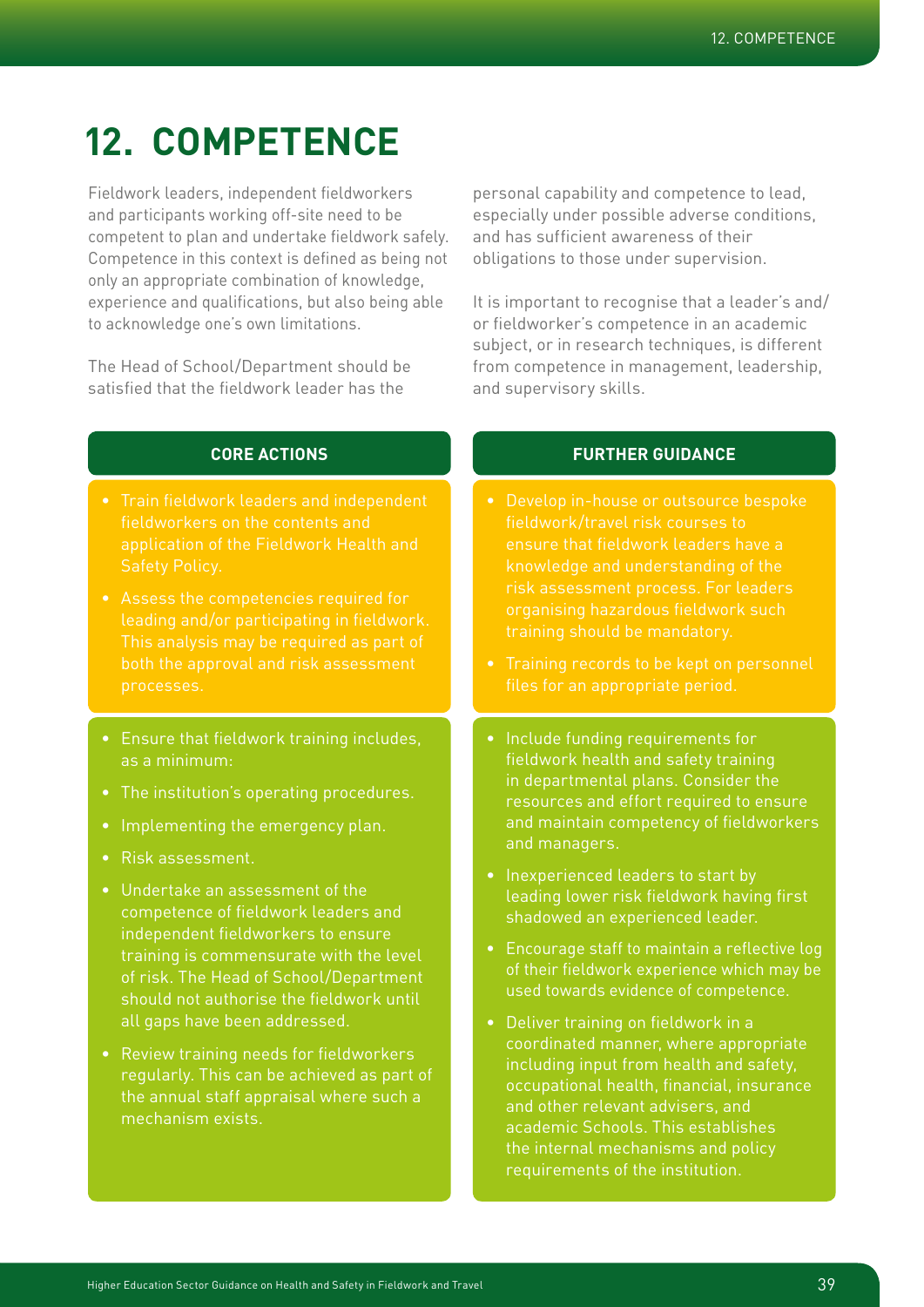- The quantity, level and range of training required for all fieldworkers and participants should be commensurate with the risks, and be appropriate to enable the safe undertaking of all activities.
- During supervised fieldwork put a robust system in place to assess and train participants before allowing any indirectly supervised fieldwork. Proper understanding and an ability to operate incident and emergency protocols should be in place.
- For some activities, formal qualifications may have to be sought. Consider if outdoor fieldwork may cross the boundary with hazardous sports, and if competency frameworks are already established (mountain leader training). These frameworks should be followed, if appropriate.
- Specify minimum standards of first aid training – generally in institutional first aid and fieldwork health and safety policies – and specifically in the risk assessment if additional skills are needed.
- Use the risk assessment (undertaken in accordance with Section 7) to assist in the identification of training and induction requirements for fieldworkers. Training should be provided prior to departure where possible, or during the fieldwork if more appropriate to do so.

## • Training for fieldwork leaders in group dynamics and stress management may be useful for projects involving long term fieldwork in difficult circumstances.

## **CORE ACTIONS FURTHER GUIDANCE**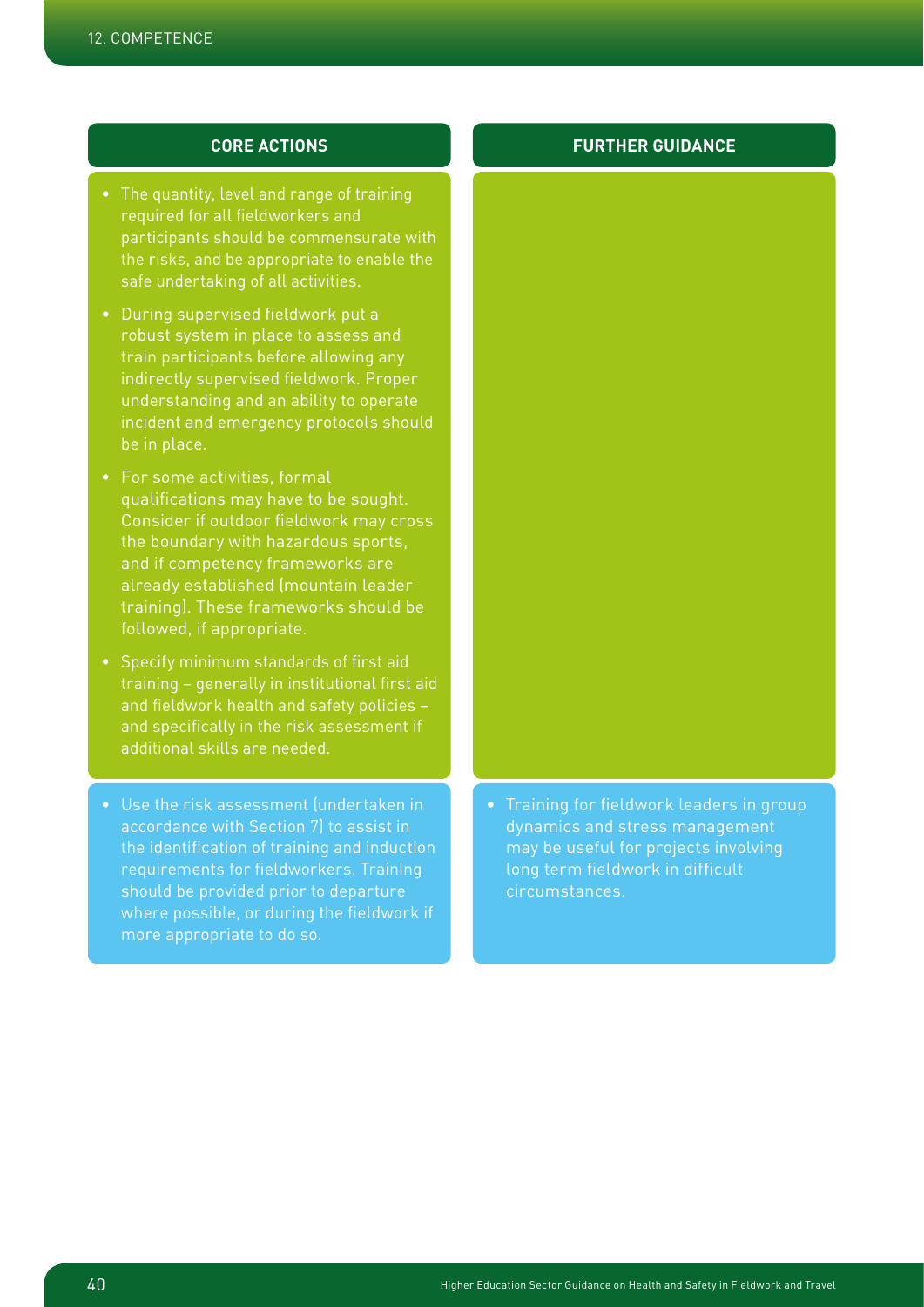## **Examples of training considerations**

- Fieldwork planning.
- Induction/orientation.
- Risk assessment including dynamic assessment.
- Assessing third party providers.
- Fitness training.
- Leadership.
- Travel health.
- Behaviour code.
- Team awareness and dynamics.
- Specific equipment as highlighted in the risk analysis and management system.
- Languages.
- Cultural awareness.
- Hostile environments.
- First-aid and preventative medical treatment.
- Specific activity training (diving, climbing, navigation etc.).
- Responding to an incident and emergency.
- Survival, rescue techniques.

## **Case study – First-aid training requirements**

A university has laid down the following minimum requirements for its supervised fieldwork:

- Low risk fieldwork 1 day Emergency First Aid at Work for at least one staff member.
- High/medium risk fieldwork 2 people to have Full First Aid at Work training.
- For remote destinations appropriate training e.g. "Far from Help" training course for at least 1 member of the team.
- Take medical personnel for extremely remote destinations where medical assistance is particularly difficult to summons.

## **NB**

If adopting this model, institutions are strongly recommended to define low, medium and high risk and to give examples.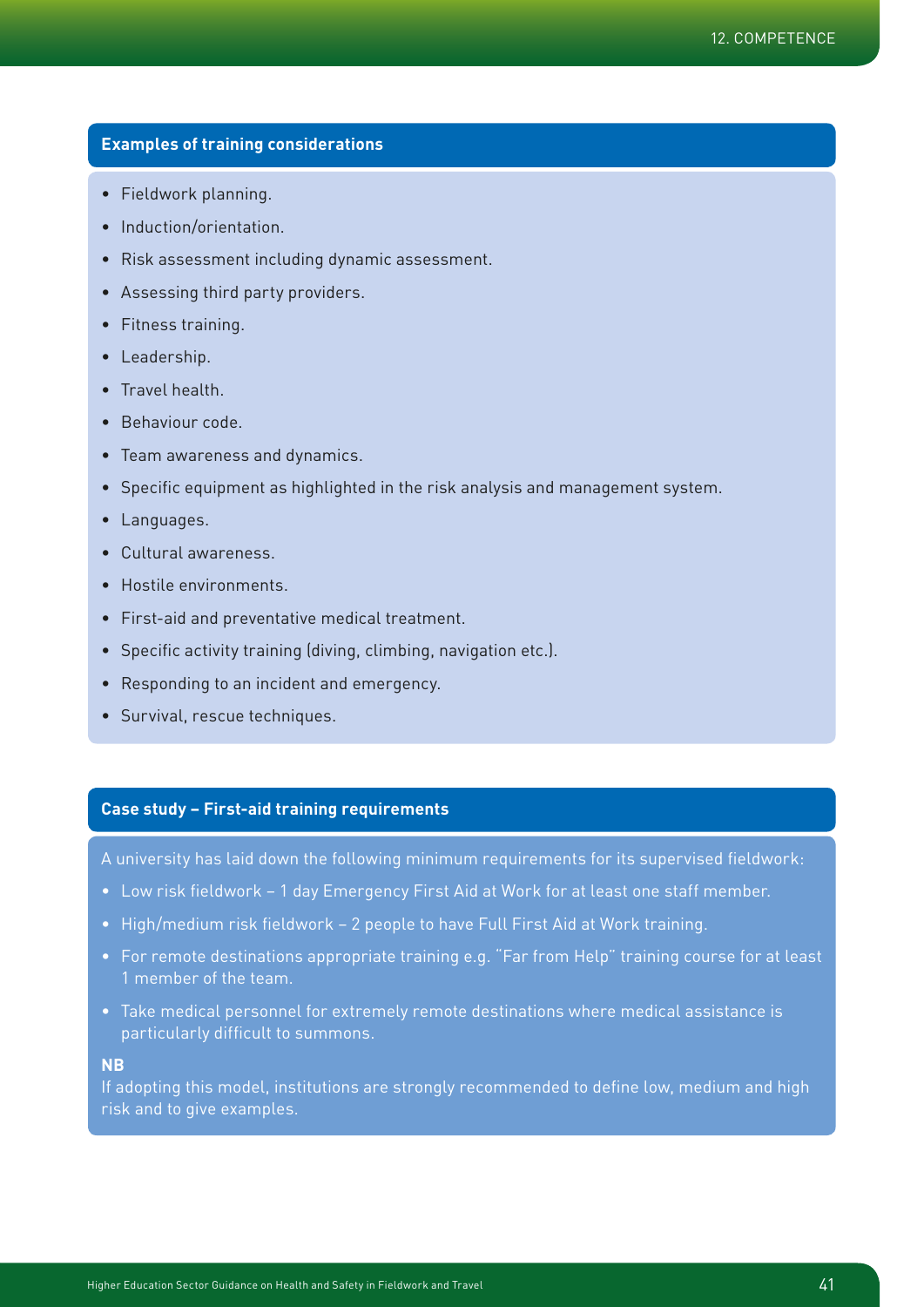# **13. Supervision**

Many factors need to be considered when assessing the level of supervision required for any particular fieldwork. Supervision requirements will vary tremendously, for example an inexperienced group of first year students will require a higher level of supervision than would be necessary for postgraduate student level.

Factors that should be considered include:

- The nature of the fieldwork
- The environment and conditions in which the fieldwork takes place.
- The experience of the members of staff in supervisory roles.
- The experience of the group.
- The needs of individuals taking into account their age, level of maturity, and any individual special needs.
- The external requirements of regulatory authorities or bodies

Two levels of supervision can be identified – direct and indirect:

• Direct supervision describes where a member of staff is in charge of the participant(s) at all times and is able to immediately intervene in person if necessary. This type of supervision is appropriate for high risk activities or for less experienced participants.

• Indirect supervision describes a situation where the member of staff manages the fieldwork but would be unable to intervene in person immediately. Examples of this type of supervision may include individual research projects, lone working, postgraduate research project fieldwork, and participants working together in group activities or social activities.

It is important to consider the arrangements for supervising personal and down time during fieldwork and how the arrangements are to be communicated to participants.

Personal time can be defined as time when programmed fieldwork activities are not taking place but fieldworkers remain under the general jurisdiction of the institution. It is unlikely that fieldworkers will be directly supervised during these periods. Common examples of personal time activities include sightseeing, social activities and outings. Sanctions may be appropriate if the established arrangements for personal time are not complied with.

Down time can be defined as a period of time, occurring before, after or within the overall duration of the fieldwork but outside the jurisdiction of the institution.

## **CORE ACTIONS**

• Each institution should determine its own policy in relation to personal and down time, for example regarding timekeeping, or for dangerous or uninsured communicated to all participants, together with relevant sanctions.

- referencing with institutional student disciplinary regulations.
- Consider how disciplinary and capability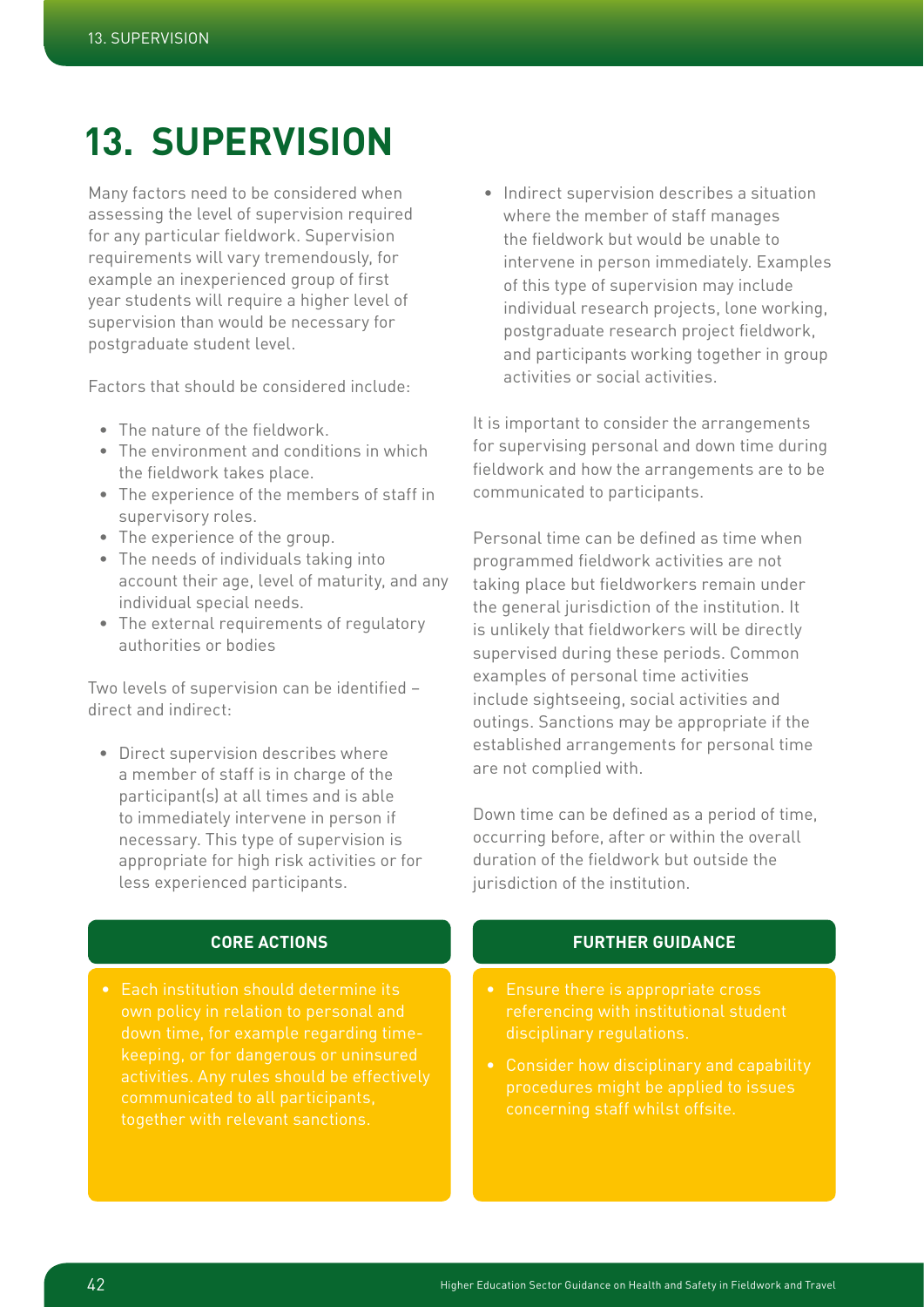- who are under the age of 18 or classified as vulnerable adults must comply with Safeguarding policy.
- Assess the risks arising from the fieldwork activity to determine the type and level of supervision required to secure the health and safety of participants.
- Identify any lone working during risk assessment and specifically include lone working arrangements in relevant plans at all stages. Independent fieldworkers should have some form of supervision, the level of which would be dependent upon the risk. The level of indirect supervision should be agreed by the supervisor and participant prior to the fieldwork commencing. Section 11 refers to communication strategies.
- Monitor the activity during and after the fieldwork to ensure that adequate levels of supervision are maintained. (See Section 13)
- For supervised fieldwork identify the extent of any proposed down time and communicate to the participants prior to any commitment to participate far enough in advance of the fieldwork to allow participants to plan.
- Take into account the age of or any special needs of the participants in the management of personal or down time.

## **CORE ACTIONS FURTHER GUIDANCE**

- course of fieldwork, consider insurance
- Communicate the details of personal and down time to all participants face-to-face prior to the fieldwork. This allows any questions to be answered immediately.
- For undergraduate programmes, consider –
	- $\circ$  The gender mix of the team and leadership.
	- ¡ Whether the leadership is chosen from the institution or outside. Competent supervisors may be used from other institutions, with their roles and responsibilities clarified in writing.
	- $\circ$  The implications of using family members or friends as part of the fieldwork team or its leadership.
- Undergraduate programmes the leadership team should, so far as possible, be chosen from within the institution.
- The use of family members or friends as part of the fieldwork team should be avoided. Competent supervisors may be used from other institutions, with their roles and responsibilities clarified in writing.
- Minimise the amount of down time during undergraduate fieldwork. Social activities can be managed within personal time. It is prudent to note that if a serious injury or death occurred during down time whilst sporting it is unlikely that any distinction would be made by the media: the incident would still be linked to the institution in the eyes of the public.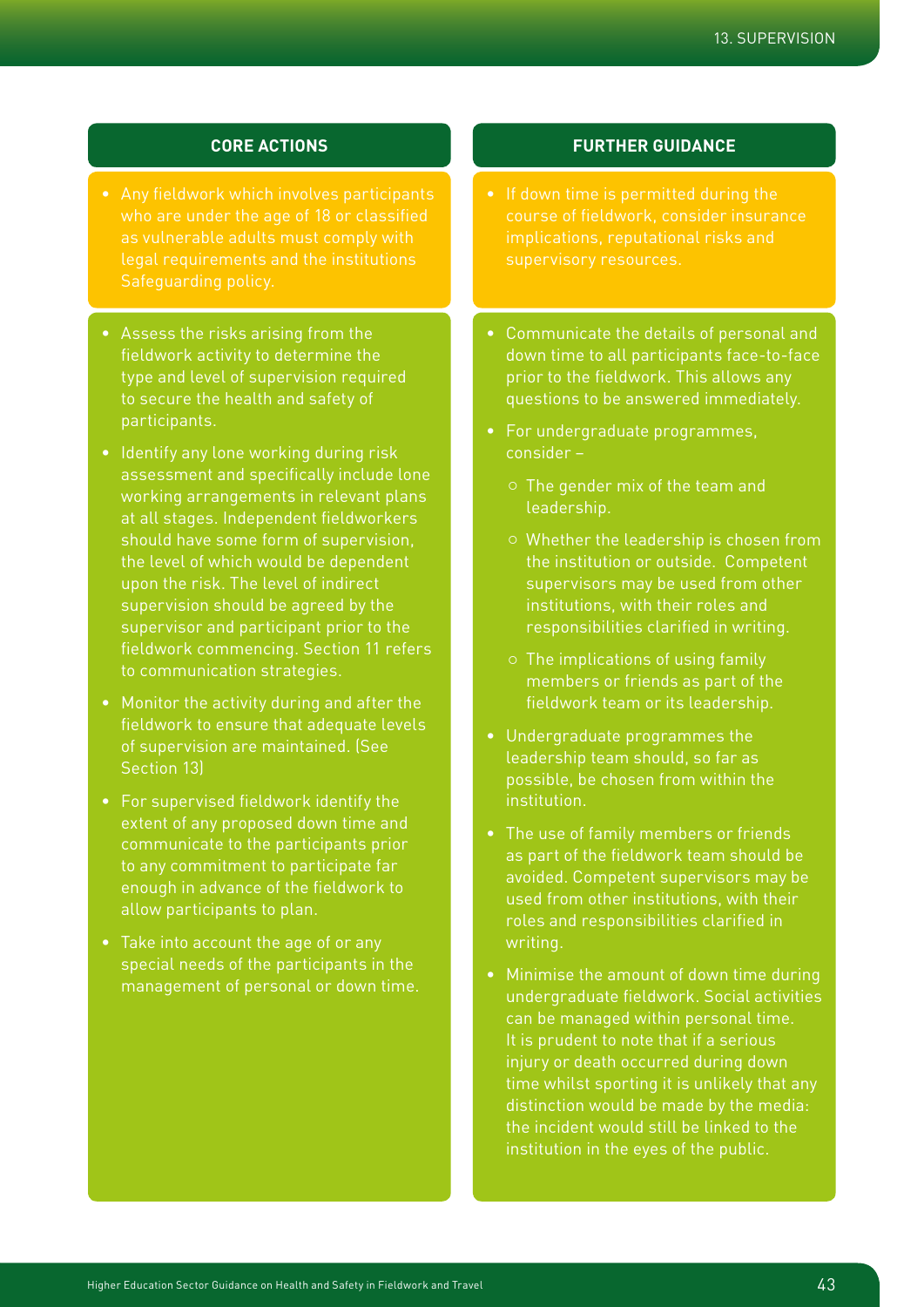- Put in place adequate supervisor deputising arrangements to maintain effective levels of supervision if, for example, the party splits into smaller groups.
- Ensure that contingency plans have considered the impact of losing a supervisor due to illness or being tied up with a difficult issue.
- Assess and train participants before allowing any indirectly supervised fieldwork.
- It is the responsibility of the fieldwork leader to ensure that the level of supervision is adequate for any given adjustments to itineraries in the interests of safety, including cessation of an activity. The leader should be explicitly empowered to do so.

## **CORE ACTIONS FURTHER GUIDANCE**

• For indirect supervision, agree a schedule of communication between fieldwork leaders or supervisors and fieldworkers.

## **Case study – Supervision of a community research project in the UK**

The fieldwork involved a student interviewing, in their own homes, women who had previously been subject to domestic abuse. Prior to the research being approved a risk assessment was completed outlining the control measures necessary to enable the work to be completed by the student working alone under indirect supervision. The control measures comprised:

- The student undergoing refresher training in interviewing techniques and effective research methods, positive body language, cultural norms and effective methods to terminate an interview.
- Ensuring that the risk assessment was documented and that it contained details of the reasons why the researcher felt it essential to interview participants in their own homes, and the benefits of lone working to the quality of the responses.
- Approval of the interview questions and content by the supervisor prior to any visits.
- Assessing the competency of the student to deal effectively with all eventualities and to initiate the agreed emergency procedures if necessary.
- Gathering as much information as possible on the selected participant prior to any home visits.
- Any participants that were deemed to be high risk for any reason were not contacted.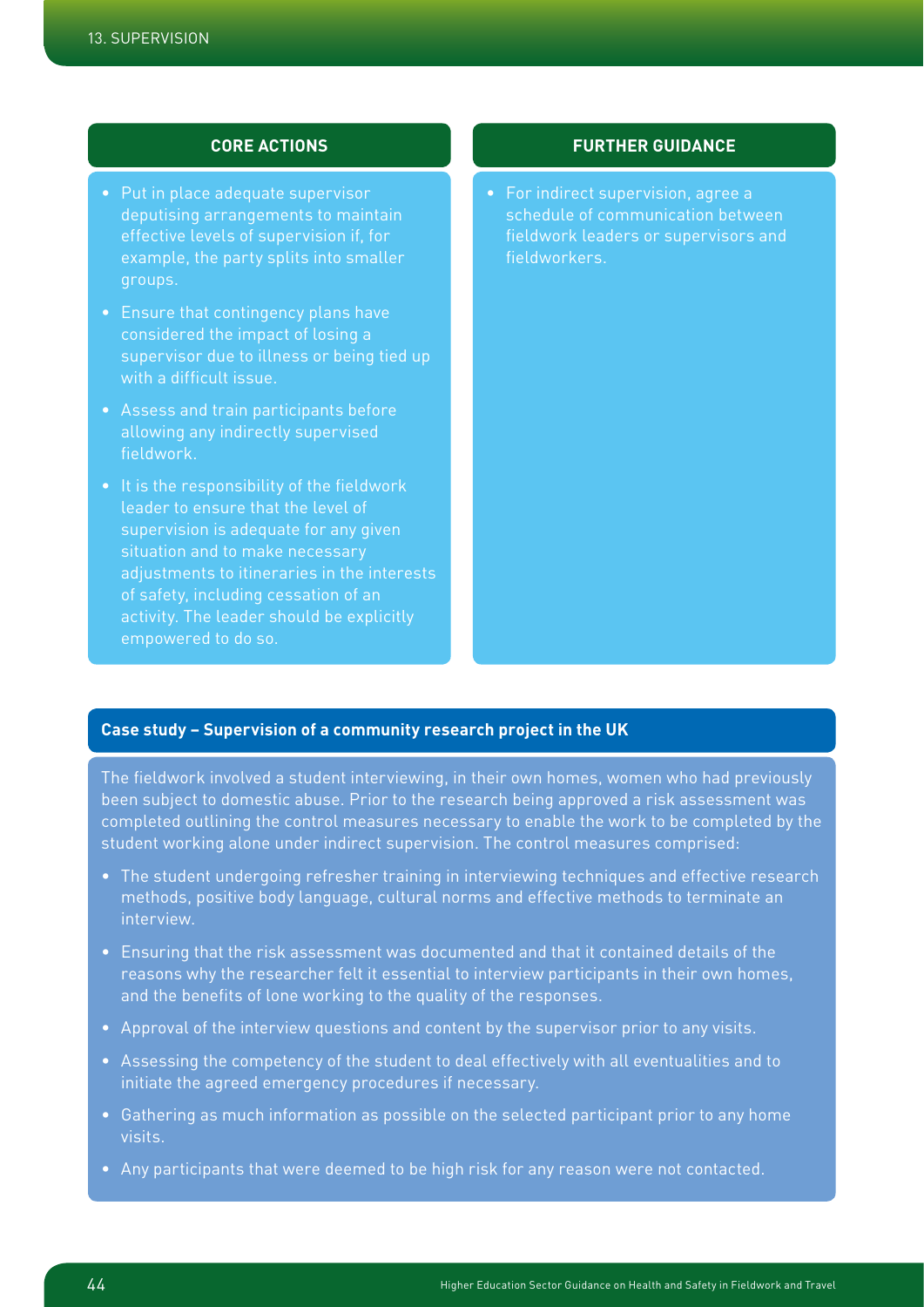## **Case study – Supervision of a community research project in the UK**

- The student telephoning the participant prior to the home visit to ascertain any additional risks so far as reasonably practicable.
- A communication schedule being agreed that ensured the student contacted their supervisor before and after every interview.
- The detailed itinerary left with the supervisor and the institution's Security Services as the research was local to the campus.

The research was successfully undertaken over a six month period. The student visited 35 women in their homes and gathered extensive data.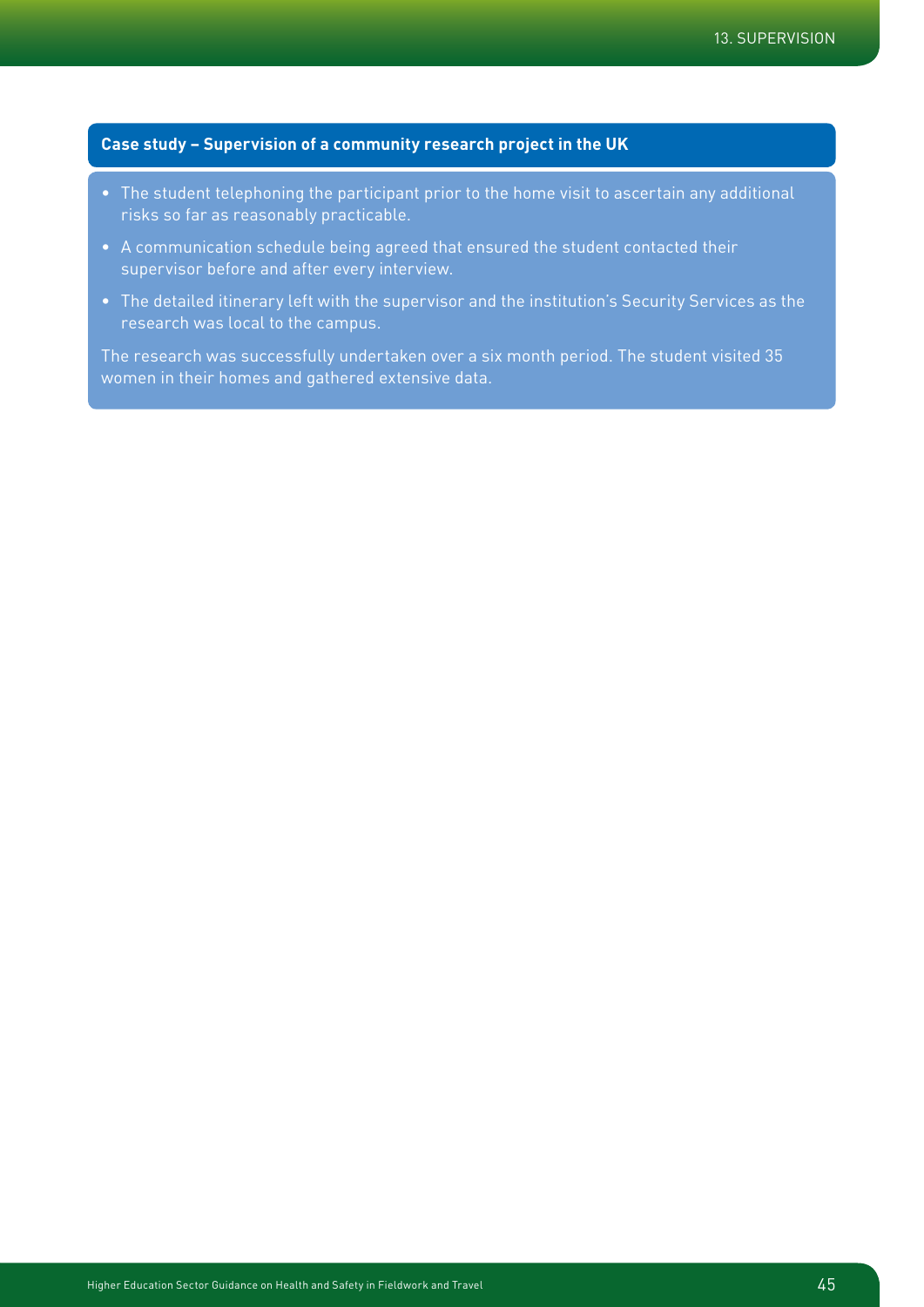# **14. Health and medical issues**

When planning fieldwork, consider the need to maintain the health of fieldworkers. This may require input from the institution's occupational health practitioners or medical advisers to develop appropriate policies, procedures and advice necessary to manage health concerns.

In the absence of an in-house occupational health service or medical support, alternative procedures should be developed which allow for medical advice in relation to the health of the fieldworker to be sought from appropriately qualified health professionals such as a travel health practitioner, general practitioner or practice nurse.

A risk assessment of the health hazards associated with the particular fieldwork should be undertaken during the planning stages. These hazards may include, for example, the prevalence of certain diseases and parasites. The assessment should also detail any minimum capabilities expected of fieldworkers or participants such as physical fitness.

Fieldworkers may need a health assessment. This assessment should cover the effect of the fieldwork on health and whether the fieldworker is fit for the work they are doing. For example, are there any pre-existing medical conditions that may preclude them from or be exacerbated by the fieldwork? Do they have a long-term/debilitating condition requiring medical treatment and additional medical arrangements? Is additional medical travel insurance required for the trip?

The assessment of individual health needs and the provision of appropriate travel health advice for each fieldworker will vary in complexity depending on their health status, destination and identified hazards for the fieldwork. For example, fieldworkers who have identified on-going health concerns or disabilities may require more formal medical assessment and may need additional support (see Section 15).

## **CORE ACTIONS**

- Develop a process to manage health concerns arising from fieldwork linking a health screening and monitoring programme for fieldworkers to assessed needs.
- 

- Considerations for management of health issues may include:
	-
	- ¡ Driving
	- $\circ$  Mental health
	- fieldwork or that may need immediate medical attention
	- ¡ Other assessed risks to health
- Institutions should encourage participants to disclose health issues to enable any necessary adjustments or support to be provided whilst on fieldwork.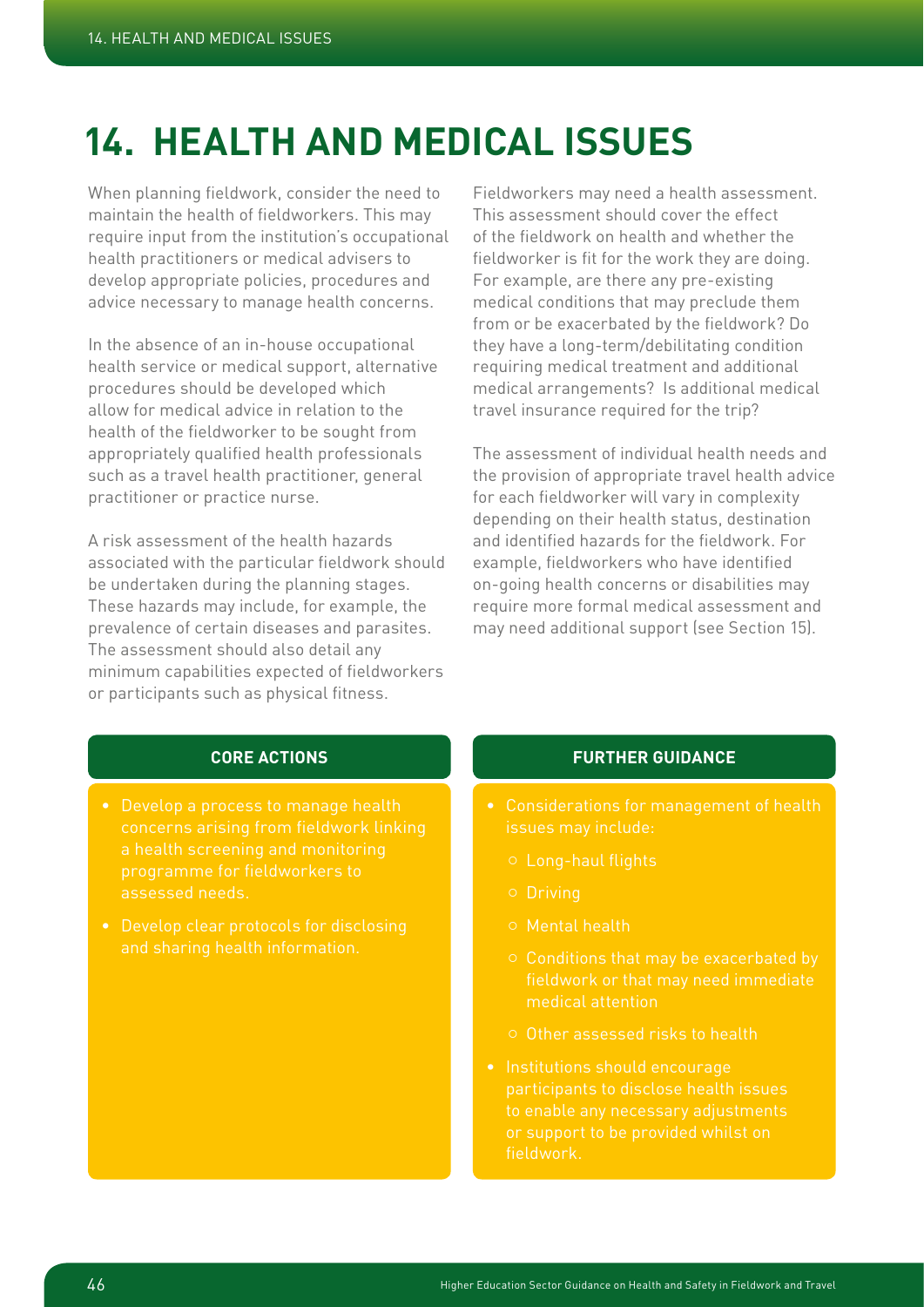## **CORE ACTIONS**

- As part of the risk assessment, fieldworkers should research information and advice on likely health hazards associated with the work they will be doing and where they are going. Information on health hazards should include advice on preventative medical treatment for local health hazards, including any required or recommended vaccination and malaria prophylaxis.
- Advise participants of the level of fitness required for the fieldwork. If, for reasons linked to a disability or other health issue, participants cannot meet the required level of fitness, organisers should consider reasonable adjustments to enable participation. Seek confirmation of participants' fitness level in writing as appropriate.
- Arrange provision of or access to appropriate travel health advice and ensure that this can be accessed in a timely manner to allow for any necessary vaccinations and access to malaria prophylaxis. Include arrangements storage for medication if necessary.

- Consider the use of a confidential health declaration questionnaire to identify those fieldworkers requiring medical support in the field.
- Arrangements should include a mechanism to share health information with fieldwork leaders. In the event that the fieldworker's consent is not given and this failure to communicate might place protocol should be available.
- For supervised fieldwork, and where identified on risk assessment and in compliance with the institutions travel policies, provide information to participants clearly and in writing e.g. by leaflets or information packs. Where necessary, advice should include:
	- ¡ Hazards associated with food, drink and hygiene, bearing in mind that overseas might be substantially different from the UK.
	- o Any significant environmental or climatic illnesses likely to be encountered (e.g. dehydration, heat related illness, acute mountain sickness).
	- $\circ$  Any issues regarding distances from and travel times to medical facilities, the event of accident or illness. This should include an assessment of any limitations of specialist medical care.
- Consider fieldwork activities which require a lower level of medical fitness and which are more likely to increase participation of those with medical conditions or mobility problems.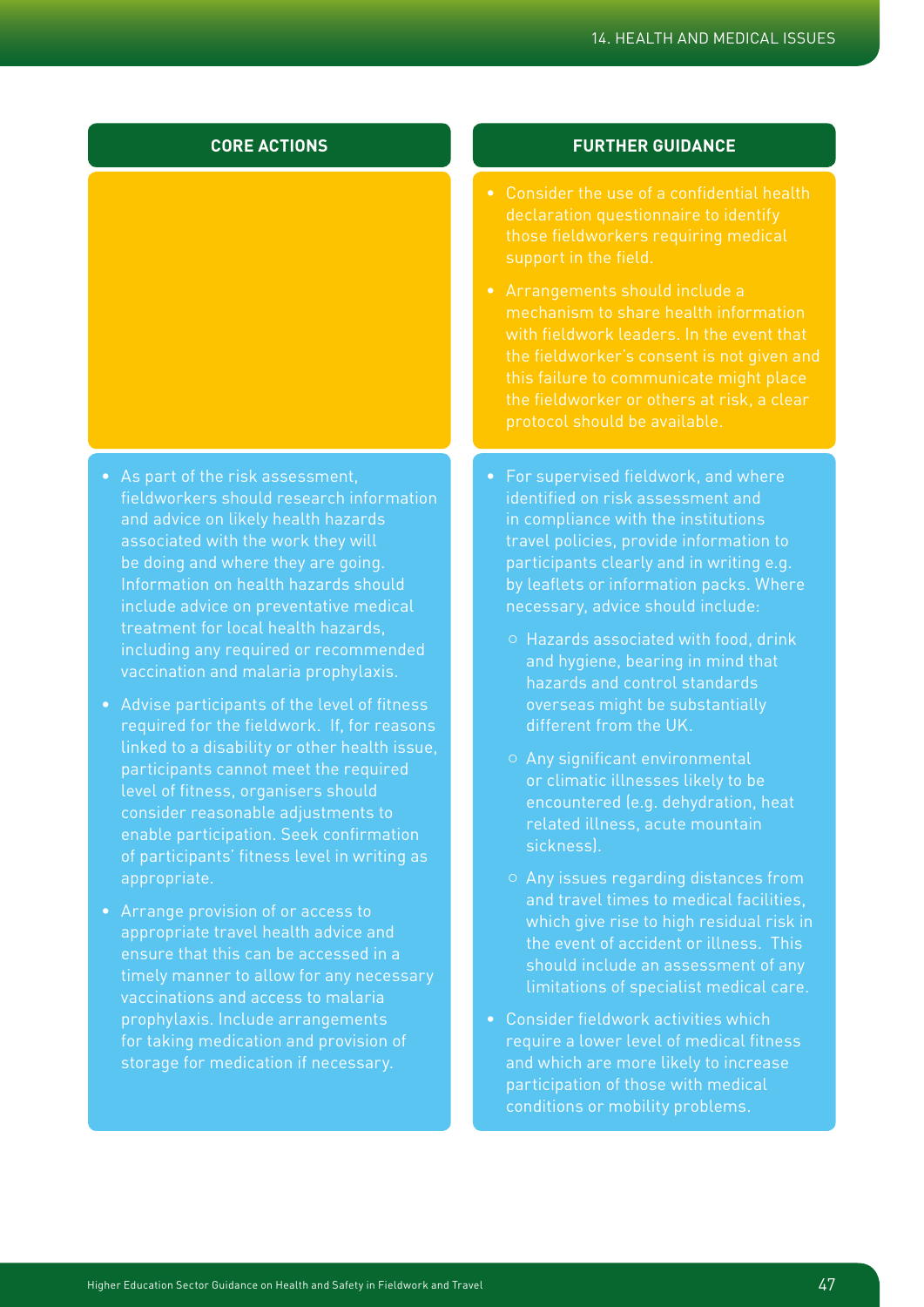## **CORE ACTIONS**

- Obtain written consent from parents or guardians for administering medication or first aid to young persons (under 18) and vulnerable adults.
- Consider the level of training of and necessary first aid equipment as part of each risk assessment.

## **FURTHER GUIDANCE**

- Advise fieldworkers to take adequate supplies of regularly prescribed medication in their original packaging.
- Where fieldworkers will cross borders, it may be necessary to arrange for a signed letter from an occupational physician issued regarding prescribed medication. Advice should be sought regarding any controlled or scheduled drugs before the fieldwork takes place.
- Fieldworkers should have a dental check-up prior to undertaking extended fieldwork, especially for visits to extreme/ remote areas where access to dental care may be difficult or where virus including HIV infection.

## **Mental Health Issues**

An ever increasing number of incidents relating to psychosocial issues are becoming evident during travel abroad. UK data shows a 15 per cent increase in the number of British nationals requiring consular support for mental health issues<sup>1</sup>. This rise in incidence is especially relevant in academia where psychosocial issues can be exacerbated by being in an unfamiliar environment.

According to the World Health Organization, "travellers face separation from family and familiar social support systems, and must deal with the impact of foreign cultures and languages, as well as bewildering, unfamiliar threats to health and safety. Coping with high levels of stress may result in physical, social and psychological problems. Those who encounter a greater range of stress factors may be at greater risk for psychological problems.

Under the stress of travel, pre-existing mental disorders can be exacerbated. Furthermore, for those people with a predisposition towards mental disorder, such a disorder may emerge for the first time during travel." WHO 2015

This increase of stress factors may also lead to the surfacing of more complex mental health issues such as depression, self-harm, and suicidal thoughts. The presentation and subsequent management of these may be significantly influenced by the available standard of healthcare, together with cultural and language related constraints. As a result, the incidence of evacuation and repatriation for mental health issues is much higher when compared with other medical conditions. Evacuations can be complex and expensive to co-ordinate.

Standards of healthcare vary considerably around the world and should be reflected in the risk assessment as should identification

<sup>1</sup> UK Government, Foreign & Commonwealth Office, British Behaviour Abroad report 2014. October 2014. Available from https://www.gov.uk/government/statistics/british-behaviour-abroad-report-2014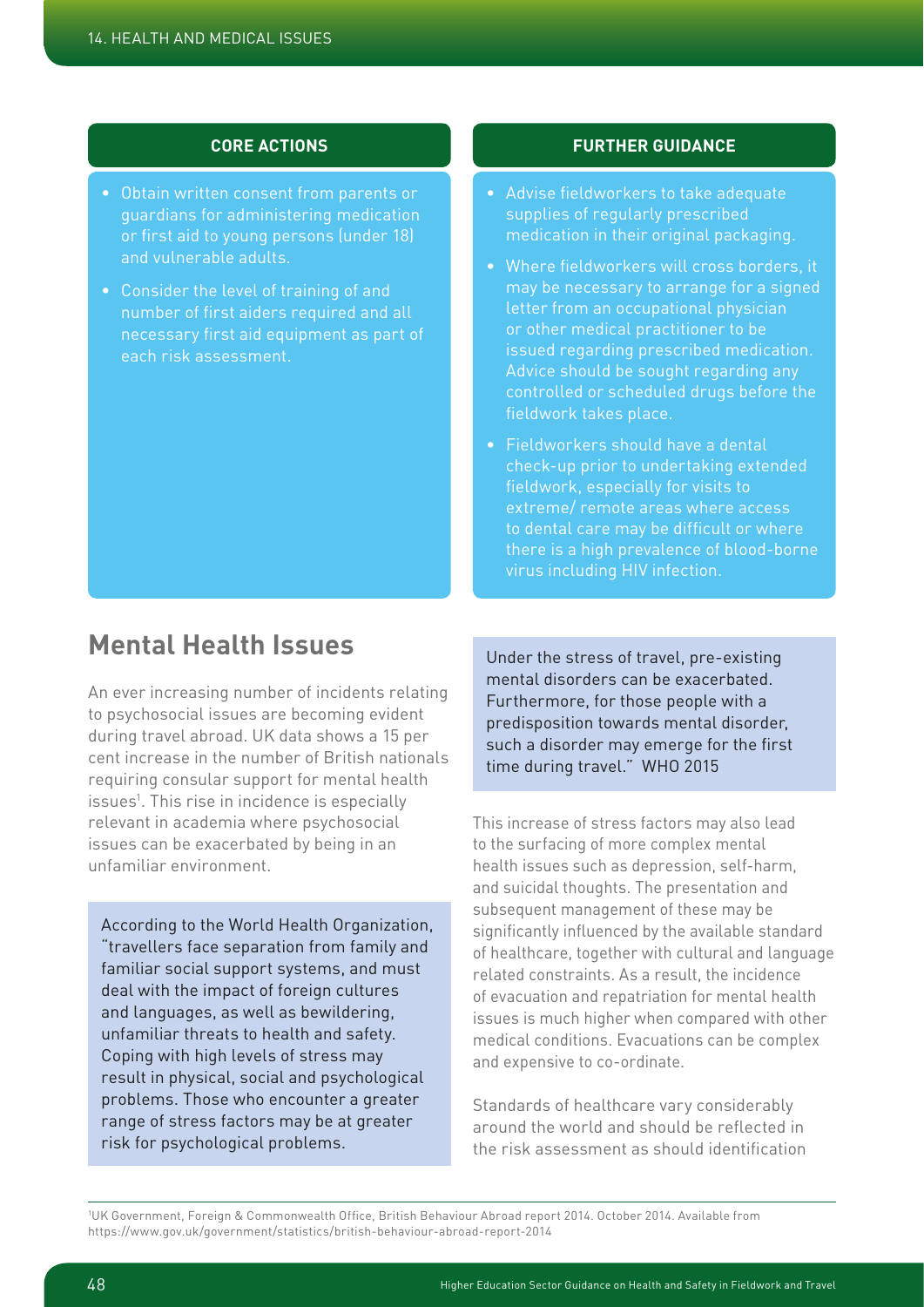and declaration of pre-existing medical/health conditions. Discussions with fieldworkers who have disclosed a mental health condition should take place so all relevant stakeholders are aware of the risks involved and the support needed to control and mitigate those risks.

Information should also be made available to fieldworkers about their destination, including location specific health and safety considerations along with the support measures put in place by the Institution. Mental health issues may manifest themselves during travel as a result of the changing social and physical environment, which may be exacerbated by new experiences or exposures that may be difficult to process. Fieldworkers may therefore feel the need to disclose previously suppressed feelings and emotions, and undeclared pre-existing mental health issues may be brought to light. However, consideration should be also be given

## to fieldworkers where mental health is often hidden due to being stigmatised.

Fieldworkers and participants can be influenced by others or have their own motivation for participating, which can influence their judgement and risk-taking behaviours. Alcohol and substance misuse, and misbehaviour by fieldworkers, will increase the level of risk to the individual as well as others. The Code of Conduct (see Section 10) can be used to engage with the fieldworker with a view to offering support.

It is important to consider the impact that exposure to extremes of human behaviour and standards of living may have on fieldworkers from western environments, and therefore a low threshold of referral to support services should be in place along with appropriate training of support staff to ensure visibility of early warning signs.

## **CORE ACTIONS**

- Ensure protocols are in place to manage the mental health issues of fieldworkers.
- Consider the capacity of any insurance company or a specialist travel assistance provider to support a mental health crisis when selecting the company and assessing service provision.
- Ensure that a system is in place to evaluate the responses from health questionnaires in a confidential way with advice from specialists if necessary, ensuring that an individual is approved practitioner taking into account the individual's health.
- Ensure that information is provided and that good communication mechanisms exist within leadership teams and those who supervise independent fieldwork so need arise.

- Ensure that pre-departure training sessions adequately cover the issues which may prove challenging emotionally and provide an opportunity for confidential further support. These should also allow some self-selection to take place prior to committing to a programme. Consideration should be given to making this available online for those who are uncomfortable disclosing such information in a group setting.
- Incorporate some questions on mental health issues within any confidential medical health questionnaire.
- be considered as part of the risk assessment. This should include access to local accredited counselling services before, during and after deployment,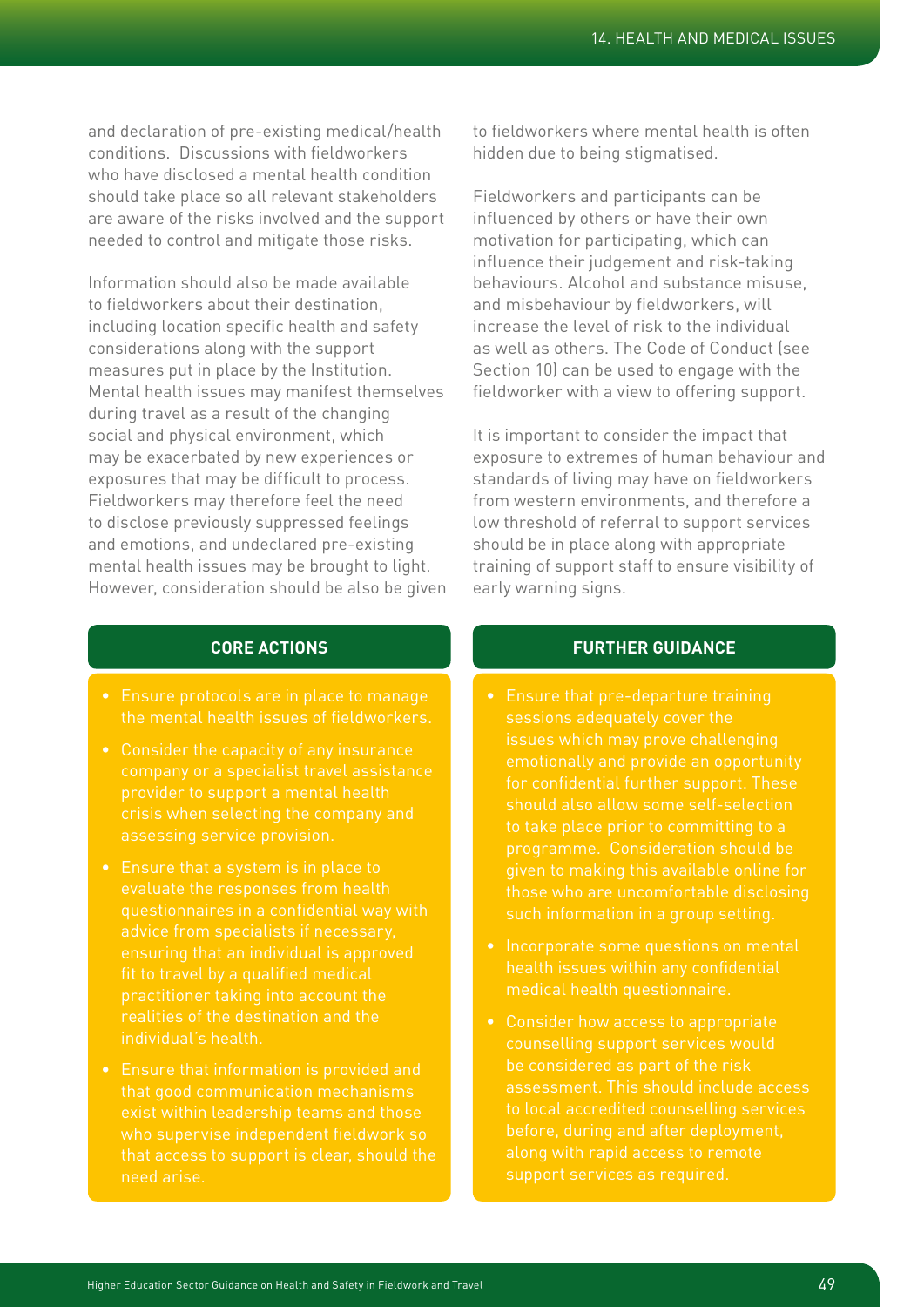## **Case study**

A student travelled to Thailand as part of an outreach programme. The programme included travel to a remote location in order to participate in a community outreach project. The student was reported to be exhibiting increasing levels of anxiety as the group moved further away from urban centres, and became withdrawn with limited eye contact. Within a few days of arrival at the community project, the student was found with empty medication packets and volunteered that she had taken an overdose. The project location was several hours from the nearest medical facility which could only be reached by water taxi during daylight hours.

Following contact with the designated medical assistance provider, immediate medical advice was provided including guidance on monitoring the patient's condition, mental health first aid and ensuring a 24-hour watch until day light. The student was then taken by water taxi to the nearest town and a ground ambulance was dispatched from the nearest regional medical centre due to the limitations of care and the nature of the condition. During this period it came to light the student had experienced similar previous episodes but no health declaration had been carried out. The student was admitted to hospital for medical attention and due to ongoing psychosocial concerns was repatriated with a medical escort back to her home country.

Source: International SOS Medical experts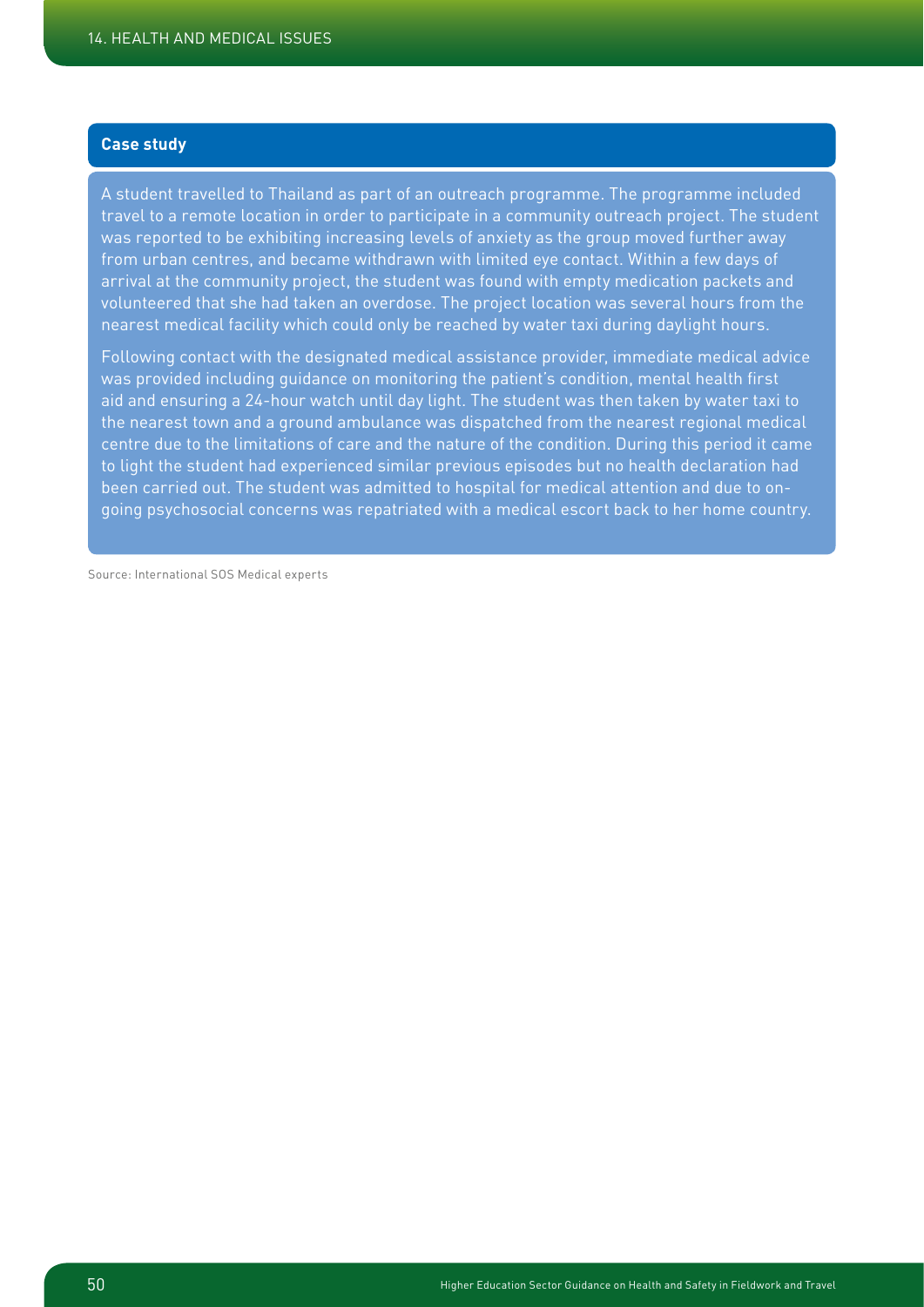# **15. Disabled Fieldworkers on Fieldwork**

Institutions should ensure that fieldworkers who are disabled are not put at a substantial disadvantage compared with non-disabled fieldworkers. In order to do this, institutions have a duty to make reasonable adjustments to enable disabled fieldworkers to participate in the fieldwork if, without such adjustments they would be excluded or experience barriers to participation. This duty is 'anticipatory' which means an assessment of the fieldwork when possible, should be done well in advance and not as a reactive process.

The only exception to this would be if the decision not to make adjustments is based on evidence that it is a proportionate means

of meeting a legitimate aim. For example, the costs of the adjustments might prevent the fieldwork from taking place, thereby disadvantaging all participants or the research outcomes. Similarly, it might be justifiable to restrict the activities of a disabled fieldworker in whole or part if their safety or the safety of others would be compromised.

It should be embedded in any protocol that those fieldwork organisers seek specialist medical, health and safety and disability issues, before making a decision. The disabled fieldworker(s) should be involved in this process.

## **CORE ACTIONS**

• Institutions should have clear policies relating to health and disability health information will be shared and/or fieldworkers' activities may be modified health and safety or the safety of others.

- Establish a clear procedure that enables may require adjustments or support. the relevant provisions of the General institutional policies.
- The fieldworker's disclosure to their institution may already permit sharing information on a need to know basis but this cannot be guaranteed.
- If areas for concern are evident, speak disclosure might be necessary. Obtain consent to inform the fieldwork leader or others on a need-to-know basis, should intervention. Seek professional guidance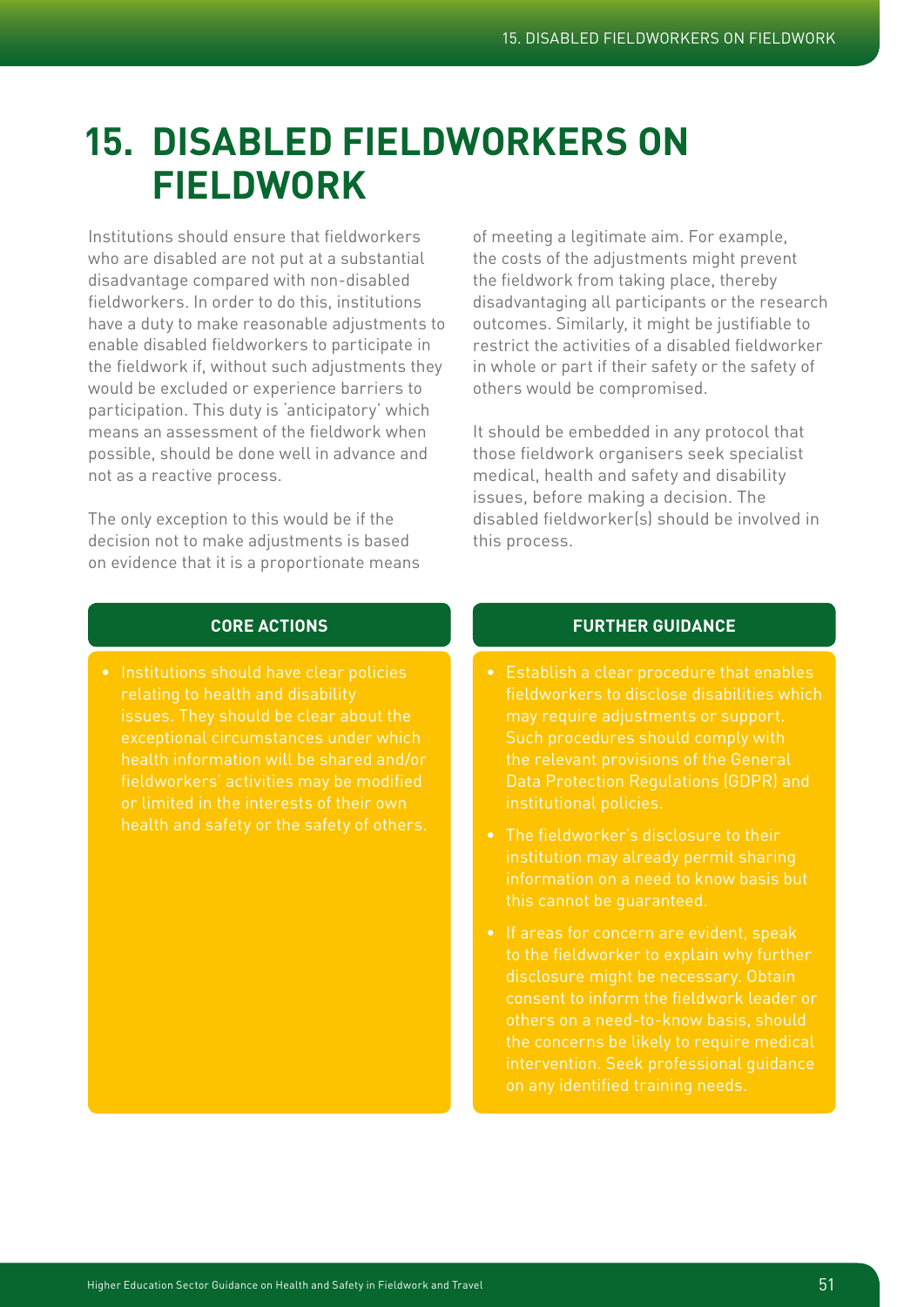## **CORE ACTIONS**

- On disclosure of a disability, control measures should be implemented that support the fieldworker and the fieldwork team.
- The fieldworker and fieldwork leader should liaise with specialists to obtain guidance, advice and support to facilitate adjustments and offer participation where this is reasonably possible.
- Fieldwork leaders should be provided with the appropriate information and training to ensure that they are equipped to support any disabled fieldworker including participants who are disabled.
- Ensure specialist equipment or auxiliary aids, as appropriate, are provided for the use of disabled fieldworkers (see Section 20 on Equipment).

## **FURTHER GUIDANCE**

## **Case study**

Two students with autism commenced degree programmes with a significant fieldwork component. A postgraduate was appointed as their mentor to provide support during supervised residential fieldwork which was funded by the Disabled Students Allowance. The students and their mentor were briefed by colleagues from the institution's disability unit before each residential element. A positive dialogue was established between the students with autism, their mentor and the fieldwork leader well in advance of each fieldwork. The progress of each student was closely monitored and assessed during each course to ensure that they were both physically and mentally able to cope in the field with challenging conditions. The mentor who had experience in both autism and fieldwork was used for each course over the year as continuity was considered vital for the students.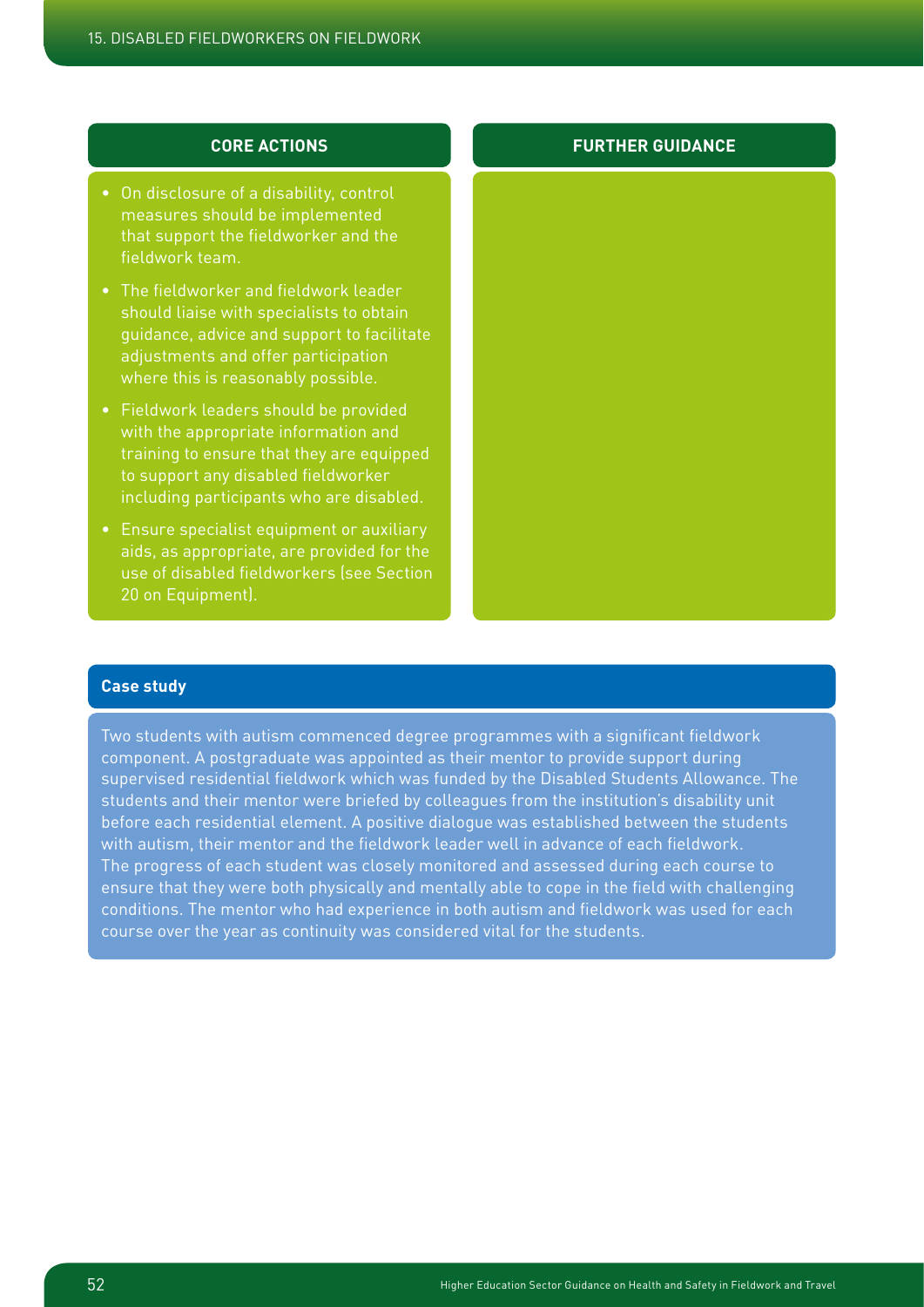# **16. Third party providers**

One of the more challenging aspects of organising fieldwork is the vetting of third party providers, particularly overseas. An institution has obligations to ensure that any third party provider has considered the health and safety implications of its activities and their potential impacts on the institution and its fieldworkers, and has or controlled identified risks.

Specific sections are given to the selection of accommodation (Section 17) and transport arrangements (Section 19). However, a wide range of other third party providers may be used and each of these should be vetted for suitability. Examples of typical third party providers are: specialist outdoor activity leaders, drilling contractors, dive services, field study centres, in-country guides, suppliers of specialist equipment and laboratory facilities. Host or partner organisations should be treated as third party providers. Using a third party provider does not absolve the institution of its obligations under UK law. Use of a third specialist provider may help to improve the overall safety management of the fieldwork. However, unless due diligence in the selection of the third party can be demonstrated, overall risks to the institution and its fieldworkers may be increased.

It may be tempting to rely solely on previous experience of or word of mouth recommendation for a third party provider as the major means of control of approval, and in many cases – particularly in developing countries – such controls may be the most meaningful and practicable measures available. However, the institution will be exposed to criticism and potential legal action in the event of an incident unless formal checks are made prior to the fieldwork and records kept – particularly if the third party provider has a safety-critical or supervisory role. It is therefore strongly recommended that institutions articulate in their Fieldwork Health and Safety Policy the level of vetting expected.

Formal vetting of contractors is now accepted practice in the UK. However, overseas many local contacts may not be used to their safety arrangements being questioned. It may be necessary to use a variety of techniques to establish confidence in a third party provider. The level of due diligence required will depend upon the individual circumstances of the fieldwork and the provider itself. For example, fieldwork carried out in Europe over a week in which travel and accommodation are provided by a well-known and reputable UK based travel agent would require far less effort to demonstrate due diligence on the part of the institution than six months of data gathering fieldwork to Africa where such arrangements are being made by local agents.

## **CORE ACTIONS**

• The institution should ensure that the to the steps required to assess the within and outside the UK. The level of assessment and record keeping should be risk based.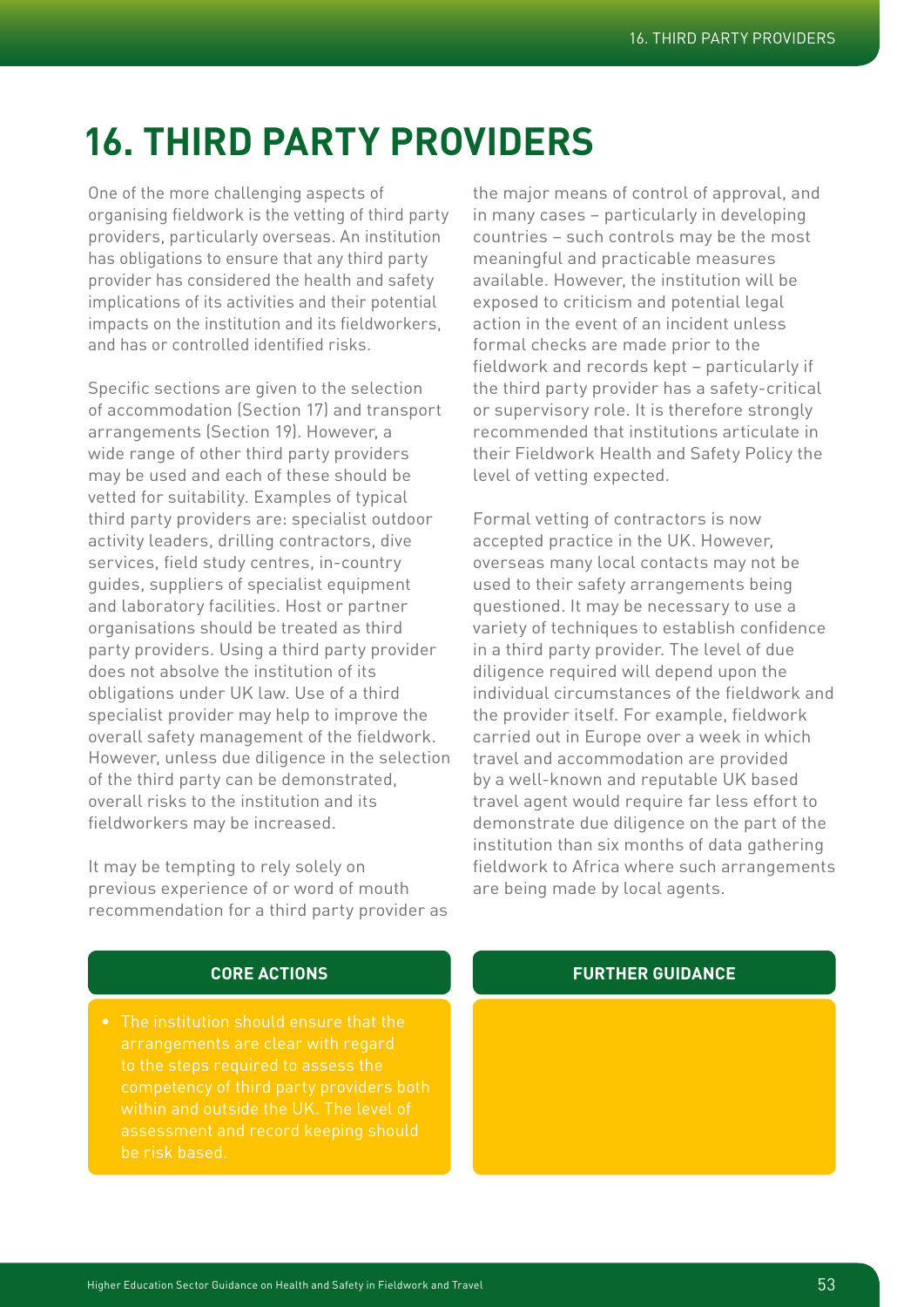## **CORE ACTIONS**

- The fieldwork leader or independent fieldworker should take steps to evaluate the competence of third party providers in order to satisfy themselves that appropriate precautions and safeguards are in place throughout the time they are reliant on that provider. The level of due diligence required will depend upon the institutional requirements. circumstances of the fieldwork and the provider itself.
- If responsibility for the supervision of health and safety is to pass to a third party provider, this should be agreed with the third party in writing. The extent to which formal contract arrangements are needed will vary depending upon the risk involved and the level of control expected of the third party.
- Individual competencies of third party instructors (diving instructors, climbers for canopy access, providers of crew for boats and survey vessels etc.) should be specified in writing.
- Assess the institution's potential insurance liabilities arising from the failure of third party providers and transfer the risk, increase cover, or selfinsure as appropriate.
- It is important that, during fieldwork, there is a clear command structure within perfectly clear on most fieldwork, there can be confusion when command passes from the fieldwork leader to others, for example a boat skipper or a diving organiser. When this type of transfer occurs, all members of the fieldwork team should be kept fully informed.

- Ideally, third party providers of fieldwork services outside the UK will be able to claim conformance to BS8848.
- Experience with third party providers is invaluable. It is particularly useful to monitor records of positive or negative experience with third party providers, including their reliability. This should be shared at institutional level, if appropriate.
- Agree in writing the roles and responsibilities of third party providers with regard to any contingency or emergency arrangements, action to be taken and /or provisions to be made.
- Develop a written agreement between the institution and the third party provider when the service or staff provided are key to the success of the fieldwork.
- Make public liability insurance a standard requirement on all contracts with third party providers. In some countries where it will not be possible for the third party provider to secure public liability insurance, ensure the approval is escalated in accordance with the institution's authorisation policy (see Section 4). Consider whether increased Personal Accident cover is available and communicate potential gaps in cover to fieldworkers (see Section 9).
- Where reasonably practicable the fieldwork leader should undertake previsit checks on the third party provider.
- Where appropriate, the emergency arrangements of third party providers should be assessed to ensure that they are suitable and sufficient (see Section 7 Risk assessment and Section 8 Emergency planning).
- For project-critical third party providers, contingency plans should be made in case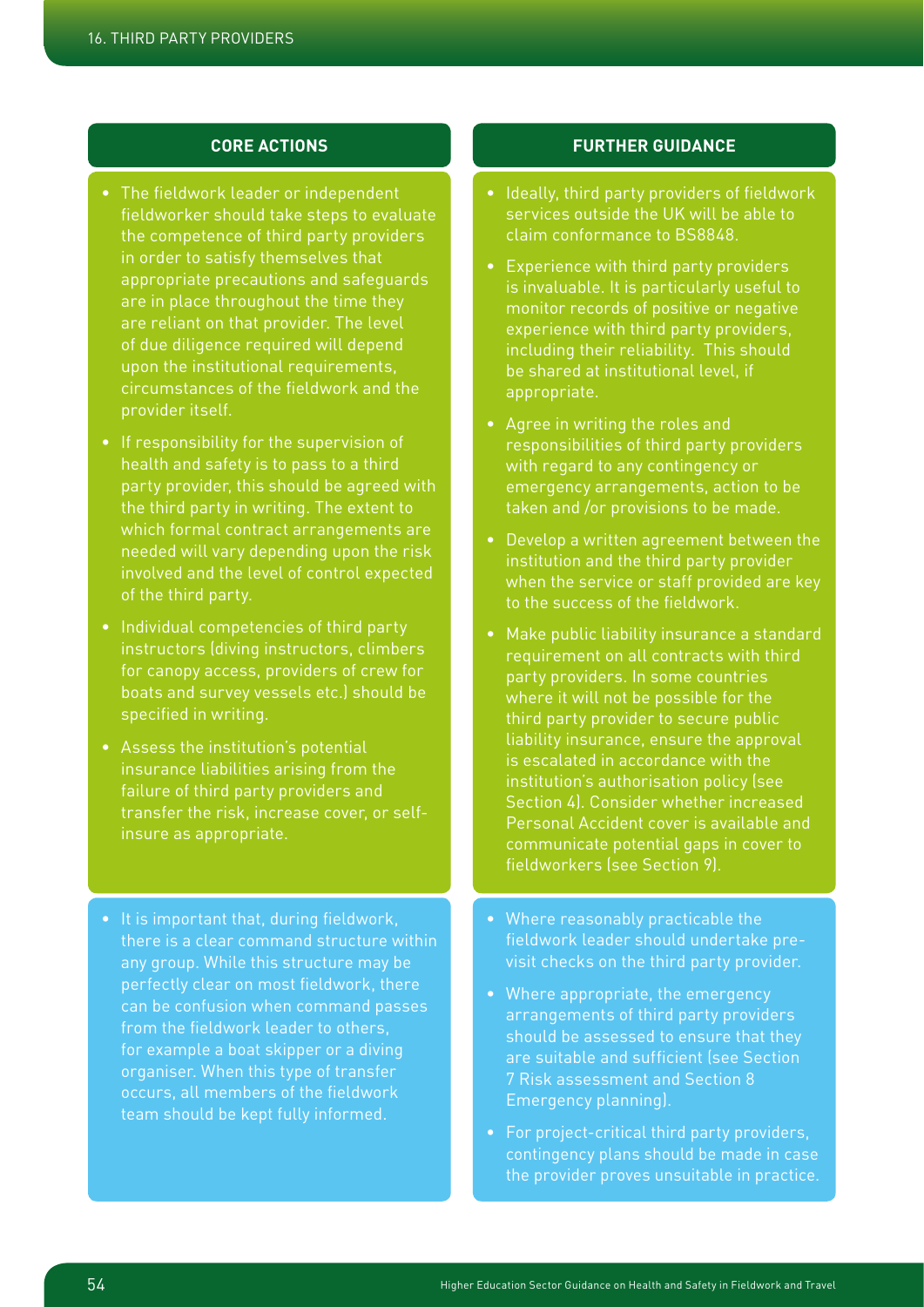**Case study – Independent travel company operating in Africa did not have its own public liability insurance.**

As part of the risk assessment process the fieldwork organisers assessed a proposal to use a third party travel company to lead fieldwork in Africa. The institution discovered that the company did not have any Public Liability Insurance cover. Instead all participants were to be asked to sign a liability waiver.

The implication of this was that if a participant was injured as a result of negligent acts by the company or its staff, the participants would be unlikely to receive financial compensation. In this case the institution had a limited amount of Personal Accident cover under their travel insurance policy but this would not be sufficient in the event of a serious injury.

The decision whether to approve the proposed fieldwork was escalated in accordance with the institution's authorisation process. In view of the high risk nature of the work and the excessive cost of additional cover the fieldwork was not approved with this provider.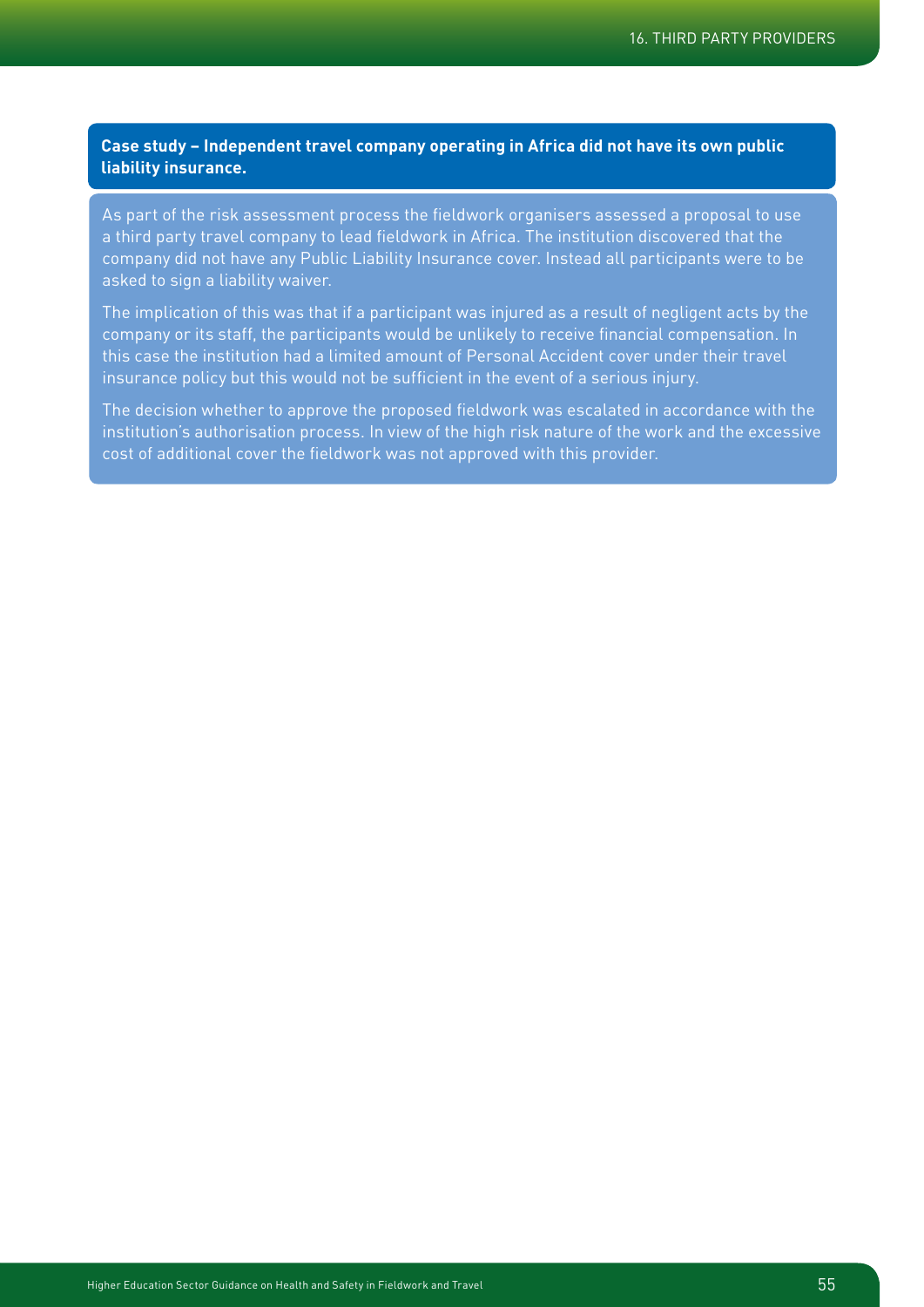# **17. Accommodation**

The type of accommodation that will be used for fieldwork activities will vary considerably from well-known hotel chains in busy cities to hostels, bunk houses and camping in very remote areas. Many factors will need to be considered in determining the type of accommodation required. These include the requirements of the fieldwork, the needs of all the fieldworkers and the availability of accommodation in the location of the fieldwork.

Developing countries can have differing national standards and it may be necessary to assess accommodation, prior to the work as far as possible and comprehensively on arrival. The overall aim is to reduce intrinsic risks associated with the accommodation to a level acceptable to the institution and to the fieldwork team.

## **CORE ACTIONS**

- Ensure that the Fieldwork Health and the standards that should be achieved for accommodation used both in the UK and overseas.
- The fieldwork leader should take steps to assess the standard of accommodation as far as possible prior to the work. The level of due diligence checks required will depend upon the circumstances of the fieldwork and the accommodation provider.
- All members of staff in a supervisory role should be provided with suitable guidance to enable them to make an informed decision on whether or not the accommodation arrangements are appropriate on arrival. This will be based on the provision of basic safety precautions. Checks may include:
	- o Fire safety
	- o Personal security
	- ¡ General safety of the structure and facilities – for example pool, lifts, balconies, electrics and gas safety
	- ¡ Environment surrounding the accommodation

- Institutions may have purchasing organisation of fieldwork accommodation both within and outside the UK. If so, this should include preferred providers with agreed standards of safety, or booking via a travel agent who performs basic safety management checks.
- Communicate the details of the accommodation being used in a face-toface meeting prior to the fieldwork.
- The standard of accommodation booked should be carefully considered, particularly in unstable areas of the world or where preferred procurement practices cannot be used, or if other services offered would enhance safety – such as interpreter services, a driver, availability of a cash advance for medical care etc.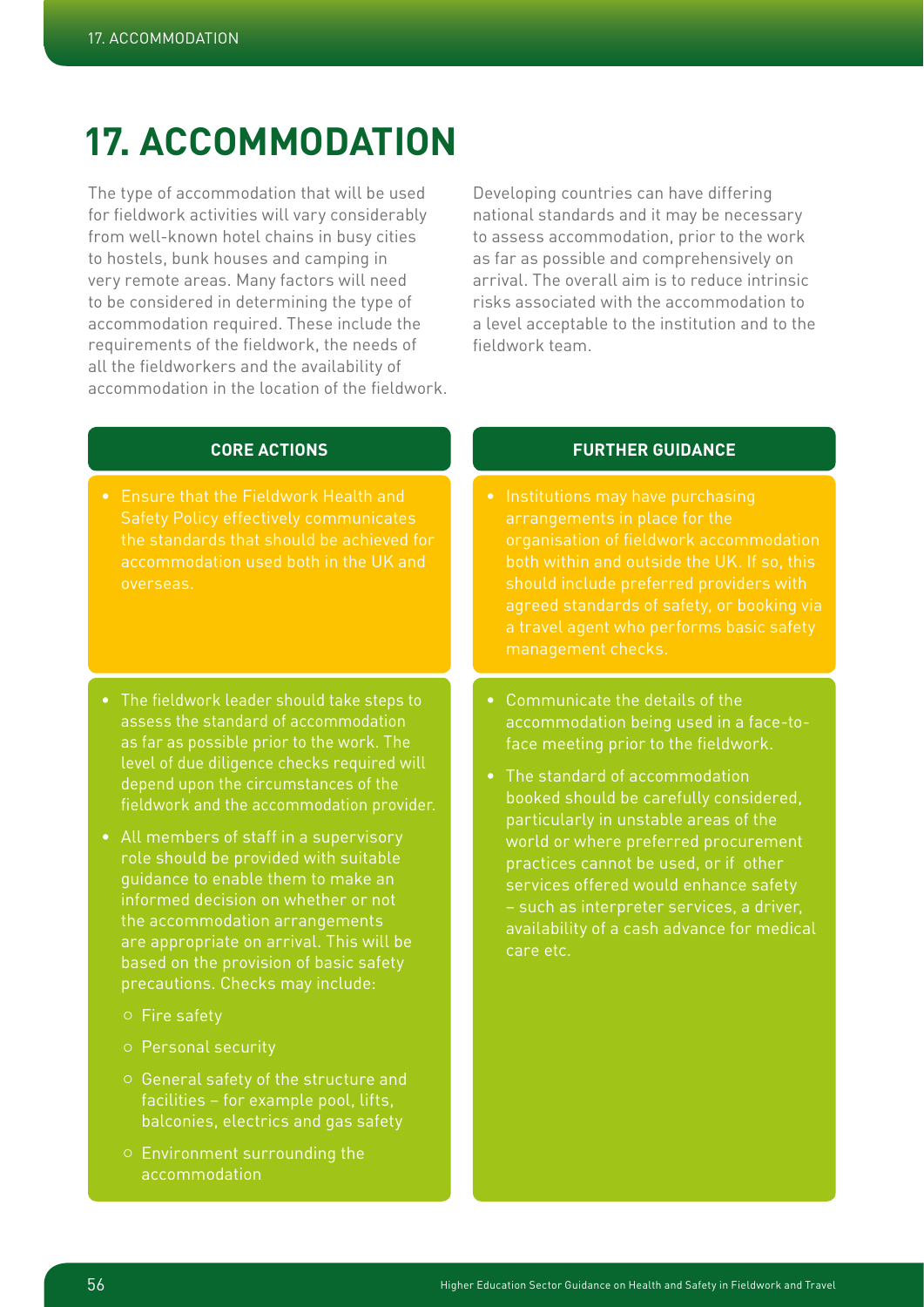## **CORE ACTIONS**

- As a minimum, familiarisation with accommodation emergency escape routes will be required.
- Ensure that the fieldwork leader is empowered to change any accommodation booking. This will be based on an informed decision if, upon arrival, the accommodation does not meet basic safety requirements.
- For supervised fieldwork, inform participants in advance of the styles of accommodation being provided and give additional guidance if this is likely to be outside the participant's experience. This may include staying in tents or homestays, or potentially if participants are expected to share with other members of the group.
- Ensure that the accommodation meets the needs of all fieldworkers, paying particular attention to those with disabilities, young persons (under 18) and vulnerable adults.
- Where necessary provide training to participants with regard to the safe use as tents.

- Take into account both the security of participants and privacy considerations. locations may dictate that female participants should not be placed alone or in rooms on the ground floor.
- Provide a checklist for fieldworkers arranging their own accommodation that alerts them to potential risks and control measures. The list could include making sure that they are familiar with the fire exits, checking for internal room locks etc. A checklist is available in the Resources Toolkit.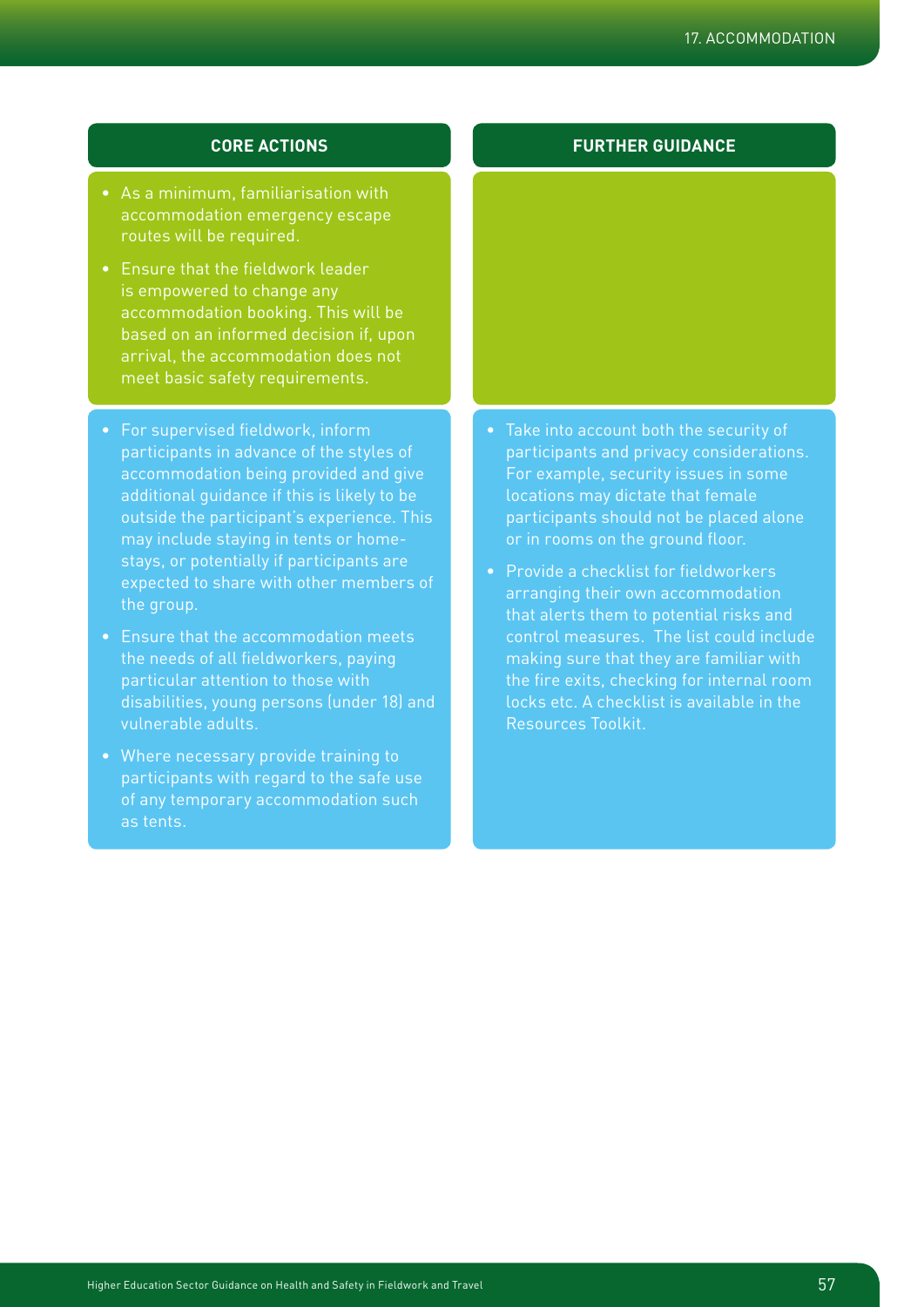# **18. Catering**

The type of catering required for fieldwork can vary between full self-catering arrangements, to being fully catered for by a third party provider.

It is common for fieldworkers to suffer from an upset stomach or diarrhoea because of something that they may have consumed. The risk of contracting something more serious

such as cholera, typhoid and hepatitis A is greater in a developing country. In countries where sanitation is poor, basic precautionary guidelines should be followed, such as not drinking tap water unless it has been treated, avoiding foods such as washed salads, cooked cold meats, un-pasteurised milk and cheese and ice in drinks.

## **CORE ACTIONS**

- Emergency plans should consider the possibility of an outbreak of food poisoning/ foodborne infection, and have effective arrangements in place.
- Ensure that the level of catering meets the needs of all members of the group paying particular attention to participants who have special dietary needs, information on which should be sought prior to the fieldwork commencing.
- A supply of potable water should be available.
- For supervised fieldwork, inform participants in advance which meals be required to bring or purchase their own food.
- Where appropriate, or where catering is project-critical, a process should be in place to check the suitability of the catering. role should be provided with guidance to enable them to make an informed decision on whether or not the arrangements are suitable. This will be based on the provision of basic food safety precautions. Where appropriate, hotel accommodation checks (see Section 17) should include basic food hygiene considerations.

- For supervised fieldwork communicate the details of the catering arrangements prior to the field work.
- Provide food hygiene guidance for selfcatering fieldworkers, particularly if the fieldwork is remote or in areas where levels of sanitation and hygiene are poor.
- Where possible provide a balanced and varied diet.
- Where the risk of foodborne or waterborne illness is high it may be useful to refer to the website of the World Health Organisation (WHO) for up-to-date advice.
- Ensure that participants are able to wash food. Equipment such as antibacterial wipes may need to be provided.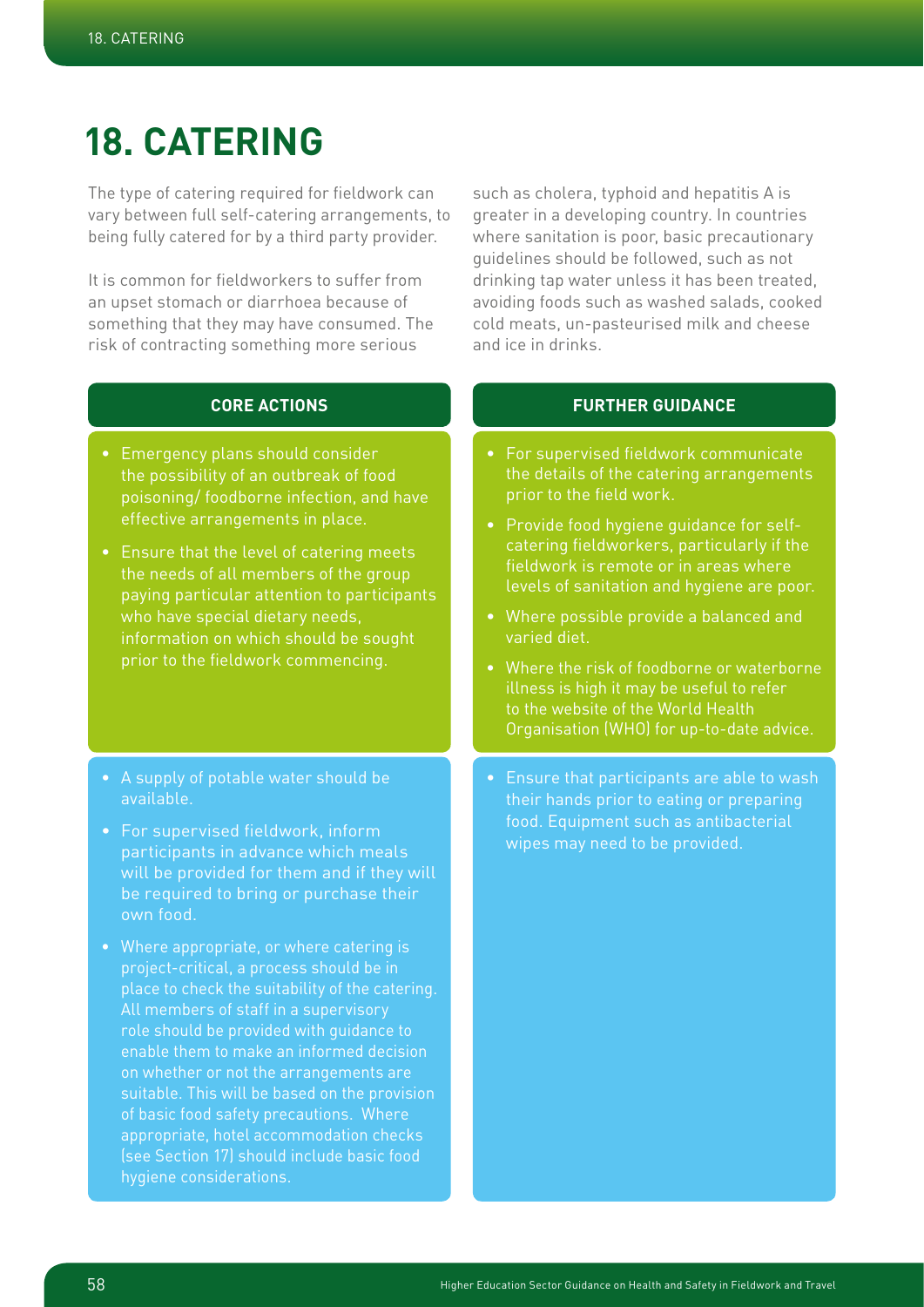## **CORE ACTIONS**

• Any self-catering should be arranged by provide effective supervision to ensure hygiene facilities, temperature control and food storage are effective.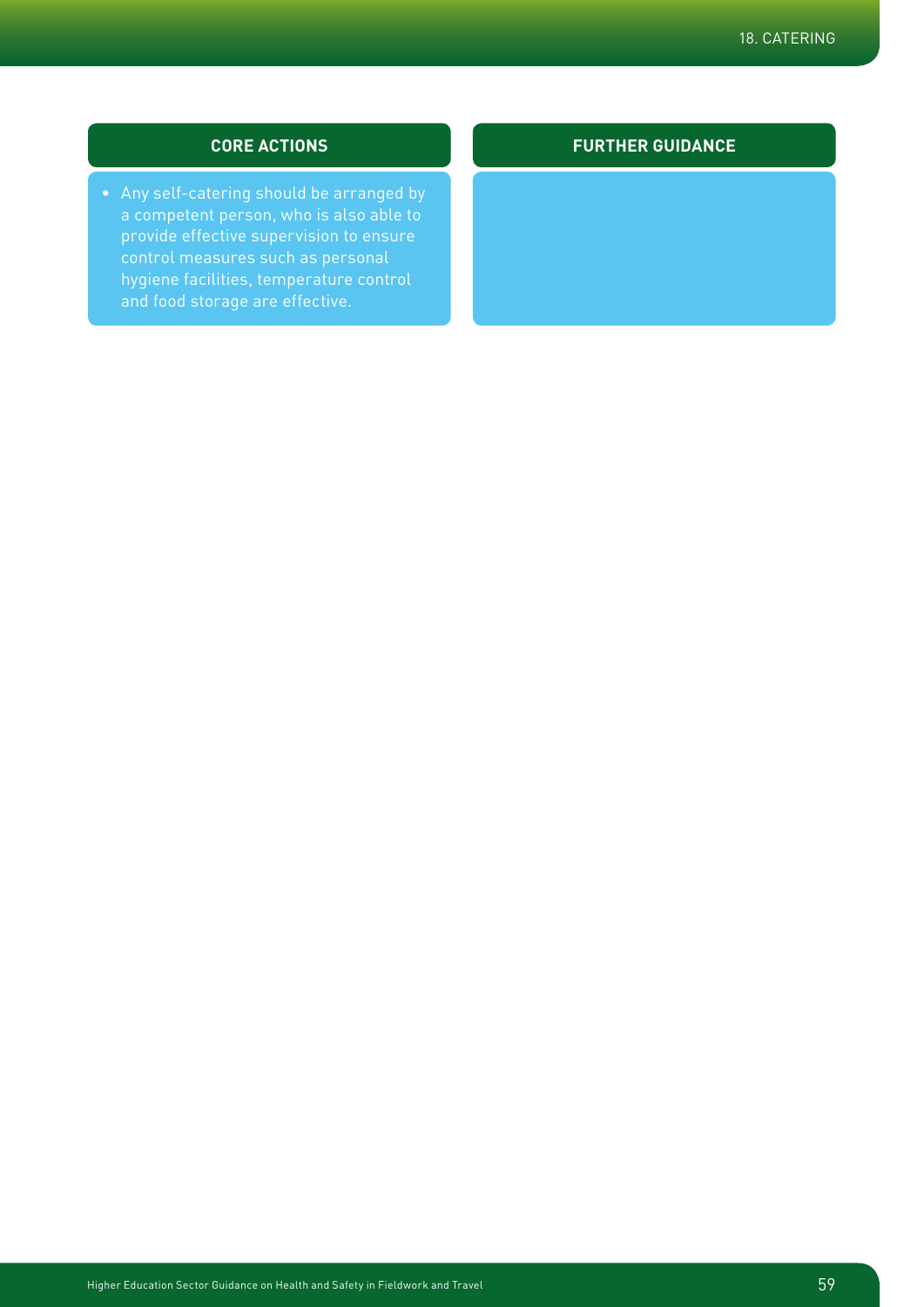# **19. Transport**

Providing safe transport for fieldwork can be a challenging aspect, particularly in developing countries. Travel requirements may include transport to and from accommodation within the UK and overseas, to and from airports, and between fieldwork locations – sometimes to remote areas. If the risk or complexity of the travel dictates, it may be necessary to actively manage transport

arrangements to ensure that all fieldworkers arrive safely at a particular location.

The provision of transport will also vary from public transport to third party providers (see Section 16) and the possibility of fieldworkers using their own vehicles. All of these aspects should be managed.

## **CORE ACTIONS**

- Ensure that the Fieldwork Health and Safety Policy of the institution effectively communicates the standards that should be achieved for transport used both in the UK and overseas.
- Where basic health and safety precautions cannot be assured by central procurement measures, ensure that the fieldwork leader or independent fieldworker is provided with suitable guidance to allow them to make an informed decision when selecting or using a transport provider. Guidance should be based on the provision of and confidence in basic safety precautions.
- Fieldworkers must ensure that they comply with their institution's transport and driving policies and with legislative requirements, including driver training and licensing.
- Ensure that adequate insurance cover which meets local legal requirements is provided for the type of transport used.
- For supervised fieldwork, ensure that the mode of transport is suitable for the needs of all participants, particularly those with disabilities. Consideration should be given to engaging a logistics risk assessment specialist.

- Institutions should have documented procurement arrangements in place for the organisation of travel. This will enable an appropriate approval process, including the consideration of health and safety factors.
- Implement a system to ensure fieldworkers authorised to drive have valid driving licences.
- It is particularly useful to keep records of positive or negative experiences of a transport provider, which can then inform future fieldwork planning and risk assessment.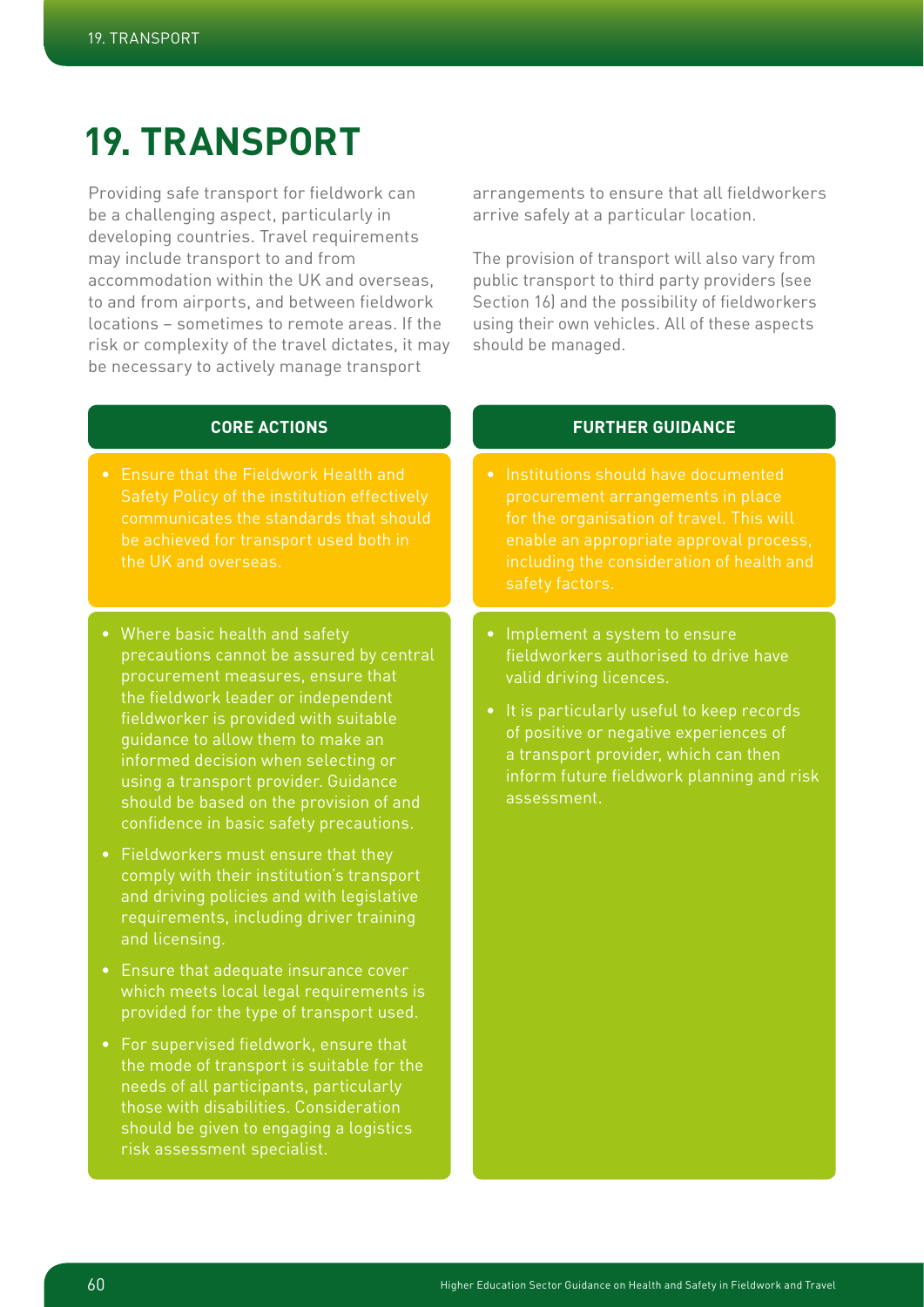## 19. Transport

## **CORE ACTIONS**

- Ensure that all modes of transport to be used are assessed for their suitability, including the consideration of available public transport options.
- Evaluate the competence of independently chartered third party transport providers to ensure that appropriate precautions and safeguards are in place. Considerations should include the safety record of the provider, particularly in developing countries.
- Brief fieldworkers on any residual risk associated with transport safety or accessibility issues that may affect them.

- All fieldworkers acting as drivers for minibuses or vehicles with trailers should be experienced in the use of such vehicles in addition to holding the appropriate licence.
- Where transport is critical to the project. plan for the possibility of transport arrangements failing or being assessed in situ as unsuitable.
- Risk assessments should consider the potential security threats associated with different forms and modes of transport. This applies particularly in areas with a history of kidnap or ambush.
- For supervised fieldwork, communicate the details of the travel arrangements at a face-to-face meeting prior to the fieldwork. Additional guidance should be made available for any transport that is expected to be beyond the participants' experience, for example some forms of
- Ensure any fieldwork with gaps in related to transport, is approved in accordance with the institution's
- Use vehicles fitted with safety belts.
- purpose to secure and carry the loads intended. Do not allow the vehicle to be loaded beyond the manufacturer's recommended limits.
- The risks associated with travel can be greatly reduced by making arrangements that do not involve travel after dark.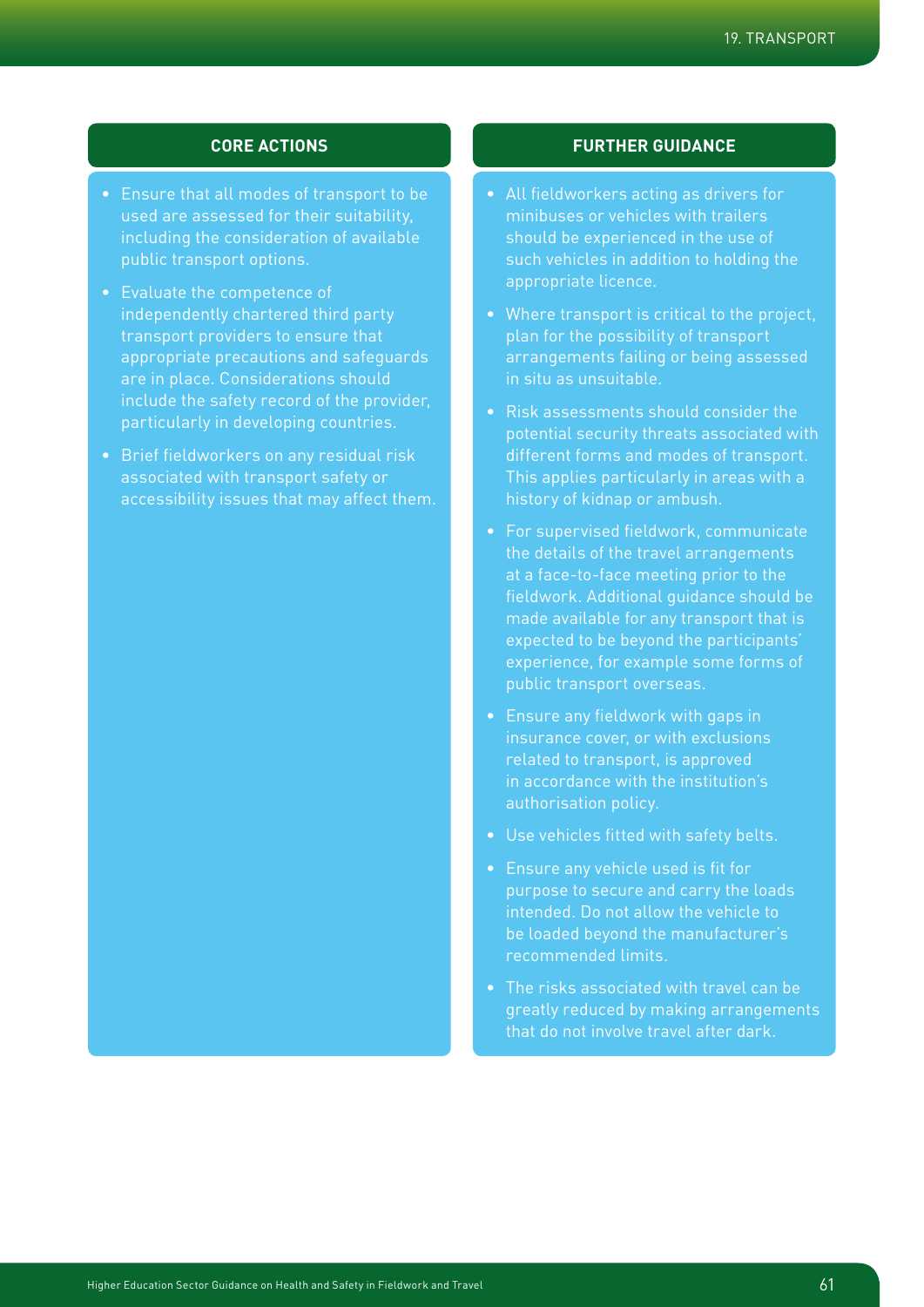## **Case study – Travel risk assessment and driving policy**

A risk assessment of the use of minibuses in fieldwork prior to a UK fieldwork found that:

- The vehicles were large/heavy and required long stopping distances.
- A larger number of passengers can lead to increased stress on an inexperienced driver, e.g. extra responsibility, noise and distraction – particularly if the driver has other duties in the fieldwork team.
- Minibuses tend to be used for long distances and infrequently, which is not conducive to maintaining reliability.

It was concluded that a high level of competence is required to drive a minibus. Therefore it was decided to use smaller, staff-driven people carriers on fieldwork in the UK, replacing the traditional minibus. Staff found these much easier to handle and feel more confident in their own driving abilities. Other control measures were considered that may be appropriate to other institutions or circumstances. These included i) having a number of relief drivers who were able to drive the minibus; therefore drivers felt fresh and more effective in the field ii) using coaches or public transport for long journeys.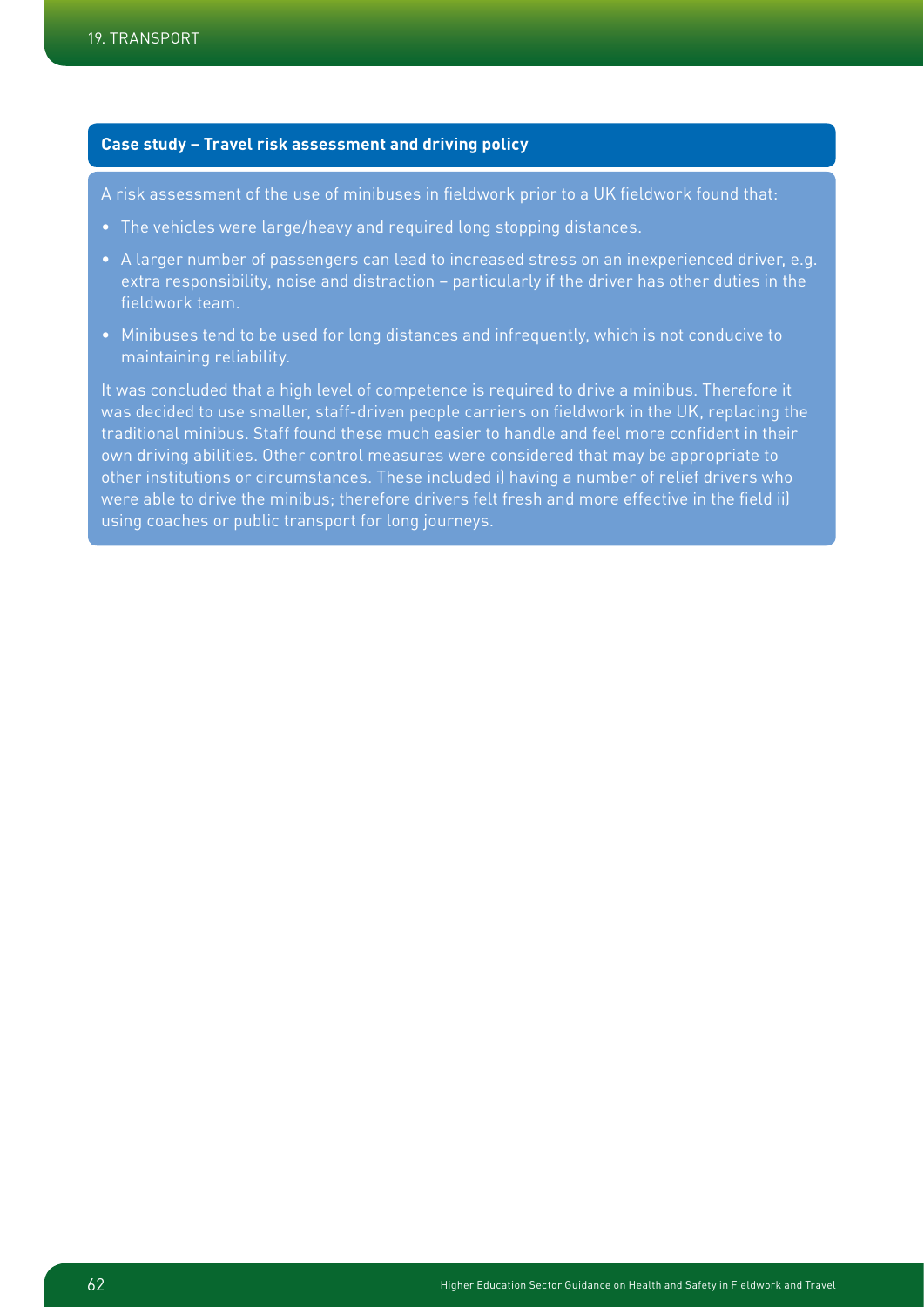# **20. Equipment**

All equipment necessary for the fieldwork should already have been identified and specified at the planning stage, including any equipment or clothing expected to be provided by fieldworkers. Equipment should be specified and selected carefully to ensure that it is suitable for the intended use and conditions, and any prior and ongoing requirements for testing, examination and inspection should be detailed– including any required competencies

to inspect or use the equipment. Damaged equipment and equipment that has not been approved should not be used.

Hired equipment should be similarly specified and any maintenance records verified. Where no such records exist it will be down to the judgement of the fieldwork leader and experienced team members, erring on the side of safety where there is any doubt.

## **CORE ACTIONS**

- Specialist equipment, including emergency equipment, safety-critical equipment and equipment that introduces additional risks, should be detailed in the risk assessment and should be suitable and sufficient for the task.
- All applicable legislation must be considered.
- Identify and follow requirements for the thorough examination, maintenance and inspection of equipment. Consider how this should be recorded.
- Personal protective equipment (PPE) should always be regarded as a last resort to supplement other protection. Engineering controls and safe systems of work should always be adopted first.
- For supervised fieldwork, give details in writing of any equipment participants will need to provide during fieldwork. This information should be given to them in good time prior to departure.
- Ensure that there is an inventory of all safety critical equipment.
- Check all hired equipment for suitability and condition at the point of hire or

## **FURTHER GUIDANCE**

• Duplicate safety-critical and survival equipment where possible. Duplicates should be transported separately.

• The value of pre-use checks on equipment by the user cannot be overestimated. A good fieldwork leader establishes a culture that includes pre-use equipment safety checks as standard practice.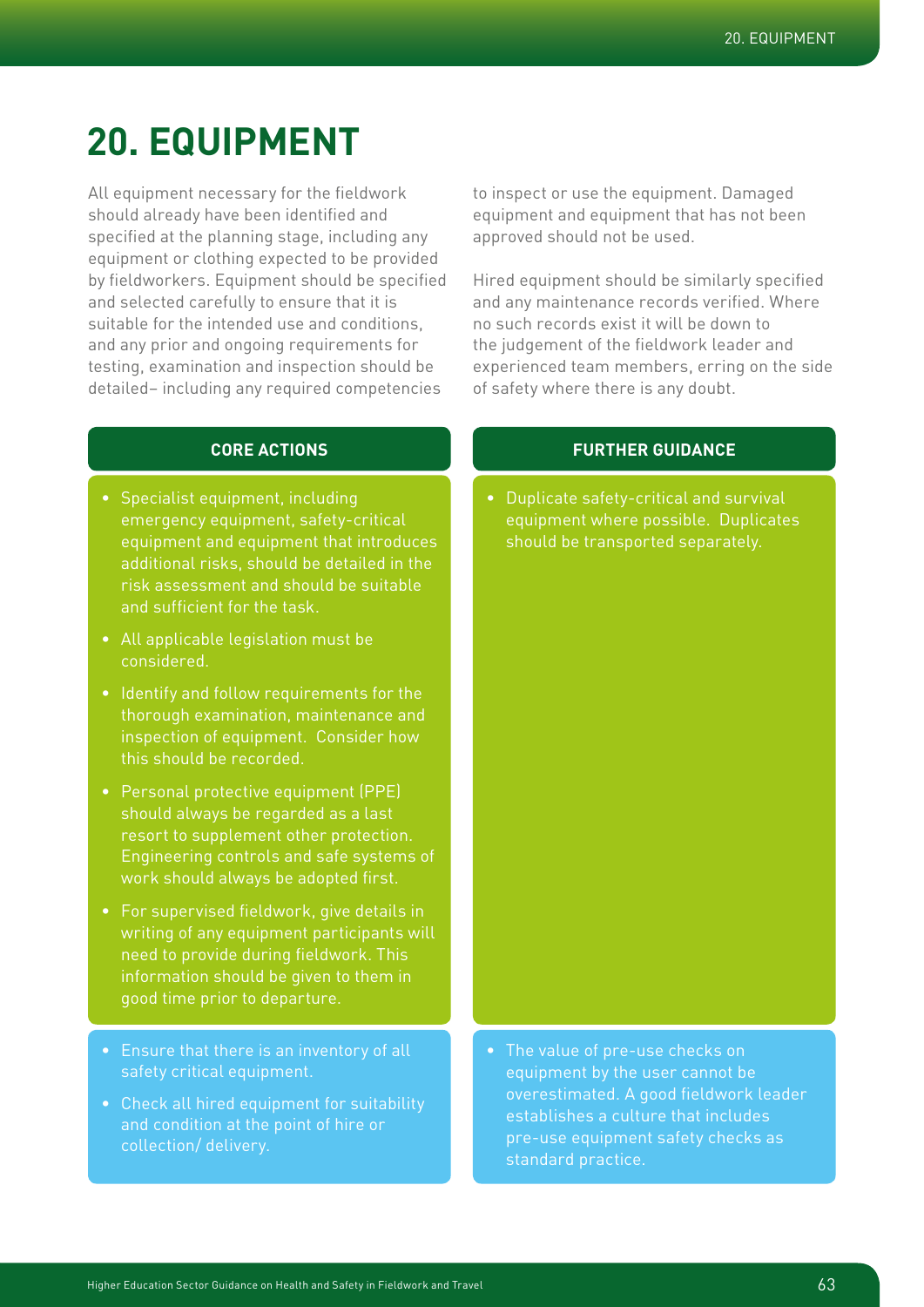## **CORE ACTIONS**

- Ensure that manual handling of loads to and from the fieldwork site has been considered in the activity risk assessment.
- Where necessary, ensure that all users have been adequately informed, instructed and trained in the use of any equipment, risks arising from its use and associated control measures.
- Ensure appropriate specialist equipment is provided for the use of fieldworkers with disabilities and that appropriate training has been provided.
- Identify the need for and provide refresher Frequency will depend upon the type of equipment, how often it is being used and

- equipment safety training, and it may therefore be appropriate to test their understanding.
- Check the existence and suitability of any personal equipment prior to departure to ensure all fieldworkers are adequately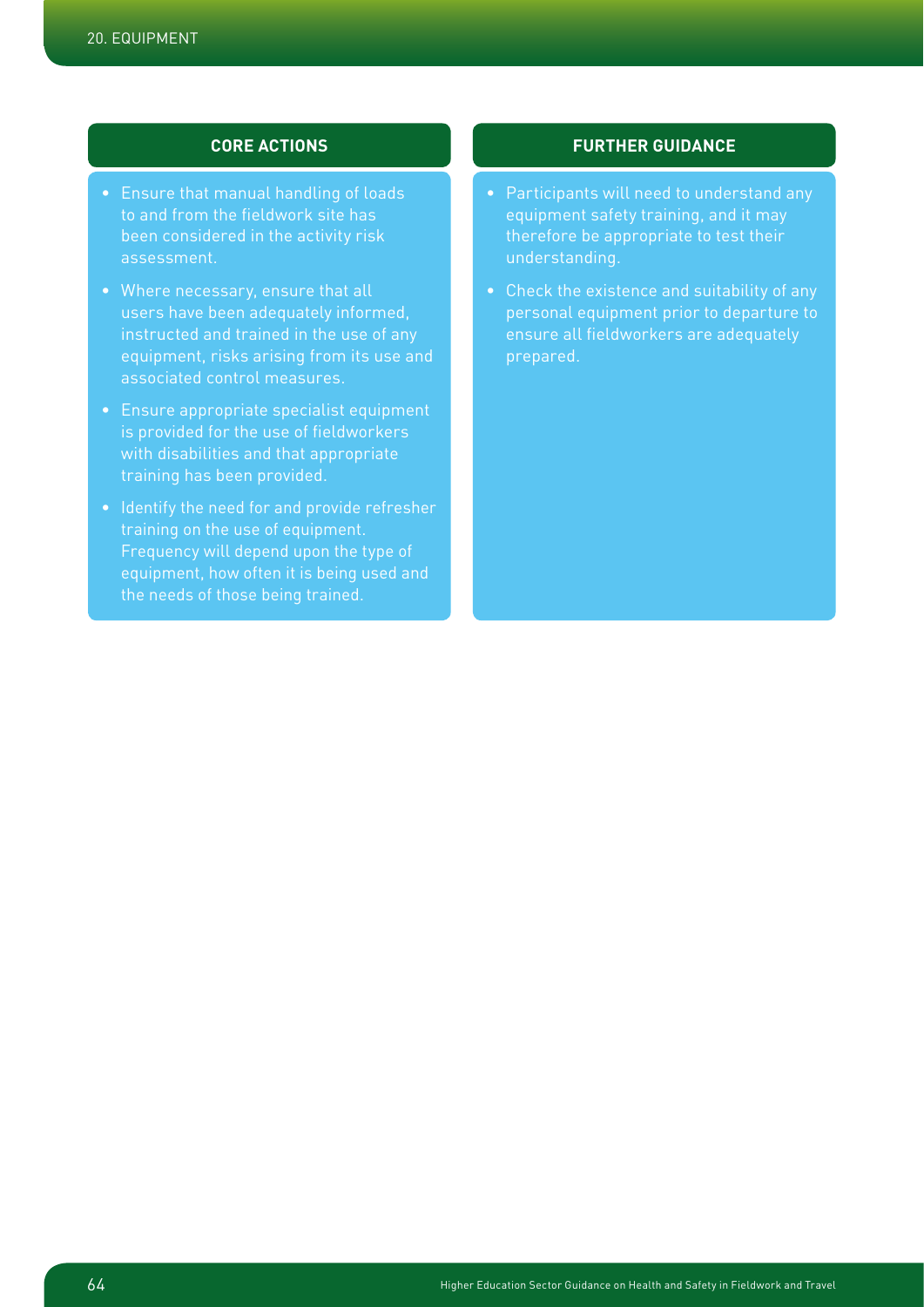# **21. Monitoring and review**

In accordance with requirements to manage and supervise health and safety, and to keep policies and risk assessments under review, each institution should develop processes to ensure ongoing monitoring of the health and safety of fieldworkers, together with a formal post-fieldwork feedback facility. It is advisable to collate details of incidents centrally to allow for institutional learning.

The Fieldwork Health & Safety Policy should be reviewed regularly and include a mechanism to benefit from the experience of those who undertake extensive fieldwork as part of their role.

## **CORE ACTIONS**

- Institutions should establish a formal method to review fieldwork processes and procedures regularly and/or following a major incident.
- An appropriate level of monitoring of health and safety arrangements should be an ongoing process during fieldwork, and procedures should be adapted and documents, instructions etc. updated as necessary.
- Where appropriate hold a post-fieldwork to capture any recommendations for improvement. Considerations that would indicate a need for a formal review would include inter alia:
	- ¡ Significant accidents or near-misses
	- ¡ Occasions where dynamic risk assessments were needed
	- ¡ There was a significant change to plans or itineraries
	- ¡ Where unexpected training was needed during the fieldwork
	- $\circ$  Whilst actions following investigation during the fieldwork normally focus on immediate cause and effect and on continuity issues, reviews should focus on potential shortcomings in planning, processes and procedures, and in management of the fieldwork.

- Institutional arrangements for health and safety auditing should include fieldwork.
- Annual institutional reviews of fieldwork processes.
- Survey all participants following supervised fieldwork. Ideally this should be combined with other feedback mechanisms where these exist, but the survey should have a health and safety content as well as academic or business considerations. The results of the survey should be made available to all involved in the planning, organisation and participation in the fieldwork.
- Set up systems for retrospective incident reporting, and for feedback on accommodation and other third party providers.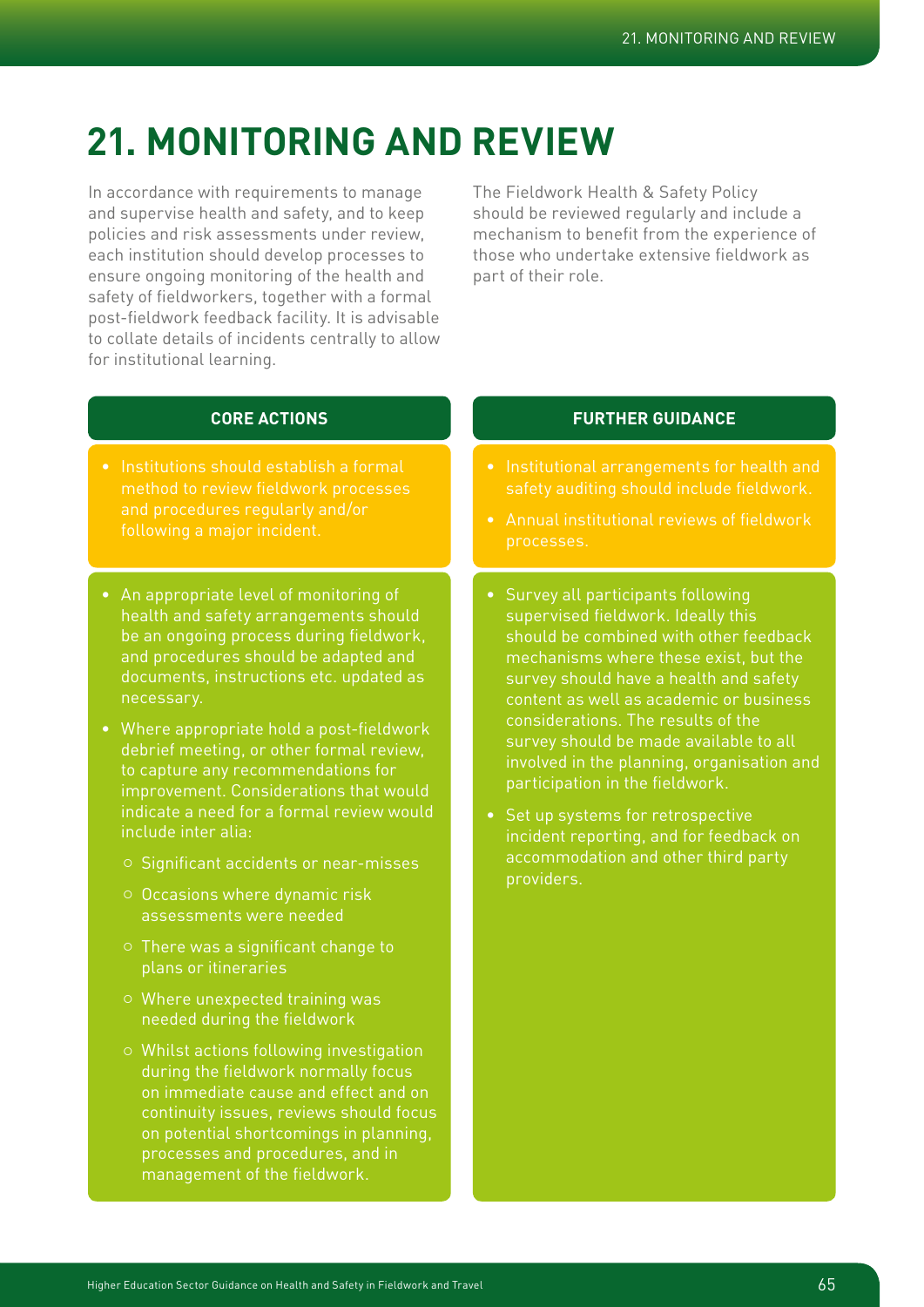## **CORE ACTIONS**

• Training needs that emerge whilst on the fieldwork should be addressed insofar as is possible as they arise. Training given in the field should be logged and considered

## **FURTHER GUIDANCE**

• Relevant risk assessments should be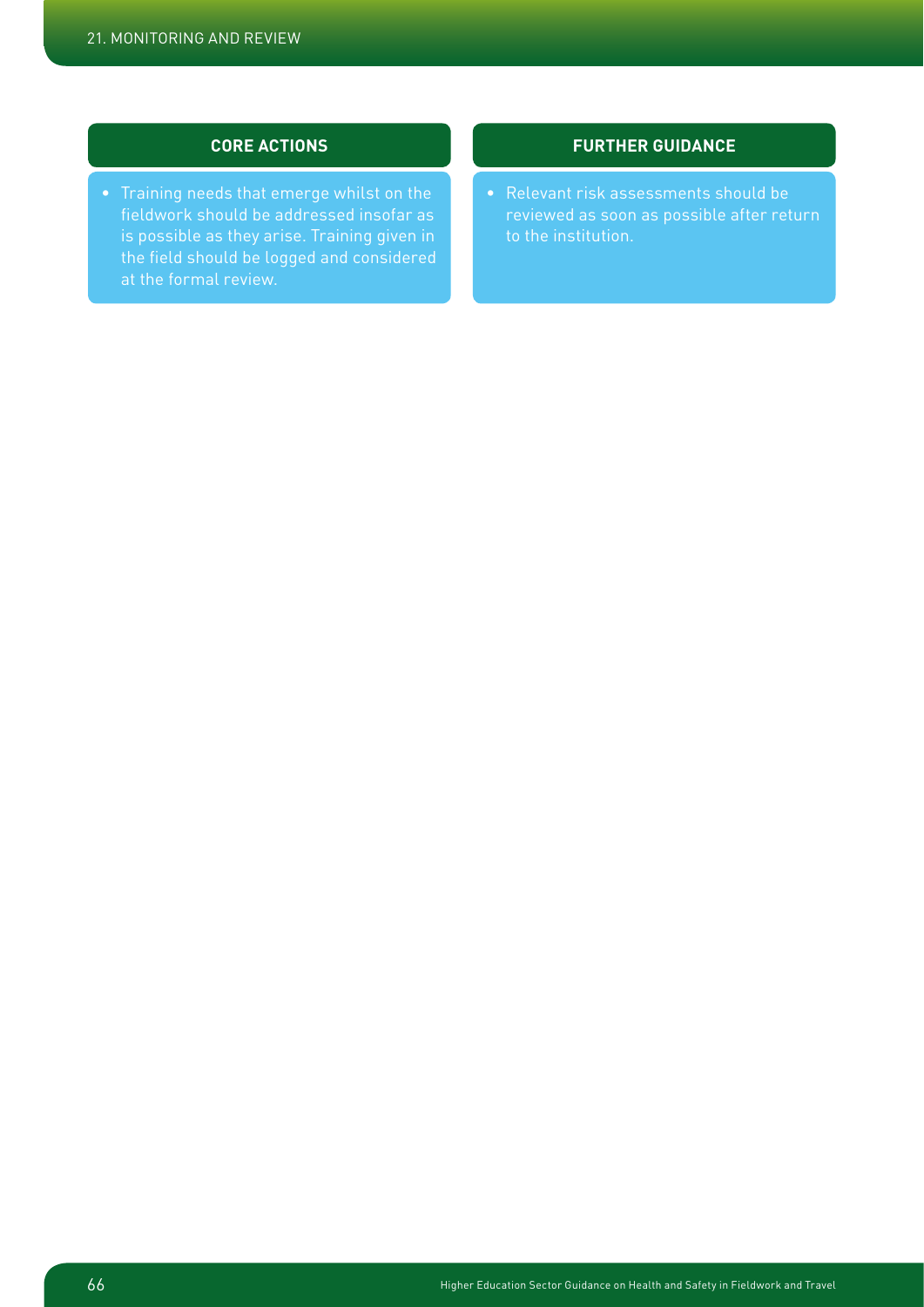# **22. Additional advice – useful websites**

Foreign & Commonwealth Office Travel advice: https://www.gov.uk/foreign-travel-advice

Fit for Travel: www.fitfortravel.scot.nhs.uk

Healthcare Abroad: http://www.nhs.uk/nhsengland/ Healthcareabroad/pages/Healthcareabroad.aspx

WHO International Travel Health: http://www.who.int/ith/en/index.html

CDC Travellers Health: http://wwwnc.cdc.gov/travel/

Travel Health: http://www.travelhealth.co.uk/

NaTHNaC: https://www.travelhealthpro.org.uk/

British Standard for adventurous activities https://www.bsigroup.com/LocalFiles/en-GB/ outside the United Kingdom (BS 8848:2014) consumer-guides/resources/BSI-Consumer-Guide: Brochure-Adventurous-Activities-UK-EN.pdf

PAS 3001:2016 Travelling for work: https://shop.bsigroup.com/ProductDetail?p id=000000000030331555